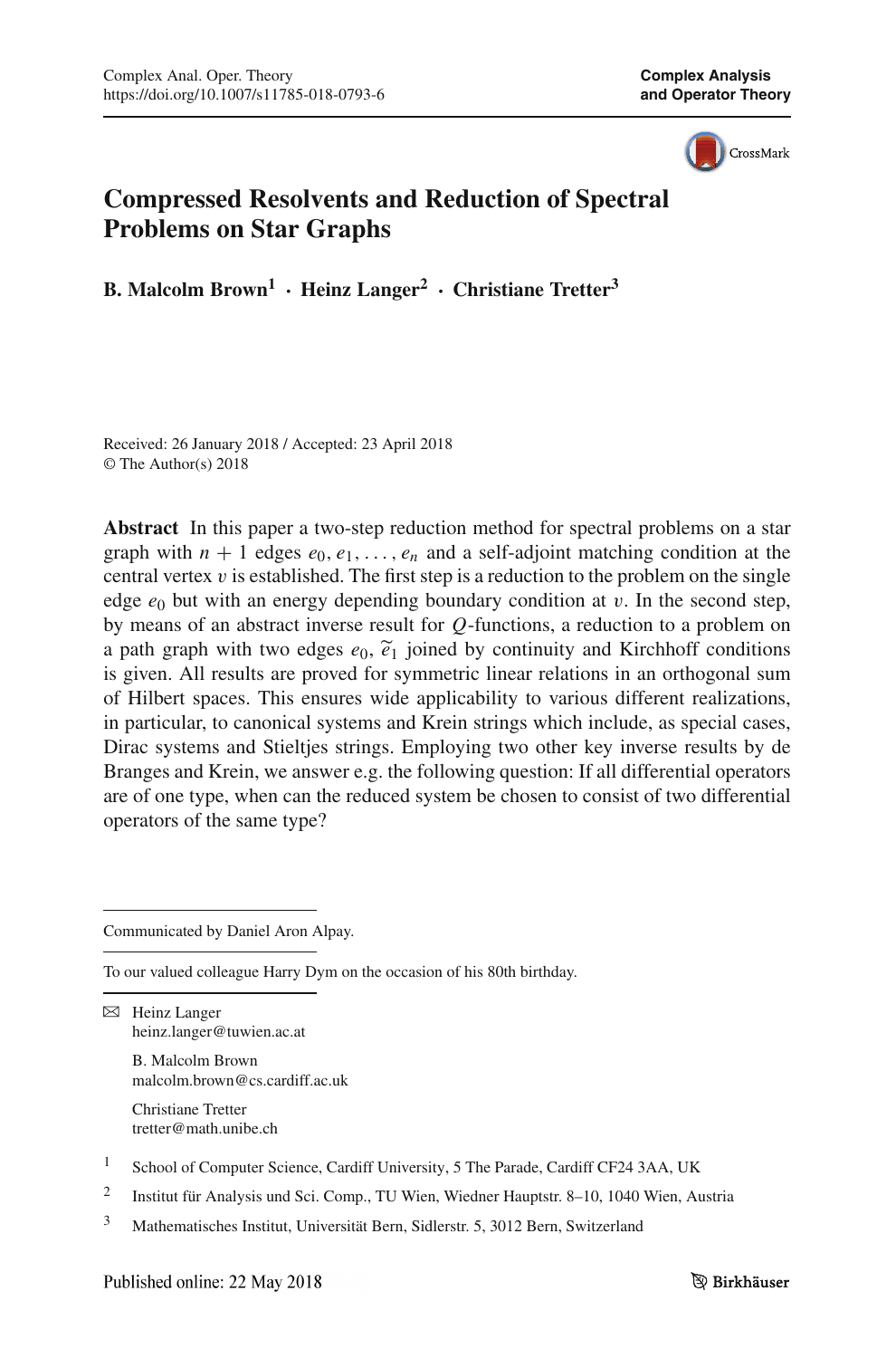**Keywords** Compressed resolvent · Differential operator · Star graph · Path graph · Canonical system · Krein string · Stieltjes string

**Mathematics Subject Classification** 47A10 · 34B45 · 34L40

#### **1 Introduction**

Direct and inverse spectral problems for differential operators on graphs have attracted rapidly increasing interest over the last two decades. Since it seems impossible to list all relevant literature, we mention the three monographs [\[5](#page-28-0)[,26](#page-28-1)[,33](#page-29-0)], whose bibliographies reflect the intense research activities in this area very well. The vast majority of these works considers concrete operators on graphs such as Sturm–Liouville and Schrödinger operators [\[2](#page-27-0)[,3](#page-27-1),[16,](#page-28-2)[25](#page-28-3)[,37](#page-29-1)], Laplace and related operators [\[29\]](#page-28-4), Krein strings [\[13](#page-28-5)], Stieltjes strings [\[30](#page-28-6),[31\]](#page-28-7), canonical systems and Dirac operators [\[1](#page-27-2)[,8](#page-28-8)]. More abstract methods were developed in [\[32](#page-28-9)[,35](#page-29-2)].

The results of this paper are of more conceptual character; they have implications to many differential and difference operators, and corresponding Cauchy problems. We establish abstract results for compressed resolvents of self-adjoint extensions of an orthogonal sum of symmetric relations. They allow us to reduce spectral problems on a star graph with self-adjoint matching condition at the central vertex to problems on a single edge and, using inverse results, to problems on a path graph with two edges, see Fig. [1a](#page-1-0)–c. We also address the question whether for concrete realizations the reduced system on the path graph can be chosen of the same type as the original system.

More precisely, the subsystem on the *n* edges  $e_1, e_2, \ldots, e_n$  (the blue/ non-bold part in Fig. [1a](#page-1-0)) joined to  $e_0$  (the red/bold part in Fig. 1a) with arbitrary self-adjoint matching condition at the central vertex v is first condensed into an energy depending boundary condition at the endpoint v of the edge  $e_0$  (the blue/non-bold part in Fig. 1b). In the second step the energy depending boundary co condition at the endpoint v of the edge  $e_0$  (the blue/non-bold part in Fig. [1b](#page-1-0)). In the second step the energy depending boundary condition is replaced by a new subsystem on an edge  $\tilde{e}_1$  joined to  $e_0$  by continuity and Kirchhoff conditions (the blue/non-bold part in Fig. [1c](#page-1-0)).



**a** Star graph  $\mathcal{G}$  with distinguished edge  $e_0$ 

**c** Reduced path graph G

<span id="page-1-0"></span>**Fig. 1** The two-step reduction of a star graph to a path graph (color figure online)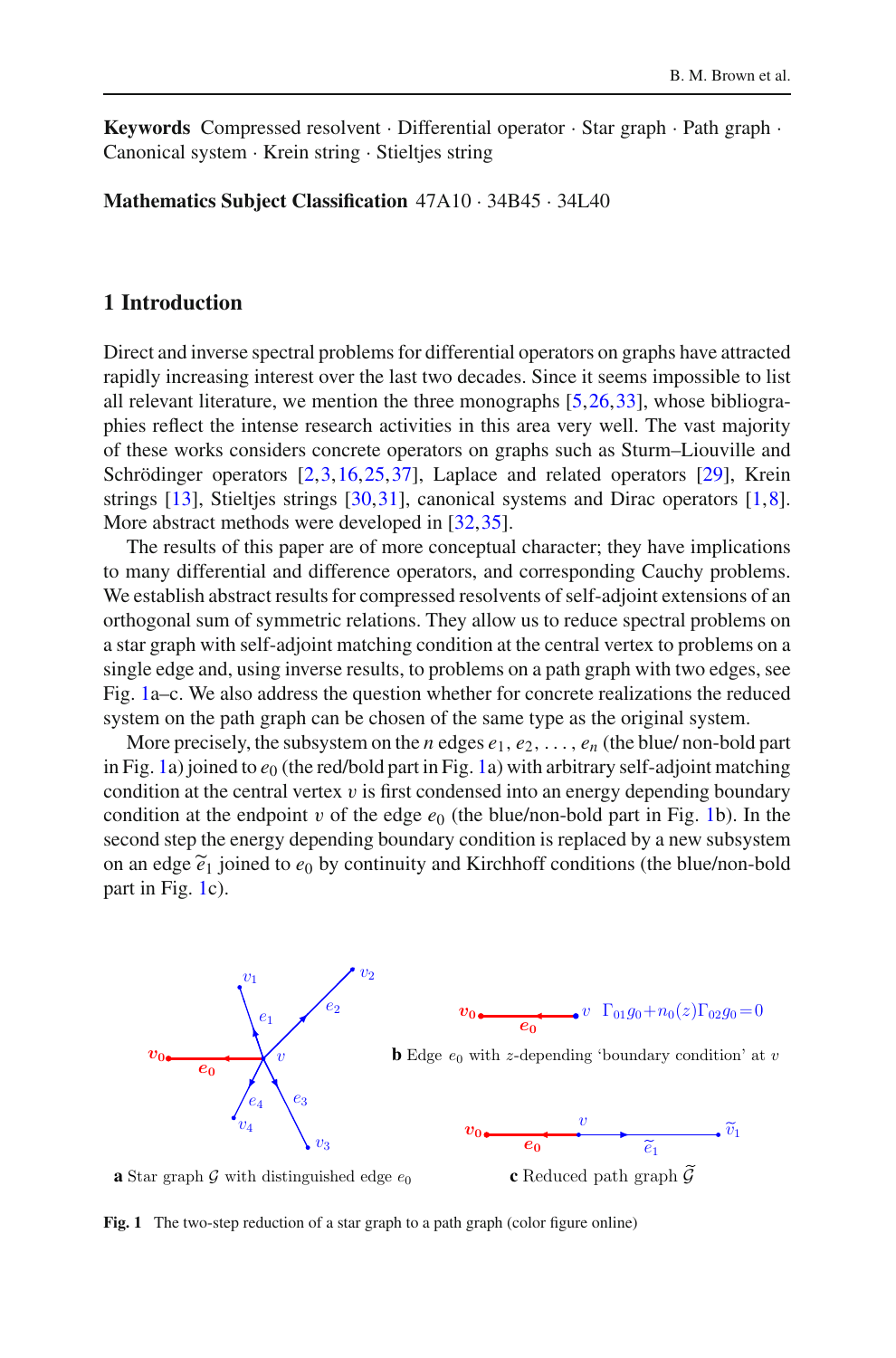To exemplify our results, we consider a star graph  $G$  as in Fig. [1a](#page-1-0) and we suppose that for each edge  $e_i$  a symmetric linear relation  $T_i$  with equal defect numbers 1 in a Hilbert space  $\mathcal{H}_j$  and a boundary triplet  $(\mathbb{C}, \Gamma_{j1}, \Gamma_{j2}), j = 0, 1, \ldots, n$ . are given. For concrete realizations, e.g. differential or difference operators as considered below, the boundary triplets depend on the values and derivatives of the functions at the central vertex v. The Hilbert space  $H$  on the graph  $G$  is the orthogonal sum of the Hilbert spaces  $\mathcal{H}_i$  on the edges  $e_j$ ,  $j = 0, 1, \ldots, n$ , and in  $\mathcal{H}$  the symmetric relation **T** is defined as the orthogonal sum of the relations  $T_i$ . The self-adjoint extensions of **T** in *H* are all described by an interface condition parametrized by two  $(n + 1) \times (n + 1)$ matrices *A*, *B* (see [\(2.12\)](#page-7-0), [\(2.13\)](#page-7-1) below); we denote them by  $T_{A,B}$  and we fix such an extension.

The key step in our analysis is to determine the *compressed resolvent* of **T***A*,*<sup>B</sup>* corresponding to the distinguished edge  $e_0$ . This means, given an element  $f_0 \in H_0$ we describe the first component  $g_0 \in H_0$  of the resolvent  $(T_{\mathcal{A}, \mathcal{B}} - z)^{-1}$  applied to the element  $\mathbf{f}_0 = (f_0, 0, \dots, 0)^t$  supported only on  $\mathcal{H}_0$ ,

<span id="page-2-0"></span>
$$
g_0 = P_0(\mathbf{T}_{\mathcal{A}, \mathcal{B}} - z)^{-1} \big|_{\mathcal{H}_0} f_0, \quad z \in \mathbb{C} \backslash \mathbb{R}, \tag{1.1}
$$

where  $P_0$  is the projection of  $H$  onto the first component  $H_0$ . Note that the compressed resolvent of  $\mathbf{T}_{A,B}$  (to  $\mathcal{H}_0$ ) on the right hand side of [\(1.1\)](#page-2-0) is also a *generalized resolvent* of the symmetric relation  $T_0$  in  $H_0$ . Our first main result, Theorem [3.1,](#page-10-0) shows that *g*<sub>0</sub> is a solution of the inhomogeneous problem for  $T_0^*$  in  $H_0$  with energy depending boundary condition which, if  $T_0^*$  is an operator, has the form

<span id="page-2-1"></span>
$$
(T_0^* - z)g_0 = f_0, \quad \Gamma_{01}g_0 - n_0(z)\Gamma_{02}g_0 = 0; \tag{1.2}
$$

here the function  $n_0$  depends on the matrices  $A$ ,  $B$  and on the Titchmarsh-Weyl functions  $m_j$  of the other  $T_j$ ,  $j = 1, 2, \ldots, n$ . In other words, the element  $g_0$  in [\(1.1\)](#page-2-0) defined by the resolvent of  $\mathbf{T}_{A,B}$  in the Hilbert space  $\mathcal{H} = \mathcal{H}_0 \oplus \mathcal{H}_1 \oplus \cdots \oplus \mathcal{H}_n$  is a solution of a problem in the first component  $H_0$ , or in the graph situation on the edge  $e_0$ , but with a *z*-depending boundary condition at v, see Fig. [1b](#page-1-0). The essential property of the function  $n_0$  in [\(1.2\)](#page-2-1) is that it is a *Nevanlinna function*, i.e. holomorphic at least<br>on  $C^+ + C^-$  with  $n_0(\bar{z}) = \overline{n_0(z)}$  and  $\text{Im } n_1(z) > 0$  if  $\text{Im } z > 0$ on  $\mathbb{C}^+ \cup \mathbb{C}^-$  with  $n_0(\overline{z}) = n_0(z)$  and Im  $n_0(z) \ge 0$  if Im  $z > 0$ .

According to a general abstract inverse result of Langer and Textorius [\[28](#page-28-10)] (see also [\[11](#page-28-11)]), each Nevanlinna function is the *Q*-function, or Titchmarsh-Weyl function, of a symmetric relation with defect numbers 1 (and a self-adjoint extension  $\overline{T}_1$  of it) in According to a ge<br>also [11]), each Nevar<br>of a symmetric relation some Hilbert space  $\mathcal{H}_1$ . If we apply this result to the function  $n_0$  in [\(1.2\)](#page-2-1), it follows that the compressed resolvent of  $T_{A,B}$  in [\(1.1\)](#page-2-0) coincides with the compressed resolvent of a symmetric relation with defect numbers 1 (and a self-adjoint extension  $\tilde{T}_1$  of it) in some Hilbert space  $\tilde{\mathcal{H}}_1$ . If we apply this result to the function  $n_0$  in (1.2), it follows that the compressed resol or<br>so<br>the<br>of<br> $\widetilde{\mathcal{H}}$ some Hilbert s<br>the compresse<br>of a self-adjoin<br> $\widetilde{H} = H_0 \oplus \widetilde{H}$  $\mathcal{H} = \mathcal{H}_0 \oplus \mathcal{H}_1,$  $B_0$  extending  $T_0 \oplus \widetilde{T}_1$  and<br> $B_{\mathcal{H}_0} = \widetilde{P}_0(\widetilde{T}_{\mathcal{A}_0, \mathcal{B}_0} - z)^{-1}$ 

$$
P_0(\mathbf{T}_{\mathcal{A}, \mathcal{B}} - z)^{-1} \big|_{\mathcal{H}_0} = \widetilde{P}_0(\widetilde{\mathbf{T}}_{\mathcal{A}_0, \mathcal{B}_0} - z)^{-1} \big|_{\mathcal{H}_0}, \quad z \in \mathbb{C} \backslash \mathbb{R};
$$
 (1.3)

here  $A_0$ ,  $B_0$  is the matrix pair defining standard matching conditions, see Theorem [4.1.](#page-14-0) In the graph situation this means that, for given  $f_0 \in H_0$ , on the common edge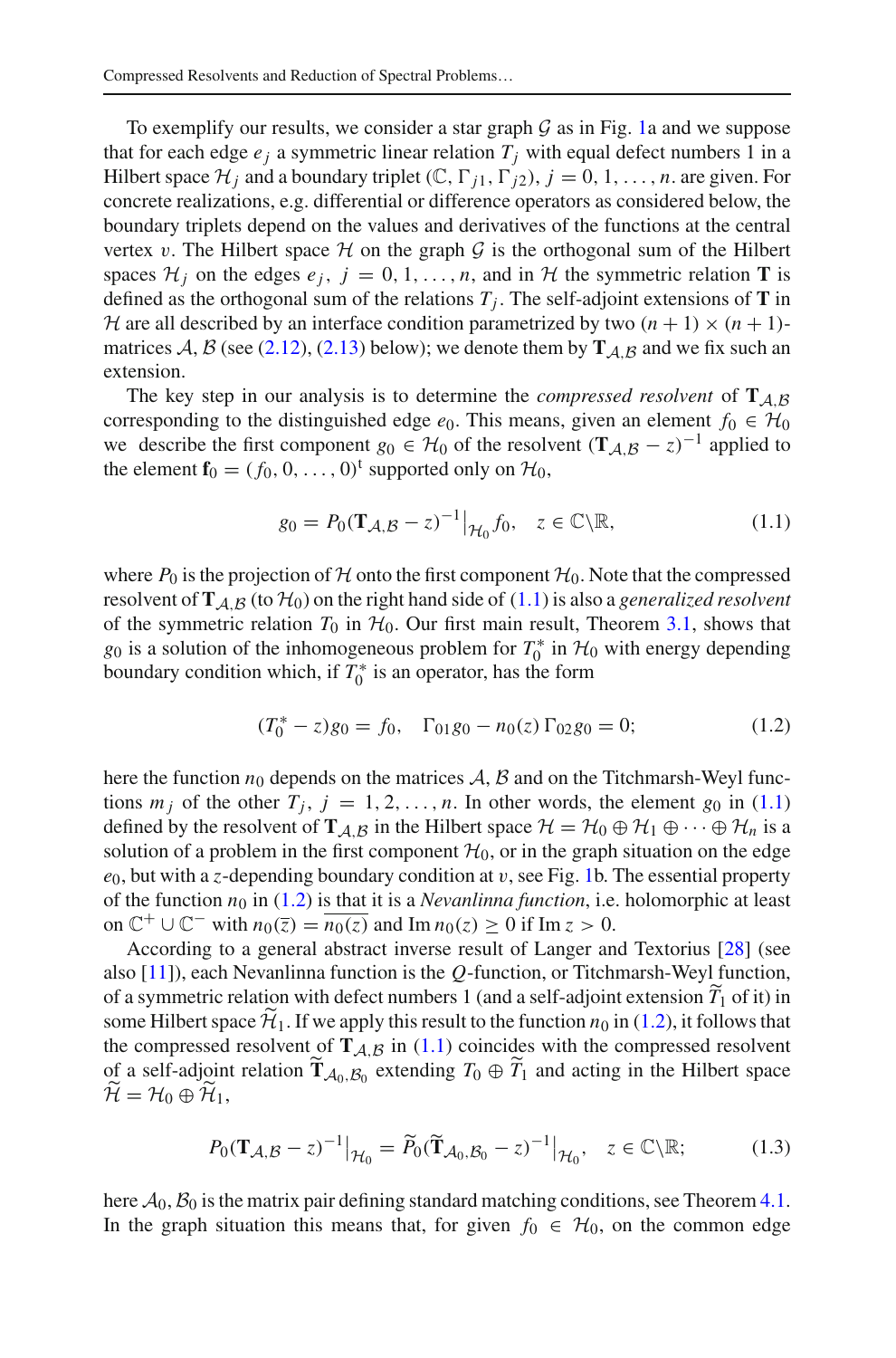$e_0$  the 'values' of  $(T_{A,B} - z)^{-1}(f_0 \ 0 \ \cdots \ 0)^t$  for the original star graph *G* and of  $\frac{e_0}{\sqrt{\textbf{T}}}$  $\mathbf{T}_{\mathcal{A}_0,\mathcal{B}_0}$  − *z*)<sup>−1</sup>(*f*<sub>0</sub> 0)<sup>t</sup> for the simpler path graph  $\mathcal G$  coincide, see Theorem [4.4.](#page-16-0)

This result also has implications for first and second order Cauchy problems on star graphs (see e.g. [\[4](#page-28-12),[23\]](#page-28-13)). Consider, for example, the Cauchy problem

<span id="page-3-0"></span>
$$
\dot{\mathbf{u}}(t) - \mathrm{i} \mathbf{T}_{\mathcal{A}, \mathcal{B}} \mathbf{u}(t) = \mathbf{f}(t), \quad t \in [0, \infty), \quad \mathbf{u}(0) = \mathbf{u}_0,\tag{1.4}
$$

in  $H$ , i.e. on the star graph G with initial value  $\mathbf{u}_0$  and right hand side **f** supported only on  $e_0$ . Then on this edge  $e_0$  the solution of problem  $(1.4)$  coincides with the solution in *H*, i.e. on the star graph *G* with initial value  $\mathbf{u}_0$  and rion  $e_0$ . Then on this edge  $e_0$  the solution of problem (1  $\mathbf{u}$  of the Cauchy problem for the operator  $\widetilde{\mathbf{T}}_{\mathcal{A}_0,\mathcal{B}_0}$  in  $\widetilde{\mathcal{H}}$ , i.e. on the path graph  $G$ , with in  $H$ , i.e. on the star graph  $G$  with init<br>on  $e_0$ . Then on this edge  $e_0$  the soluti<br>**u** of the Cauchy problem for the oper<br>initial value  $\tilde{u}_0$  and right hand side  $\tilde{f}_0$ initial value  $\tilde{\mathbf{u}}_0$  and right hand side  $\mathbf{f}_0$  having the same first components as  $\mathbf{u}_0$  and  $\mathbf{f}$ , respectively, and zero second components, see Theorem [4.4.](#page-16-0) Analogous results can be formulated for second order Cauchy problems, see Remark [4.5.](#page-16-1)

An inverse result of de Branges [\[7](#page-28-14), Thm. 7] (see also [\[38](#page-29-3), Thm. 1]) yields that every (scalar) Nevanlinna function is the Titchmarsh-Weyl function of a canonical system. Hence *T* <sup>1</sup> can even be chosen to be generated by a trace normed canonical system on the An inverse result of de Branges [7, Thm. 7] (see also [38, Thm. 1]) yields that every (scalar) Nevanlinna function is the Titchmarsh-Weyl function of a canonical system.<br>Hence  $\widetilde{T}_1$  can even be chosen to be generated (scalar) Nevanlinna function is the Titchmarsh-Weyl function of a canonical system<br>Hence  $\widetilde{T}_1$  can even be chosen to be generated by a trace normed canonical system on the<br>interval  $[0, \infty) = \widetilde{e}_1$ . Thus, in the gra Hence  $\widetilde{T}_1$  can even be chosen to be generated by a trace normed canonical system on the interval  $[0, \infty) = \widetilde{e}_1$ . Thus, in the graph situation, the compressed resolvent of  $\mathbf{T}_{A_1, B}$  on the star graph, see (1.1  $\alpha_0, \beta_0$ <br>  $\alpha_1 \widetilde{e}_1$ joined by continuity and Kirchhoff conditions at  $v$ , see Theorem [4.6.](#page-18-0) If, in particular, *T*<sub>0</sub> is given by a canonical system while all other relations  $T_j$ ,  $j = 1, 2, \ldots, n$ , are arbitrary, then  $\tilde{T}_{A_0, B_0}$  is given by  $\tilde{T}_0$  on  $e_0$  and a canonical system on  $\tilde{e}_1$ <br>joined by continuity and Kirchhoff conditions at  $v$ , see Theorem 4.6. If, in particular,  $T_0$  is given by a canonical sys Corollary [5.1.](#page-20-0)

According to an inverse result of Krein [\[18\]](#page-28-15) (see also [\[12](#page-28-16), Sect. 5]), a Nevanlinna function that belongs to the subclass *S* of *Stieltjes functions*, i.e. is also holomorphic on  $(-\infty, 0)$  and non-negative there, is the Titchmarsh-Weyl function of a Krein string. Hence, if the function  $n_0$  in [\(1.2\)](#page-2-1) is a Stieltjes function, the relation  $T_1$  can be chosen to be generated by a Krein string. In the case where the relations  $T_j$ ,  $j = 1, 2, \ldots, n$ , are generated by Krein strings joined to *T*<sub>0</sub> by continuity and Robin type interface<br>conditions at *v*, a sufficient condition for  $n_0 \in S$  is that the Robin parameter *τ* satisfies<br>the inequality<br> $\tau \ge -\sum_{m=0}^{n} \frac{1}{m$ conditions at v, a sufficient condition for  $n_0 \in S$  is that the Robin parameter  $\tau$  satisfies the inequality

<span id="page-3-1"></span>
$$
\tau \ge -\sum_{j=1}^{n} \frac{1}{m_j(0-)},\tag{1.5}
$$

see Theorem [5.2.](#page-24-0) Here  $m_j$ ,  $j = 1, 2, ..., n$ , is the Titchmarsh-Weyl function of the Krein string on  $e_j$  which implies that  $m_j \in S$  and hence  $m_j(0-) \in [0,\infty]$ . Note that, for the special case of Kirchhoff conditions where  $\tau = 0$ , condition [\(1.5\)](#page-3-1) is automatically satisfied. Therefore, in contrast to canonical systems, if all the relations *T*<sub>*Tj*</sub>, *j* = 0, 1, ..., *n*, are given by Krein strings, then  $\tilde{T}_{A_0, B_0}$  need not be given by two *T*<sub>*j*</sub>, *j* = 0, 1, ..., *n*, are given by Krein strings, then  $\tilde{T}_{A_0, B_0}$  need not be given by two Krein strings on  $G$  unless the Robin parameter satisfies inequality [\(1.5\)](#page-3-1).

While the mass distribution function of a Krein string is an arbitrary non-decreasing (left-continuous) function, for a Stieltjes string it is a step function with steps accumulating at most at the right end-point. For a star graph of Stieltjes strings as in Fig. [1a](#page-1-0) this means that the steps on the edges  $e_i$  accumulate at most at the outer vertices  $v_i$ ,  $j = 0, 1, \ldots, n$ . Employing asymptotic expansions of Titchmarsh-Weyl functions, it follows that if, in the above situation, inequality [\(1.5\)](#page-3-1) holds and all  $T_i$ ,  $j = 0, 1, \ldots, n$ ,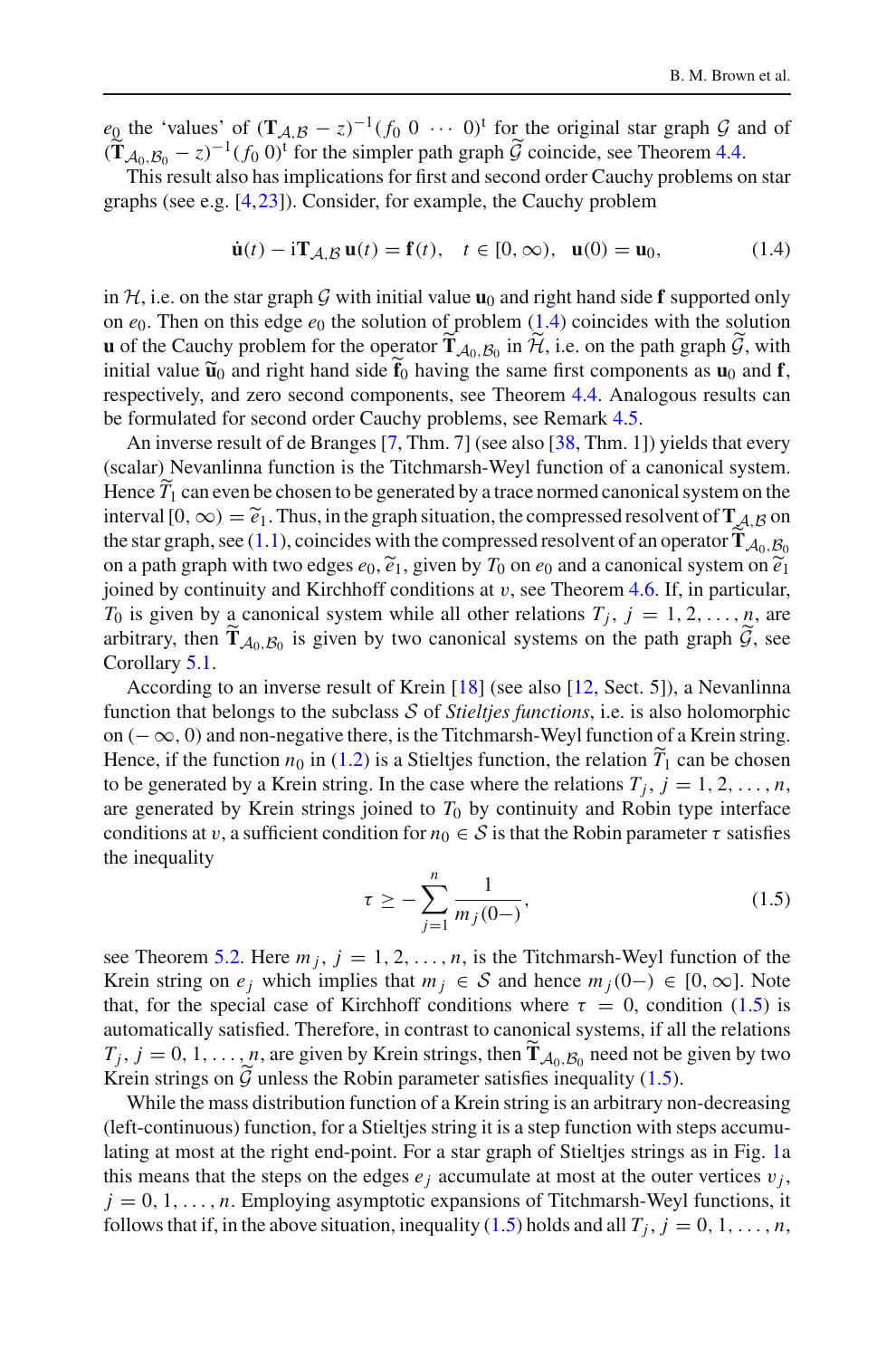Compressed Resolvents and Reduction of Spectral Problems...<br>are Stieltjes strings, the reduced system  $\widetilde{T}_{A_0, B_0}$  consists of two Stieltjes strings, see Corollary [5.4.](#page-27-3)

If all  $T_j$ ,  $j = 0, 1, \ldots, n$ , are Sturm–Liouville operators, Theorem [3.1](#page-10-0) yields a reduction to the single Sturm–Liouville operator  $T_0$  on  $e_0$  with an energy depending boundary condition at v. Moreover, Theorem [4.6](#page-18-0) based on de Branges' inverse result applies and yields a reduction to a problem on a path graph of two edges for the Sturm– Liouville operator  $T_0$  and a canonical system  $T_1$  with standard interface conditions. However, due to a lack of corresponding inverse results for Sturm–Liouville operators, the latter can in general not be replaced by a Sturm–Liouville operator.

The paper is organized as follows. In Sect. [2](#page-4-0) we present some general results on Krein's formula for an orthogonal sum of  $n + 1$  symmetric linear relations  $T_i$ ,  $j = 0, 1, \ldots, n$ , each with equal defect numbers 1. In Sect. [3](#page-9-0) we establish the relation between the compressed resolvent  $(1.1)$  and the extension of  $T_0$  determined by an energy depending boundary condition, see [\(1.2\)](#page-2-1). Section [4](#page-14-1) contains the main result where we use the abstract inverse result on  $Q$ -functions to 'replace' the *z*-depending boundary condition by a new symmetric linear rela where we use the abstract inverse result on  $Q$ -functions to 'replace' the *z*-depending boundary condition by a new symmetric linear relation  $T_1$  or, correspondingly, by attaching a realization on a new edge  $\tilde{e}_1$ , see Fig. [1c](#page-1-0). Implications of our reduction result for Cauchy problems of first and second order on star graphs are given in Sect. [4.2.](#page-16-2) In Sect. [5](#page-19-0) we consider concrete operators on star graphs: canonical systems and Krein strings, which cover Dirac operators and Stieltjes strings as special cases, respectively, and Sturm–Liouville operators. Combining our results with the inverse results of de Branges and Krein, we obtain a more complete picture of the structure of the reduced problems.

#### <span id="page-4-0"></span>**2 The Abstract Schema**

In this section we set up a framework for pasting a finite number of symmetric linear relations with general self-adjoint interface conditions, comp. [\[35\]](#page-29-2). For this we need some notation and basic properties of symmetric linear relations, boundary triplets and corresponding Titchmarsh-Weyl functions, see e.g. [\[34](#page-29-4), Chapter 14], [\[9,](#page-28-17)[10\]](#page-28-18).

#### **2.1 The Titchmarsh-Weyl Function of an 'Edge'**

Let  $T_0, T_1, \ldots, T_n$  be symmetric linear relations in Hilbert spaces  $H_0, H_1, \ldots, H_n$ with equal defect numbers 1. For each  $j \in \{0, 1, ..., n\}$  let  $(\mathbb{C}, \Gamma_{j1}, \Gamma_{j2})$  be a boundary triplet for the adjoint relation  $T_j^*$ , i.e.<br>  $(\widehat{f}_j, g_j) - (f_j, \widehat{g}_j) = (\Gamma_{j2} f_j) \overline{(\Gamma_{j1} g_j)}$  $\mathfrak{m}$  i

<span id="page-4-1"></span>
$$
\begin{aligned}\n\text{(fj, } g_j) - (f_j, \widehat{g}_j) &= (\Gamma_{j2} f_j) \overline{(\Gamma_{j1} g_j)} - (\Gamma_{j1} f_j) \overline{(\Gamma_{j2} g_j)} \\
&= \left( \begin{pmatrix} 0 & 1 \\ -1 & 0 \end{pmatrix} \begin{pmatrix} \Gamma_{j1} f_j \\ \Gamma_{j2} f_j \end{pmatrix}, \begin{pmatrix} \Gamma_{j1} g_j \\ \Gamma_{j2} g_j \end{pmatrix} \right), \quad \{f_j, \widehat{f}_j\}, \{g_j, \widehat{g}_j\} \in T_j^*.\n\end{aligned}
$$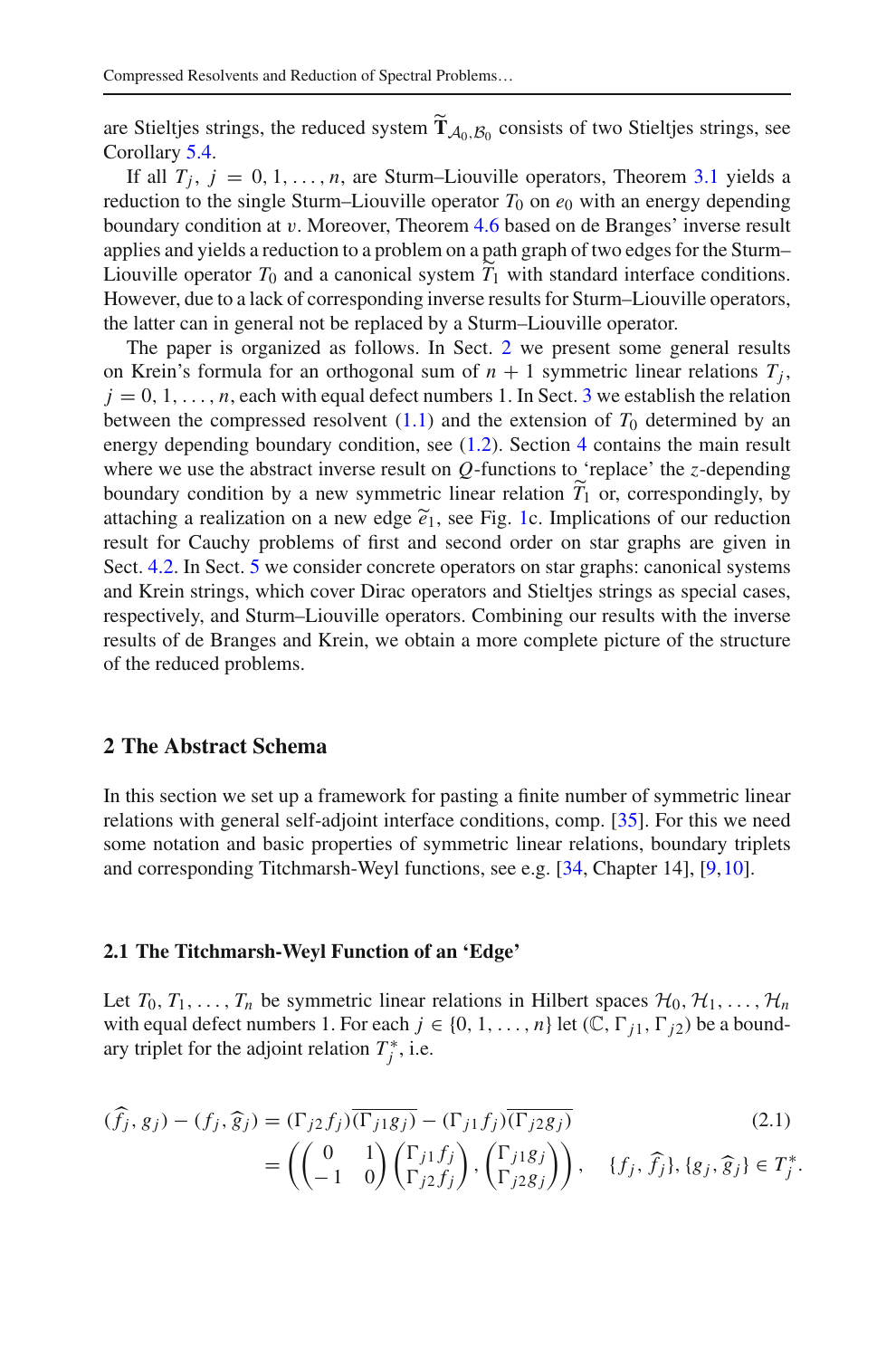Then all self-adjoint extensions of  $T_j$  in  $H_j$  are described by 'boundary' conditions

<span id="page-5-0"></span>
$$
a\Gamma_{j1}f_j + b\Gamma_{j2}f_j = 0, \quad f_j \in \text{dom } T_j^*, \tag{2.2}
$$

with  $a, b \in \mathbb{R}$ . By  $T_{i,a,b}$  we denote the corresponding self-adjoint relation in  $\mathcal{H}_i$ , i.e. the restriction of  $T_j^*$  by [\(2.2\)](#page-5-0).

Choose an  $\mathcal{H}_i$ -valued function  $h_i$  on  $\mathbb{C}\backslash\mathbb{R}$  such that  $h_i(z)$  is a defect element of *T<sub>j</sub>* at  $\overline{z}$ , i.e.  $h_j(z) \in \mathcal{H}_j \setminus \{0\}$  and

<span id="page-5-1"></span>
$$
\{h_j(z), zh_j(z)\} \in T_j^*, \quad z \in \mathbb{C} \backslash \mathbb{R},\tag{2.3}
$$

and such that  $h_j$  is analytic on  $\mathbb{C}\backslash\mathbb{R}$ . In fact, if we fix  $z_0 \in \mathbb{C}\backslash\mathbb{R}$  and a defect element  $h_j(z_0)$  of  $T_j$  at  $\overline{z_0}$ , i.e.  $\{h_j(z_0), z_0h_j(z_0)\} \in T_j^*$ , and, with the self-adjoint extension  $T_{i:0,1}$  of  $T_i$  in  $H_i$ , we define

<span id="page-5-4"></span>
$$
h_j(z) := (T_{j,0,1} - z_0)(T_{j,0,1} - z)^{-1} h_j(z_0), \quad z \in \mathbb{C} \backslash \mathbb{R},
$$
 (2.4)

it is easy to check that  $h_i$  satisfies [\(2.3\)](#page-5-1) and is analytic on  $\mathbb{C}\setminus\mathbb{R}$ . Further,

$$
\Gamma_{j2}h_j(z) = \Gamma_{j2}\left(h_j(z_0) + (z - z_0)(T_{j,0,1} - z)^{-1}h_j(z_0)\right) = \Gamma_{j2}h_j(z_0), \quad z \in \mathbb{C}\backslash\mathbb{R}.
$$

In the following we choose  $h_j(z_0)$  such that  $\Gamma_{j2}h_j(z_0) = 1$ , and hence

<span id="page-5-2"></span>
$$
\Gamma_{j2}h_j(z) = 1, \quad z \in \mathbb{C} \backslash \mathbb{R}.\tag{2.5}
$$

Then the Titchmarsh-Weyl function  $m_j$ , corresponding to this choice of the boundary triplet, is defined by the formula

<span id="page-5-3"></span>
$$
\Gamma_{j1}h_j(z) + m_j(z)\Gamma_{j2}h_j(z) = 0, \quad z \in \mathbb{C}\backslash \mathbb{R},\tag{2.6}
$$

or equivalently, due to [\(2.5\)](#page-5-2),

<span id="page-5-5"></span>
$$
m_j(z) = -\Gamma_{j1} h_j(z), \quad z \in \mathbb{C} \backslash \mathbb{R}.\tag{2.7}
$$

The function  $m_j$  is a Nevanlinna function since by  $(2.5)$ ,  $(2.6)$ ,

$$
m_j(z) = T_j \prod_{j \in \mathcal{I}} (z_j, z) \in C \text{ a.s.}
$$
  
function  $m_j$  is a Nevanlinna function since by (2.5), (2.6),  

$$
(z - \overline{\zeta})(h_j(z), h_j(\zeta)) = (\overline{h}_j(z), h_j(\zeta)) - (h_j(z), \overline{h}_j(\zeta))
$$

$$
= \Gamma_{j2} h_j(z) \overline{\Gamma_{j1}h_j(\zeta)} - \Gamma_{j1}h_j(z) \overline{\Gamma_{j2}h_j(\zeta)}
$$

$$
= (m_j(z) - \overline{m}_j(\zeta)) \Gamma_{j2}h_j(z) \overline{\Gamma_{j2}h_j(\zeta)}
$$

$$
= m_j(z) - \overline{m}_j(\zeta)
$$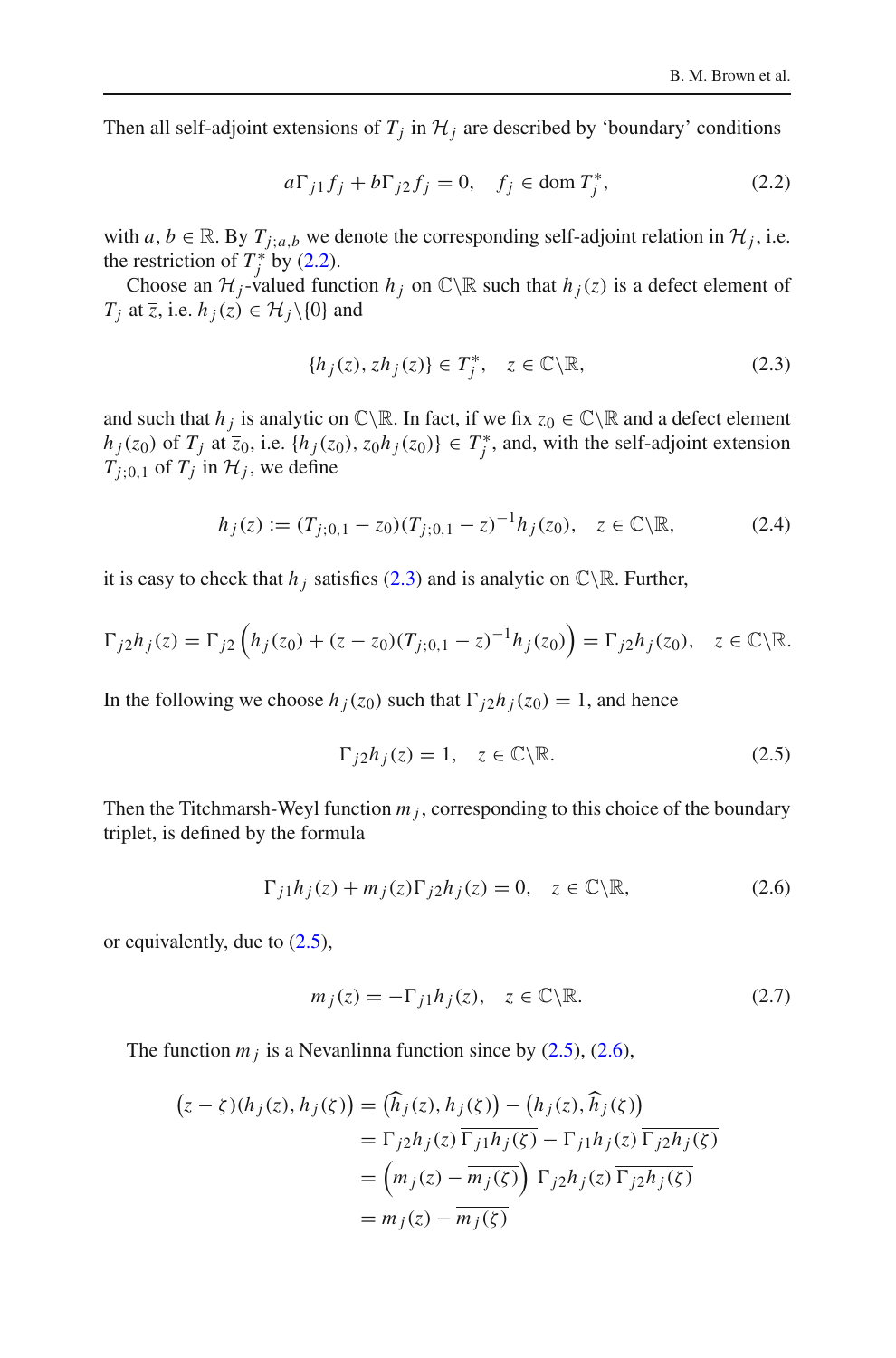for *z*,  $\zeta \in \mathbb{C} \setminus \mathbb{R}, z \neq \overline{\zeta}$ , and hence

<span id="page-6-2"></span>and hence  
\n
$$
\frac{m_j(z) - \overline{m_j(\zeta)}}{z - \overline{\zeta}} = (h_j(z), h_j(\zeta));
$$
\n(2.8)

in particular, Im  $m_i(z) > 0$  if Im  $z > 0$ .

# **2.2 The 'Interface' Condition**

2.2 The 'Interface' Condition<br>Now we consider the orthogonal sum  $\mathbf{T} := \bigoplus_{j=0}^{n} T_j$  of linear relations  $T_j$  in the **2.2 The 'Interface' Condition**<br>Now we consider the orthogonal sum **T** :=<br>Hilbert space  $\mathcal{H} := \bigoplus_{j=0}^{n} \mathcal{H}_j$  with elements

$$
f := (f_0 \ f_1 \ \cdots \ f_n)^t, \quad f_j \in \mathcal{H}_j, \ j = 0, 1, \ldots, n.
$$

**f** :=  $(f_0 f_1 \cdots f_n)^t$ ,  $f_j \in \mathcal{H}_j$ ,  $j = 0, 1, ..., n$ .<br>
Then **T** has equal defect numbers *n* + 1 and a boundary triplet for **T**<sup>∗</sup> =  $\bigoplus_{j=0}^{n} T_j^*$  is given by  $(\mathbb{C}^{n+1}, \Gamma_1, \Gamma_2)$  where *i***defect**<br> $\Gamma_1, \Gamma_2$ <br> $i$ **f** := (

$$
\Gamma_i \mathbf{f} := \left( \Gamma_{0i} \, f_0 \, \Gamma_{1i} \, f_1 \, \cdots \, \Gamma_{ni} \, f_n \right)^{\mathrm{t}}, \quad \mathbf{f} \in \mathcal{H}, \quad i = 1, 2,
$$

since the relations [\(2.1\)](#page-4-1) imply that

Since the relations (2.1) imply that

\n
$$
\begin{aligned}\n\widehat{\mathbf{f}}, \mathbf{g} &= (\Gamma_2 \mathbf{f}, \Gamma_1 \mathbf{g})_{\mathbb{C}^{n+1}} - (\Gamma_1 \mathbf{f}, \Gamma_2 \mathbf{g})_{\mathbb{C}^{n+1}} \\
&= \left( \begin{pmatrix} 0 & \mathcal{I}_n \\ -\mathcal{I}_n & 0 \end{pmatrix} \begin{pmatrix} \Gamma_1 \mathbf{f} \\ \Gamma_2 \mathbf{f} \end{pmatrix}, \begin{pmatrix} \Gamma_1 \mathbf{g} \\ \Gamma_2 \mathbf{g} \end{pmatrix} \right)_{\mathbb{C}^{2(n+1)}}, \{\mathbf{f}, \widehat{\mathbf{f}}\}, \{\mathbf{g}, \widehat{\mathbf{g}}\} \in \mathbf{T}^*.\n\end{aligned}
$$

If we define the *H*-valued function **h** by

$$
\mathbf{h}(z) := (h_0(z) \ h_1(z) \ \cdots \ h_n(z))^\dagger, \quad z \in \mathbb{C} \backslash \mathbb{R},
$$

then  $\{h(z), zh(z)\}\in T^*$  and the corresponding Titchmarsh-Weyl function is the  $(n + 1) \times (n + 1)$ -matrix function M defined by

$$
\Gamma_1 \mathbf{h}(z) + \mathcal{M}(z) \Gamma_2 \mathbf{h}(z) = 0, \quad z \in \mathbb{C} \backslash \mathbb{R}.
$$
 (2.9)

Clearly, due to [\(2.6\)](#page-5-3),

<span id="page-6-0"></span>
$$
\mathcal{M}(z) = \text{diag}(m_0(z), m_1(z), \dots, m_n(z)), \quad z \in \mathbb{C} \backslash \mathbb{R}, \tag{2.10}
$$

and hence, using  $(2.5)$  we conclude that

<span id="page-6-1"></span>diag 
$$
(\Gamma_{01}h_0(z), \dots, \Gamma_{n1}h_n(z)) + \mathcal{M}(z) = 0, \quad z \in \mathbb{C} \setminus \mathbb{R}.
$$
 (2.11)

A description of all self-adjoint extensions of symmetric linear relations with equal deficiency numbers in terms of a boundary triplet has long been known (see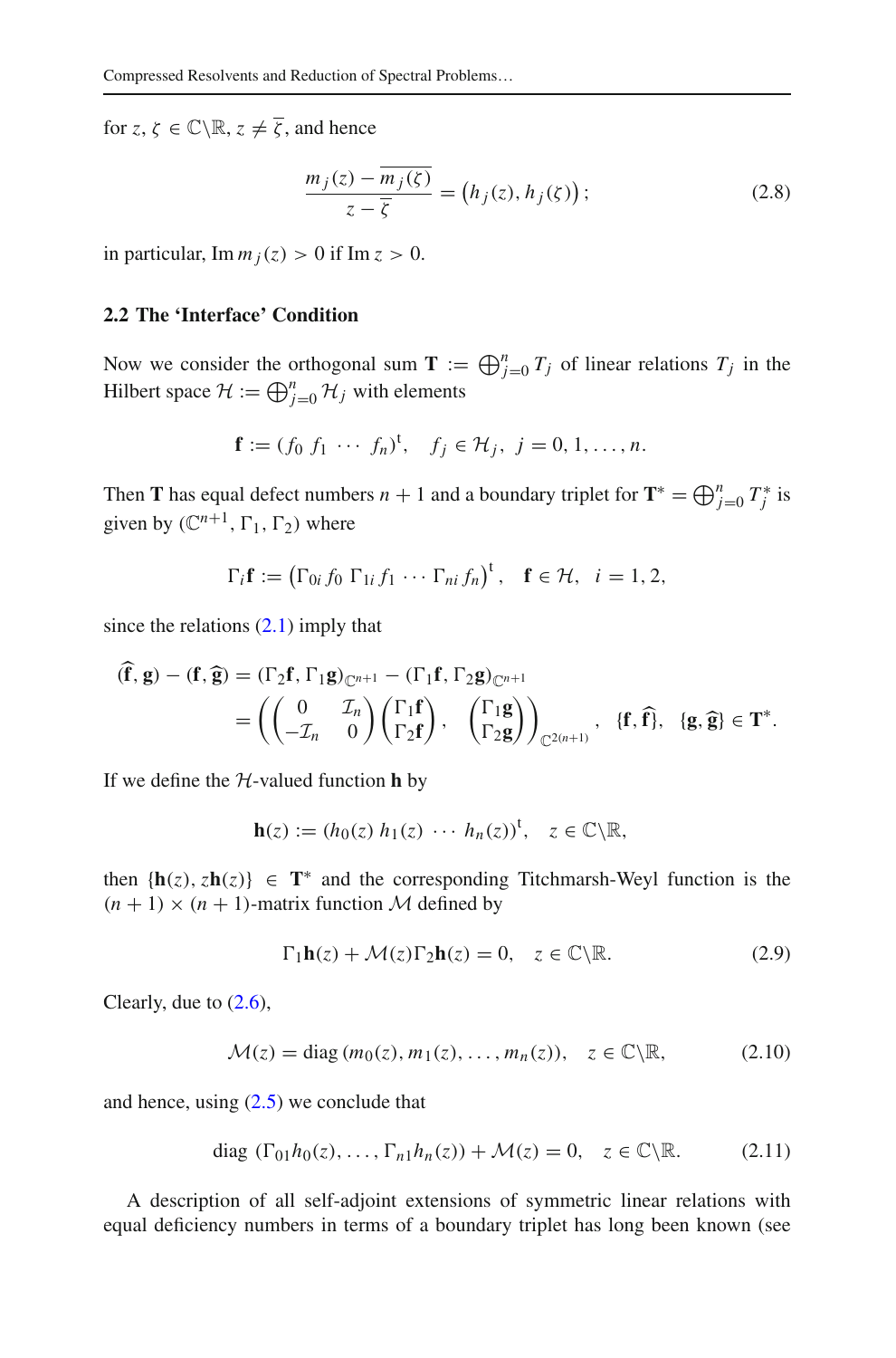[\[6](#page-28-19)[,22](#page-28-20)], [\[10](#page-28-18)]). Correspondingly, all self-adjoint extensions of **T** in  $H$  are given by 'interface' conditions

<span id="page-7-0"></span>
$$
\mathcal{A}\,\Gamma_1\mathbf{y} + \mathcal{B}\,\Gamma_2\mathbf{y} = 0\tag{2.12}
$$

where A, B is a pair of real  $(n + 1) \times (n + 1)$ -matrices with the properties

<span id="page-7-1"></span>
$$
rank(\mathcal{A}\,\mathcal{B}) = n + 1, \quad \mathcal{A}\mathcal{B}^* = \mathcal{B}\mathcal{A}^*.
$$
 (2.13)

By  $T_{A,B}$  we denote the corresponding self-adjoint relation in  $H$ , i.e. the restriction of **T**∗ by [\(2.12\)](#page-7-0).

It is well-known that the inverse  $(\mathcal{AM}(z) - \mathcal{B})^{-1}$  exists for all  $z \in \mathbb{C} \setminus \mathbb{R}$ . In fact,<br>
Nevanlinna property of *M* and (2.13) imply that, for  $x_0 \in \text{ker}(\mathcal{M}(z)^* \mathcal{A}^* - \mathcal{B}^*)$ ,<br>  $0 = \text{Im} ((\mathcal{M}(z)^* \mathcal{A}$ the Nevanlinna property of *M* and [\(2.13\)](#page-7-1) imply that, for  $x_0 \in \text{ker}(\mathcal{M}(z)^* A^* - B^*)$ ,

$$
0 = \text{Im}\left((\mathcal{M}(z)^* \mathcal{A}^* - \mathcal{B}^*) x_0, \mathcal{A}^* x_0\right)_{\mathbb{C}^{n+1}} = \text{Im}\left(\mathcal{M}(z)^* \mathcal{A}^* x_0, \mathcal{A}^* x_0\right)_{\mathbb{C}^{n+1}},
$$

whence  $A^*x_0 = 0$  and thus  $B^*x_0 = 0$ , a contradiction to the first condition in [\(2.13\)](#page-7-1).

#### **2.3 A Version of M. G. Krein's Resolvent Formula**

The resolvent of any self-adjoint relation  $T_{A,B}$  is related to the resolvent of the particular self-adjoint relation  $\mathbf{T}_{0,\mathcal{I}}$  with the special 'interface' condition  $\Gamma_2 \mathbf{y} = 0$  as follows.

**Proposition 2.1** *For*  $z \in \mathbb{C} \setminus \mathbb{R}$  *and*  $f \in \mathcal{H}$ *, we have* 

$$
(\mathbf{T}_{\mathcal{A},\mathcal{B}} - z)^{-1}\mathbf{f} = (\mathbf{T}_{0,\mathcal{I}} - z)^{-1}\mathbf{f}
$$
\n(2.14)  
\n
$$
- \text{ diag}(h_0(z), h_1(z), \dots, h_n(z)) (\mathcal{A}\mathcal{M}(z) - \mathcal{B})^{-1} \mathcal{A} \begin{pmatrix} (f_0, h_0(\overline{z})) (f_1, h_1(\overline{z})) \\ \vdots \\ (f_n, h_n(\overline{z})) \end{pmatrix},
$$

*where h*  $_j(z)$  *and*  $\mathcal{M}(z)$  *are as in* [\(2.4\)](#page-5-4) *and* [\(2.10\)](#page-6-0)*, respectively.* 

*Proof* Let  $z \in \mathbb{C} \setminus \mathbb{R}$ . For given  $f \in \mathcal{H}$  the element  $y := (T_{\mathcal{A}, \mathcal{B}} - z)^{-1}f$  given by **For given <b>f** ∈ H the element **y** :=  $(\mathbf{T}_{A,B}$ <br>{**y**(*z*),  $\hat{\mathbf{y}}(z)$ } ∈  $\mathbf{T}_{A,B}$ ,  $\hat{\mathbf{y}}(z) - z\mathbf{y}(z) = \mathbf{f}$ .

<span id="page-7-3"></span>
$$
\{y(z), \widehat{y}(z)\} \in T_{\mathcal{A}, \mathcal{B}}, \quad \widehat{y}(z) - zy(z) = f.
$$

In the following, for ease of presentation, we restrict ourselves to the case that all  $T_i$ ,  $j = 0, 1, \ldots, n$ , are operators, and hence so are  $T_{A,B}$  and  $T_{0,I}$ . We consider the difference of the resolvents of  $\mathbf{T}_{A,B}$  and  $\mathbf{T}_{0,I}$ . Recall that, due to [\(2.2\)](#page-5-0) and [\(2.12\)](#page-7-0),

<span id="page-7-2"></span>
$$
\Gamma_{j2} \text{ dom } T_{j;0,1} = \{0\}, \quad \Gamma_2 \text{ dom } \mathbf{T}_{0,\mathcal{I}} = \{0\}. \tag{2.15}
$$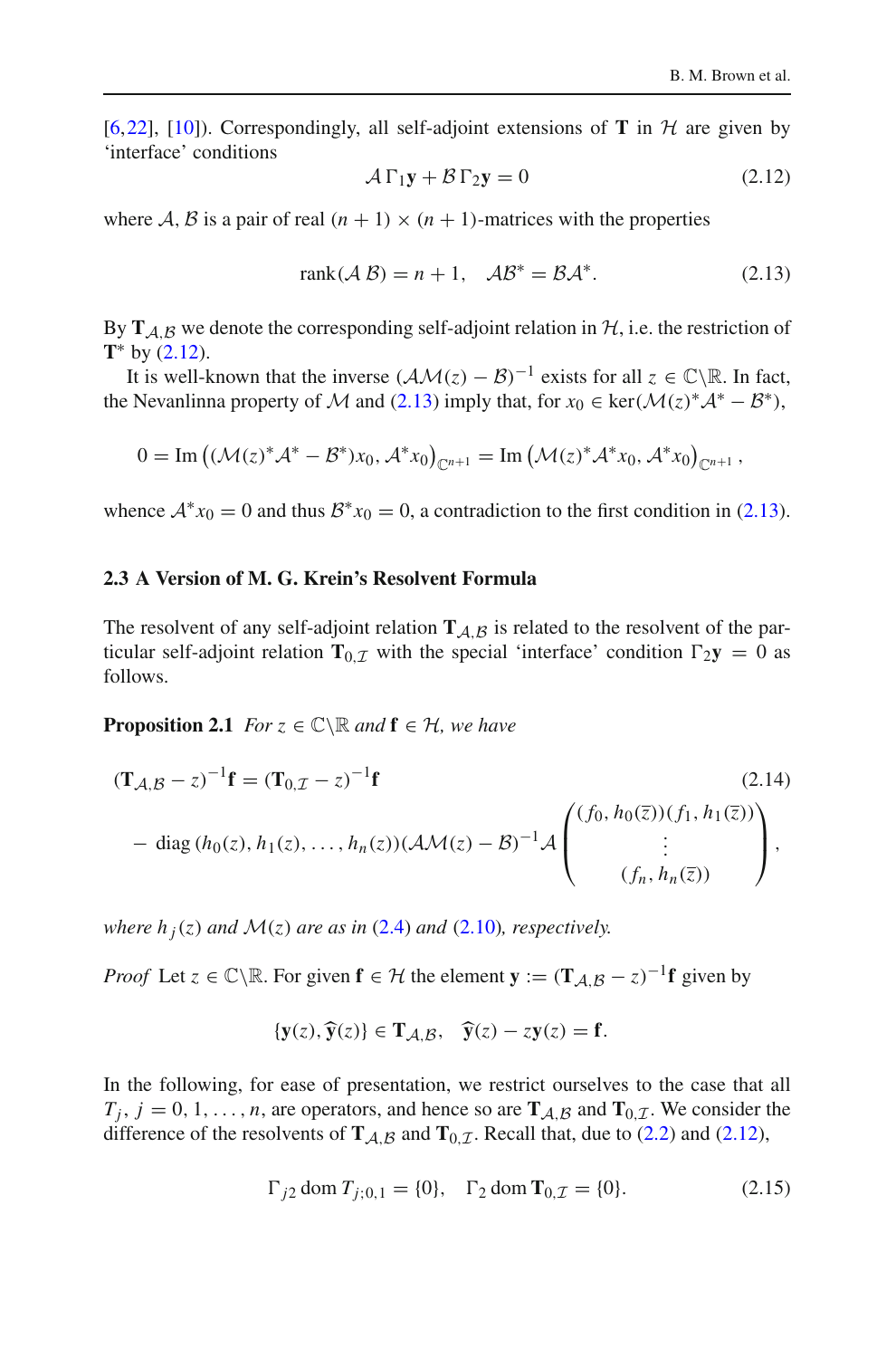Then, for  $f \in H$ , we have

$$
(\mathbf{T}^* - z) \left( (\mathbf{T}_{\mathcal{A}, \mathcal{B}} - z)^{-1} \mathbf{f} - (\mathbf{T}_{0, \mathcal{I}} - z)^{-1} \mathbf{f} \right) = 0,
$$

and hence, by  $(2.3)$ ,

$$
(\mathbf{T}_{\mathcal{A}, \mathcal{B}} - z)^{-1} \mathbf{f} - (\mathbf{T}_{0, \mathcal{I}} - z)^{-1} \mathbf{f}
$$
  
=  $(c_0(\mathbf{f}; z)h_0(z) c_1(\mathbf{f}; z)h_1(z) \cdots c_n(\mathbf{f}; z)h_n(z))^t$  (2.16)

<span id="page-8-0"></span>f

with linear functionals  $c_j(\cdot, z) : \mathcal{H} \to \mathbb{C}, j = 0, 1, \ldots, n$ . Then, for  $\mathbf{f} = (f_j)_0^n$ ,  $\mathbf{g} = (g_j)_0^n \in \mathcal{H}$ , taking the scalar product with **g** in [\(2.16\)](#page-8-0), we conclude that

$$
\left((\mathbf{T}_{\mathcal{A},\mathcal{B}}-z)^{-1}\mathbf{f},\mathbf{g}\right)-\left((\mathbf{T}_{0,\mathcal{I}}-z)^{-1}\mathbf{f},\mathbf{g}\right)
$$
\n
$$
=(c_0(\mathbf{f};z)\ c_1(\mathbf{f};z)\ \cdots\ c_n(\mathbf{f};z))\begin{pmatrix} (h_0(z),g_0) \\ (h_1(z),g_1) \\ \vdots \\ (h_n(z),g_n) \end{pmatrix}
$$

and, analogously,

nalogously,  
\n
$$
\overline{((\mathbf{T}_{\mathcal{A}, \mathcal{B}} - \overline{z})^{-1} \mathbf{g}, \mathbf{f})} - \overline{((\mathbf{T}_{0, \mathcal{I}} - \overline{z})^{-1} \mathbf{g}, \mathbf{f})}
$$
\n
$$
= \left( \overline{c_0(\mathbf{g}; \overline{z})} \overline{c_1(\mathbf{g}; \overline{z})} \cdots \overline{c_n(\mathbf{g}; \overline{z})} \right) \begin{pmatrix} (f_0, h_0(\overline{z})) \\ (f_1, h_1(\overline{z})) \\ \vdots \\ (f_n, h_n(\overline{z})) \end{pmatrix}.
$$

<span id="page-8-1"></span>

Since  $T_{A,B}$  and  $T_{0,I}$  are self-adjoint, it follows that the two right-hand sides above are equal. It is not difficult to see that this implies that there exists an  $(n+1) \times (n+1)$ -matrix  $\mathcal{F}(z)$  such that

$$
(\mathbf{T}_{\mathcal{A}, \mathcal{B}} - z)^{-1} \mathbf{f} = (\mathbf{T}_{0, \mathcal{I}} - z)^{-1} \mathbf{f} + \text{diag} (h_0(z), h_1(z), \dots, h_n(z)) \mathcal{F}(z) \begin{pmatrix} (f_0, h_0(\overline{z})) \\ (f_1, h_1(\overline{z})) \\ \vdots \\ (f_n, h_n(\overline{z})) \end{pmatrix}.
$$
 (2.17)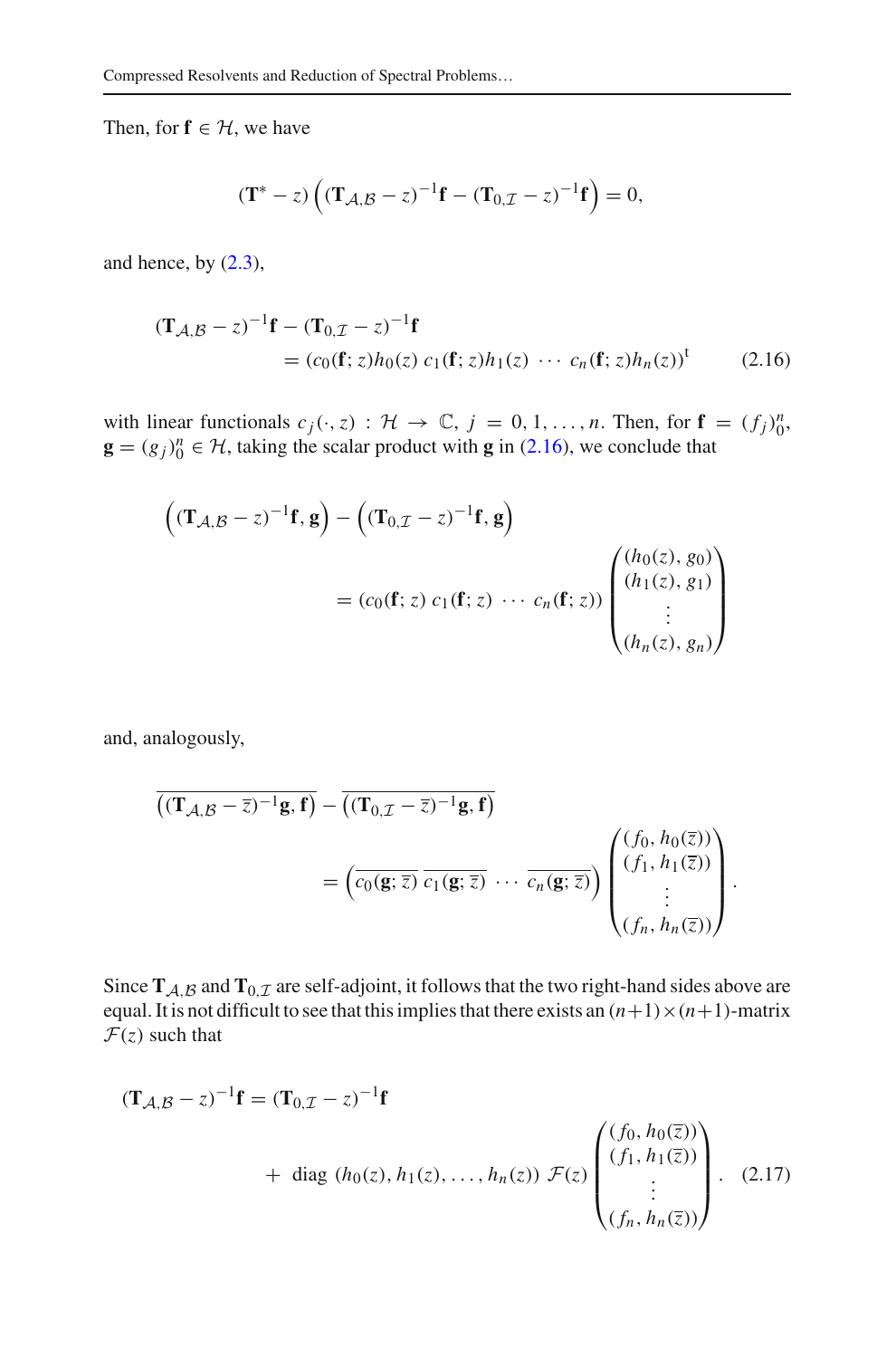In order to find an expression for  $\mathcal{F}(z)$ , we apply the functionals  $\Gamma_1$  and  $\Gamma_2$  to [\(2.17\)](#page-8-1) and observe  $(2.11)$ ,  $(2.5)$ , and  $(2.15)$  to obtain

$$
\Gamma_1(\mathbf{T}_{\mathcal{A}, \mathcal{B}} - z)^{-1} \mathbf{f} = \Gamma_1(\mathbf{T}_{0, \mathcal{I}} - z)^{-1} \mathbf{f} - \mathcal{M}(z) \mathcal{F}(z) \begin{pmatrix} (f_0, h_0(\overline{z})) \\ (f_1, h_1(\overline{z})) \\ \vdots \\ (f_n, h_n(\overline{z})) \end{pmatrix},
$$

$$
\Gamma_2(\mathbf{T}_{\mathcal{A}, \mathcal{B}} - z)^{-1} \mathbf{f} = \mathcal{F}(z) \begin{pmatrix} (f_0, h_0(\overline{z})) \\ (f_1, h_1(\overline{z})) \\ \vdots \\ (f_n, h_n(\overline{z})) \end{pmatrix}.
$$

By means of the relation [\(2.12\)](#page-7-0) for  $\mathbf{y} = (\mathbf{T}_{A,B} - z)^{-1}\mathbf{f}$ , we arrive at ive

$$
\mathcal{A}\Gamma_1(\mathbf{T}_{0,\mathcal{I}}-z)^{-1}\mathbf{f} - (\mathcal{A}\mathcal{M}(z)-\mathcal{B})\mathcal{F}(z)\begin{pmatrix} (f_0, h_0(\overline{z})) \\ (f_1, h_1(\overline{z})) \\ \vdots \\ (f_n, h_n(\overline{z})) \end{pmatrix} = 0.
$$
 (2.18)

Further,  $(2.1)$  yields that

$$
\left(T_j^*(T_{j;0,1}-z)^{-1}f_j, h_j(\overline{z})\right) - \left((T_{j;0,1}-z)^{-1}f_j, T_j^*h_j(\overline{z})\right)
$$
  
= 
$$
\left(\Gamma_{j2}(T_{j;0,1}-z)^{-1}f_j\right)\overline{\Gamma_{j1}h_j(\overline{z})} - \left(\Gamma_{j1}(T_{j;0,1}-z)^{-1}f_j\right)\overline{\Gamma_{j2}h_j(\overline{z})}.
$$

Since  $T_j^* h_j(\bar{z}) = \bar{z} h_j(\bar{z})$  by [\(2.3\)](#page-5-1), the expression on the left hand side equals  $(f_j, h_j(\overline{z}))$ . The first term on the right hand side is zero because the first factor vanishes, and the second factor of the last term is equal to 1 due to [\(2.5\)](#page-5-2). It follows that

<span id="page-9-2"></span>
$$
(f_j, h_j(\overline{z})) = -\Gamma_{j1}(T_{j;0,1} - z)^{-1} f_j, \quad f_j \in \mathcal{H}_j, \ j = 0, 1, \dots, n. \tag{2.19}
$$

Using this in  $(2.18)$ , we find

$$
\mathcal{F}(z) = -(\mathcal{AM}(z) - \mathcal{B})^{-1}\mathcal{A}.
$$

Inserting this expression into  $(2.17)$  we arrive at  $(2.14)$ .

# <span id="page-9-0"></span>**3 The Compressed Resolvent**

In this section we characterize the compression of the resolvent of  $\mathbf{T}_{\mathcal{A},\mathcal{B}}$  to the first component  $H_0$  of  $H$ ,

$$
P_0(\mathbf{T}_{\mathcal{A},\mathcal{B}}-z)^{-1}\big|_{\mathcal{H}_0}=P_0(\mathbf{T}_{\mathcal{A},\mathcal{B}}-z)^{-1}P_0^*,
$$

<span id="page-9-1"></span> $\Box$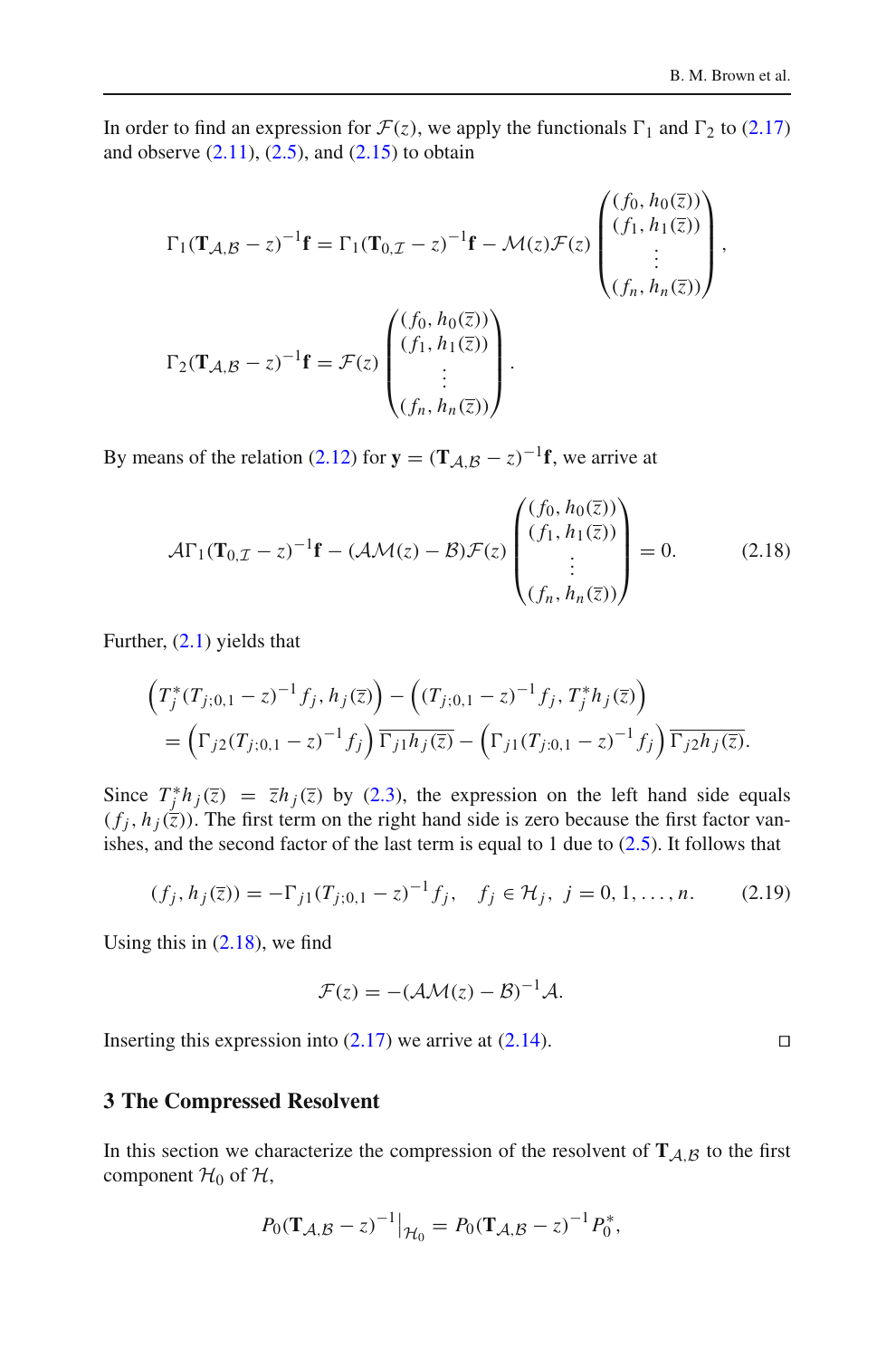in terms of  $T_0^*$  and a *z*-depending boundary condition. Here  $P_0$  is the projection onto the first component,  $P_0$ :  $H \rightarrow H_0$ ,  $P_0(f_j)_{0}^n = f_0$ , and  $P_0^* : H_0 \rightarrow H$ ,  $P_0^* f_0 = (f_0 \ 0 \ \cdots \ 0)^{\dagger}.$ 

<span id="page-10-0"></span>**Theorem 3.1** *Let*  $\mathcal{M}_n = \text{diag}(0, m_1, \dots, m_n)$  where  $m_j$  are the Titchmarsh-Weyl *functions defined by* [\(2.6\)](#page-5-3),  $j = 0, 1, ..., n$ , and let  $e_0 \in \mathbb{C}^{n+1}$  *be the first unit vector. Then, for*  $z \in \mathbb{C} \backslash \mathbb{R}$ *, the problem* 

<span id="page-10-2"></span>
$$
P_0(\mathbf{T}_{\mathcal{A}, \mathcal{B}} - z)^{-1} \big|_{\mathcal{H}_0} f_0 = g_0, \quad f_0, g_0 \in \mathcal{H}_0,\tag{3.1}
$$

*is equivalent to the inhomogeneous problem in H*<sup>0</sup> *with z-depending boundary condition*

<span id="page-10-1"></span>
$$
\{g_0, f_0\} \in (T_0^* - z), \quad \Gamma_{01}g_0 - n_0(z) \Gamma_{02}g_0 = 0,\tag{3.2}
$$

*where n*<sup>0</sup> *is a Nevanlinna function not depending on m*<sup>0</sup> *and given by* 

<span id="page-10-3"></span>
$$
n_0(z) := \frac{1}{\left( (\mathcal{A}\mathcal{M}_n(z) - \mathcal{B})^{-1} \mathcal{A}e_0, e_0 \right)_{\mathbb{C}^{n+1}}}, \quad z \in \mathbb{C} \backslash \mathbb{R}, \tag{3.3}
$$

*or*  $n_0 \equiv \infty$  (*corresponding to*  $\Gamma_{01}g_0 = 0$  *in* [\(3.2\)](#page-10-1)).

*Remark 3.2* The statement of Theorem [3.1](#page-10-0) may also be formulated as follows. If  $f \in H$ is supported on  $\mathcal{H}_0$ , then, for  $z \in \rho(\mathbf{T}_{\mathcal{A},\mathcal{B}})$  the projection of  $(\mathbf{T}_{\mathcal{A},\mathcal{B}} - z)^{-1}$ **f** to  $\mathcal{H}_0$  is the solution of the boundary value problem for  $T_0^* - z$  on  $\mathcal{H}_0$  with the *z*-depending boundary condition in  $(3.2)$ . Note that, if  $T_0$  is a linear operator, then  $(3.2)$  becomes

$$
(T_0^* - z)g_0 = f_0, \quad \Gamma_{01}g_0 - n_0(z) \Gamma_{02}g_0 = 0.
$$

*Proof of Theorem [3.1](#page-10-0)* For ease of presentation, we assume that  $T_0$  is a linear operator. Let  $z \in \mathbb{C} \setminus \mathbb{R}$ . First we prove that if  $f_0, g_0 \in \mathcal{H}_0$  satisfy [\(3.1\)](#page-10-2), then they satisfy [\(3.2\)](#page-10-1). By ( $T_0 - z$ ) $g_0 = J_0$ ,  $T_0 + T_1$   $f_0 + g_0$  = 0.<br> *Proof of Theorem 3.1* For ease of presentation, we assume that  $T_0$  is a linear operator<br>
Let  $z \in \mathbb{C} \setminus \mathbb{R}$ . First we prove that if  $f_0, g_0 \in \mathcal{H}_0$  satisfy [\(3.1\)](#page-10-2),

$$
(g_0, (T_0 - \overline{z})u_0) = (P_0(\mathbf{T}_{\mathcal{A}, \mathcal{B}} - z)^{-1}|_{\mathcal{H}_0} f_0, (T_0 - \overline{z})u_0)
$$
  
=  $(f_0, P_0(\mathbf{T}_{\mathcal{A}, \mathcal{B}} - \overline{z})^{-1}|_{\mathcal{H}_0} (T_0 - \overline{z})u_0) = (f_0, u_0).$ 

This implies  $g_0 \in \text{dom } T_0^*$  and  $(T_0^* - z)g_0 = f_0$ , which proves the first claim in [\(3.2\)](#page-10-1).  $\overline{a}$ 

Further, applying *P*<sub>0</sub> to [\(2.14\)](#page-7-3) for **f** =  $P_0^* f_0$  with  $f_0 \in H_0$ , we find

$$
g_0 = P_0(\mathbf{T}_{\mathcal{A}, \mathcal{B}} - z)^{-1} \big|_{\mathcal{H}_0} f_0
$$
  
=  $(T_{1;0,1} - z)^{-1} f_0 - h_0(z) \left( (A\mathcal{M}(z) - \mathcal{B})^{-1} \mathcal{A}e_0, e_0 \right)_{\mathbb{C}^{n+1}} (f_0, h_0(\overline{z})).$ 

If we use  $(2.19)$  and  $(2.7)$ , it follows that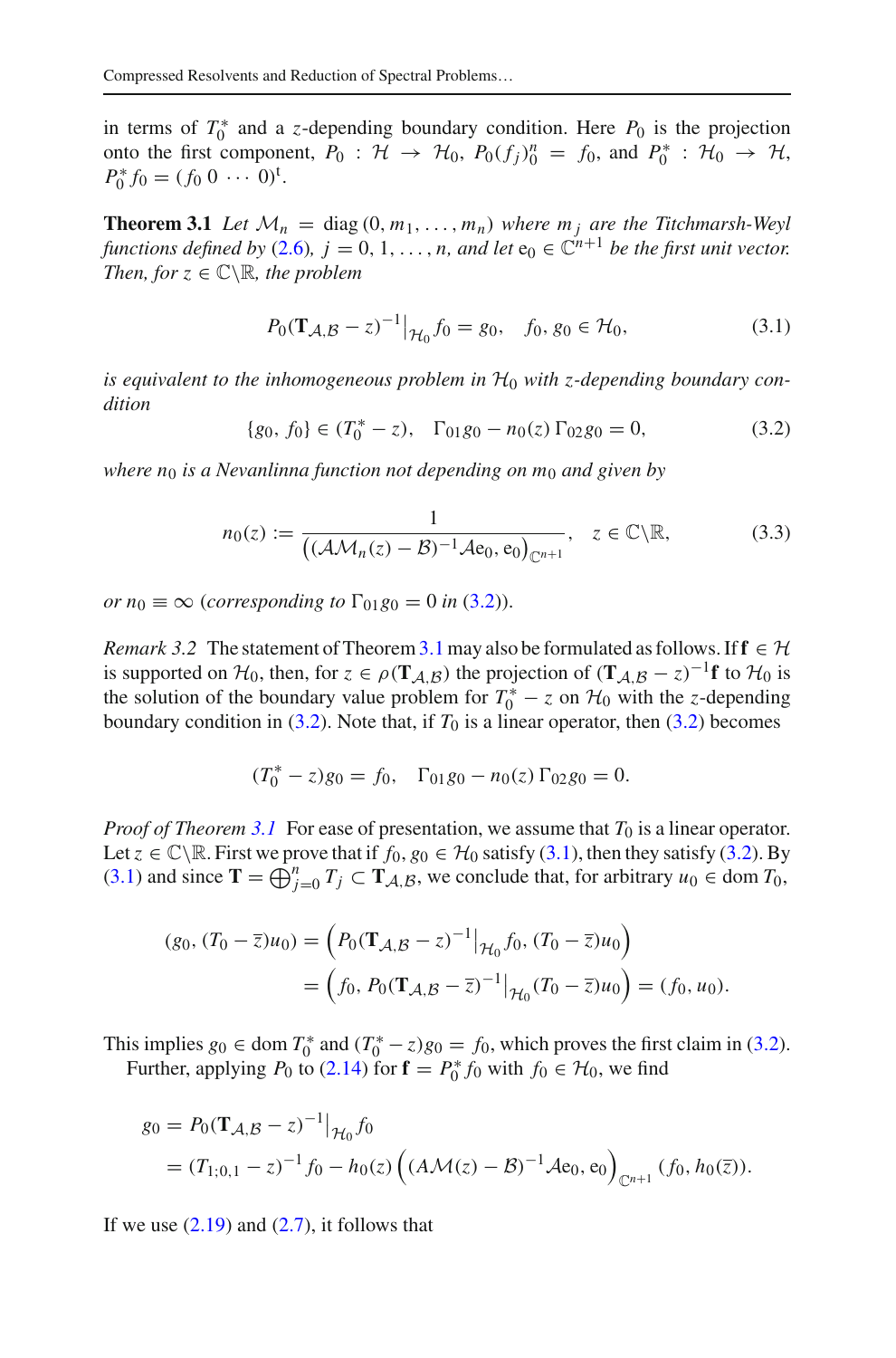Ξ

 $\Gamma_{01}$ *g*<sub>0</sub>

$$
= \Gamma_{01} P_0 (\mathbf{T}_{\mathcal{A}, \mathcal{B}} - z)^{-1} |_{\mathcal{H}_0} f_0
$$
  
=  $\Gamma_{01} (T_{1;0,1} - z)^{-1} f_0 - \Gamma_{01} h_0(z) \left( (A \mathcal{M}(z) - \mathcal{B})^{-1} A e_0, e_0 \right)_{\mathbb{C}^{n+1}} (f_0, h_0(\overline{z}))$   
=  $- \left( 1 - m_0(z) \left( (A \mathcal{M}(z) - \mathcal{B})^{-1} A e_0, e_0 \right)_{\mathbb{C}^{n+1}} \right) (f_0, h_0(\overline{z})).$ 

Ξ

Similarly, observing  $(2.15)$  and  $(2.5)$ , we conclude that

 $\Gamma_{02}$ *g*<sub>0</sub>

$$
= \Gamma_{02} P_0(\mathbf{T}_{\mathcal{A}, \mathcal{B}} - z)^{-1} \big|_{\mathcal{H}_0} f_0
$$
  
=  $\Gamma_{02} (T_{1;0,1} - z)^{-1} f_0 - \Gamma_{02} h_0(z) \left( (A \mathcal{M}(z) - \mathcal{B})^{-1} A e_0, e_0 \right)_{\mathbb{C}^{n+1}} (f_0, h_0(\overline{z}))$   
=  $- \left( (A \mathcal{M}(z) - \mathcal{B})^{-1} A e_0, e_0 \right)_{\mathbb{C}^{n+1}} (f_0, h_0(\overline{z})).$ 

Altogether, we obtain

Altogether, we obtain  
\n
$$
\frac{\Gamma_{01}g_0}{\Gamma_{02}g_0} = \frac{1 - m_0(z) \left( (A\mathcal{M}(z) - \mathcal{B})^{-1} \mathcal{A}e_0, e_0 \right)_{\mathbb{C}^{n+1}}}{\left( (A\mathcal{M}(z) - \mathcal{B})^{-1} \mathcal{A}e_0, e_0 \right)_{\mathbb{C}^{n+1}}} = \widetilde{n}_0(z),
$$
\nand hence  $g_1$  satisfies the boundary condition in (3.2) if we show that  $\widetilde{n}_0 = n_0$ .

Next we prove that if  $f_0, g_0 \in H_0$  satisfy [\(3.2\)](#page-10-1), then they satisfy [\(3.1\)](#page-10-2). This means and hence  $g_1$  satisfies the boundary condition in (3.2) if we show that  $\tilde{n}_0 = n_0$ .<br>Next we prove that if  $f_0, g_0 \in H_0$  satisfy (3.2), then they satisfy (3.1). This means<br>that we have to show that  $\tilde{g}_0 := P_0(\mathbf{T}_{\math$ and hence  $g_1$  satisfies the boundary con<br>Next we prove that if  $f_0, g_0 \in \mathcal{H}_0$  sat<br>that we have to show that  $\tilde{g}_0 := P_0(1)$ <br>definition of  $\tilde{g}_0$  implies that  $f_0$  and  $\tilde{g}_0$ ies that  $f_0$  and  $\tilde{g}_0$  satisfy [\(3.1\)](#page-10-2) and hence, by what has been<br>first part, also (3.2), i.e.<br> $\tilde{g}_0^* - z\tilde{g}_0 = f_0$ ,  $\Gamma_{01}\tilde{g}_0 - n_0(z)\Gamma_{02}\tilde{g}_0 = 0$ . already proved in the first part, also  $(3.2)$ , i.e.

$$
(T_0^* - z)\widetilde{g}_0 = f_0, \quad \Gamma_{01}\widetilde{g}_0 - n_0(z)\Gamma_{02}\widetilde{g}_0 = 0.
$$

 $(T_0^* - z)\widetilde{g}_0 = f_0$ ,  $\Gamma_{01}\widetilde{g}_0 - n_0(z)\Gamma_{02}\widetilde{g}_0 = 0$ .<br>Thus the difference  $h := \widetilde{g}_0 - g_0$  is a solution of the homogeneous problem

$$
(T_0^* - z)h = 0, \quad \Gamma_{01}h - n_0(z)\Gamma_{02}h = 0.
$$

This together with  $(2.1)$  yields that

$$
2i(\text{Im } z) \|h\|^2 = (z - \overline{z}) \|h\|^2 = (T_0^* h, h) - (h, T_0^* h)
$$
  
=  $(\Gamma_{02}h)\overline{(\Gamma_{01}h)} - (\Gamma_{01}h)\overline{(\Gamma_{02}h)}$   
=  $(\overline{n_0(z)} - n_0(z)) |\Gamma_{02}h|^2$   
=  $-2i(\text{Im } n_0(z)) |\Gamma_{02}h|^2$ .

If  $h \neq 0$ , this would imply that  $\text{Im } n_0(z)/\text{Im } z < 0$ , which is a contradiction if we prove that  $n_0$  is a Nevanlinna function.  $h \neq 0$ , this would imply that Im<br>we that  $n_0$  is a Nevanlinna functi<br>It remains to be shown that  $\tilde{n}_0$ 

It remains to be shown that  $\tilde{n}_0 = n_0$  and that  $n_0$  is a Nevanlinna function. Since the latter clearly holds for  $n_0 \equiv 0$ , we may assume that we have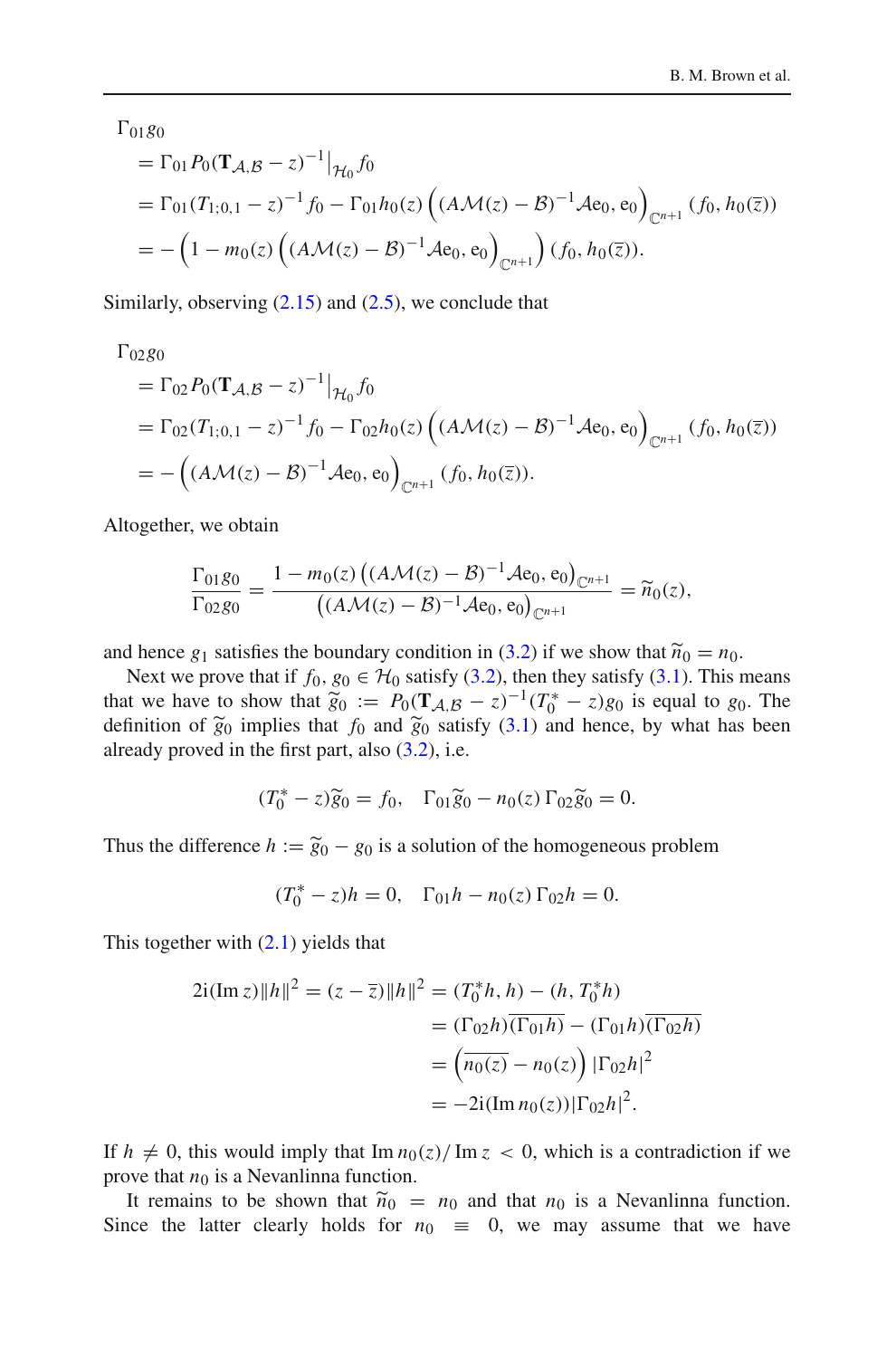*M*(*z*) := *AM<sub>n</sub>*(*z*) − *B*)<sup>−1</sup>*A*e<sub>0</sub>, e<sub>0</sub>)<sub>*c*<sub>n+1</sub></sub> ≠ 0. We introduce the (*n* + 1) × (*n* + 1) matrix function<br>  $\mathcal{N}(z) := \mathcal{AM}_n(z) - \mathcal{B} = \mathcal{A}(\mathcal{M}(z) - m_0(z)(\cdot, e_0)_{\mathbb{C}^{n+1}}e_0) - \mathcal{B}, \ z \in \mathbb{C} \setminus \mathbb{R}.$ matrix function

$$
\mathcal{N}(z) := \mathcal{AM}_n(z) - \mathcal{B} = \mathcal{A}\left(\mathcal{M}(z) - m_0(z)(\,\cdot\,,\mathrm{e}_0)_{\mathbb{C}^{n+1}}\mathrm{e}_0\right) - \mathcal{B}, \ \ z \in \mathbb{C}\backslash\mathbb{R}.\tag{3.4}
$$

It is not difficult to show that  $\mathcal{N}(z)^{-1}$  exists for  $z \in \mathbb{C} \setminus \mathbb{R}$  and is given by

$$
\mathcal{N}(z)^{-1} = m_0(z) \frac{\left((A\mathcal{M}(z) - B)^{-1} \cdot e_0\right)_{\mathbb{C}^{n+1}}}{1 - m_0(z) \left((A\mathcal{M}(z) - B)^{-1}\mathcal{A}e_0, e_0\right)_{\mathbb{C}^{n+1}}} (A\mathcal{M}(z) - B)^{-1}\mathcal{A}e_0
$$
  
+  $(A\mathcal{M}(z) - B)^{-1}.$ 

By [\(3.3\)](#page-10-3), this implies that, for  $z \in \mathbb{C} \backslash \mathbb{R}$ ,

$$
\frac{1}{n_0(z)} = \left(\mathcal{N}(z)^{-1}\mathcal{A}e_0, e_0\right) = \frac{\left((\mathcal{A}\mathcal{M}(z) - \mathcal{B})^{-1}\mathcal{A}e_0, e_0\right)_{\mathbb{C}^{n+1}}}{1 - m_0(z)\left((\mathcal{A}\mathcal{M}(z) - \mathcal{B})^{-1}\mathcal{A}e_0, e_0\right)_{\mathbb{C}^{n+1}}} = \frac{1}{\widetilde{n}_0(z)}.
$$
  
Hence  $\widetilde{n}_0 = n_0$  and  $n_0$  is a Nevanlinna function if  $-\mathcal{N}(z)^{-1}\mathcal{A}$  is a matrix Nevanlinna

function. Since the  $m_i$  are Nevanlinna functions and  $\beta A^*$  is self-adjoint, [\(3.4\)](#page-12-0) shows that  $\mathcal{N}(z) \mathcal{A}^*$  is a matrix Nevanlinna function and hence so is  $-\mathcal{N}(z)^{-1} \mathcal{A}$  because

$$
\frac{-\mathcal{N}(z)^{-1}\mathcal{A}+\mathcal{A}^*\mathcal{N}(z)^{-*}}{z-\overline{z}}=\mathcal{N}(z)^{-1}\frac{-\mathcal{A}\mathcal{N}(z)^*+\mathcal{N}(z)\mathcal{A}^*}{z-\overline{z}}\mathcal{N}(z)^{-*},\quad z\in\mathbb{C}\backslash\mathbb{R}.
$$

That  $n_0$  is independent of  $m_0$  is immediate from [\(3.3\)](#page-10-3).

Theorem [3.1](#page-10-0) may be used to relate the spectra of  $T_{A,B}$  in  $H$  and of the *z*-depending spectral problem  $(3.2)$  in  $H_0$ . For simplicity, we consider the case that the self-adjoint extensions of the  $T_i$  have discrete spectra, hence all the functions  $m_i$  and also  $n_0$  are meromorphic. Note that, if  $z = \lambda$  is a pole of  $n_0$ , then the second relation in [\(3.2\)](#page-10-1) becomes  $\Gamma_{02}g = 0$ ; if  $z = \lambda$  is a zero of  $n_0$  or if  $n_0 \equiv 0$ , then the second relation in  $(3.2)$  becomes  $\Gamma_{01}g = 0$ .

**Corollary 3.3** (i) *If*  $z \in \rho(\mathbf{T}_{A,B})$ *, then for each f*<sub>0</sub>  $\in \mathcal{H}_0$  *the problem* [\(3.2\)](#page-10-1) *has the solution g*<sup>0</sup> *given by* [\(3.1\)](#page-10-2)*.*

(ii) If  $\lambda \in \sigma_p(T_{\mathcal{A}, \mathcal{B}})$  with eigenvector **g** and  $n_0$  is holomorphic in a neighbourhood *of* λ*, then*

<span id="page-12-1"></span>
$$
\{P_0\mathbf{g}, 0\} \in (T_0^* - z), \quad \Gamma_{01} P_0\mathbf{g} - n_0(z)\Gamma_{02} P_0\mathbf{g} = 0,\tag{3.5}
$$

*is satisfied for*  $z = \lambda$ *, and*  $\lambda$  *is an eigenvalue of* [\(3.5\)](#page-12-1) *with eigenvector*  $P_0$ **g** *if*  $P_0$ **g**  $\neq$  0*.* 

*Proof* The first claim is immediate from Theorem [3.1,](#page-10-0) the second claim follows because

<span id="page-12-0"></span>
$$
\Box
$$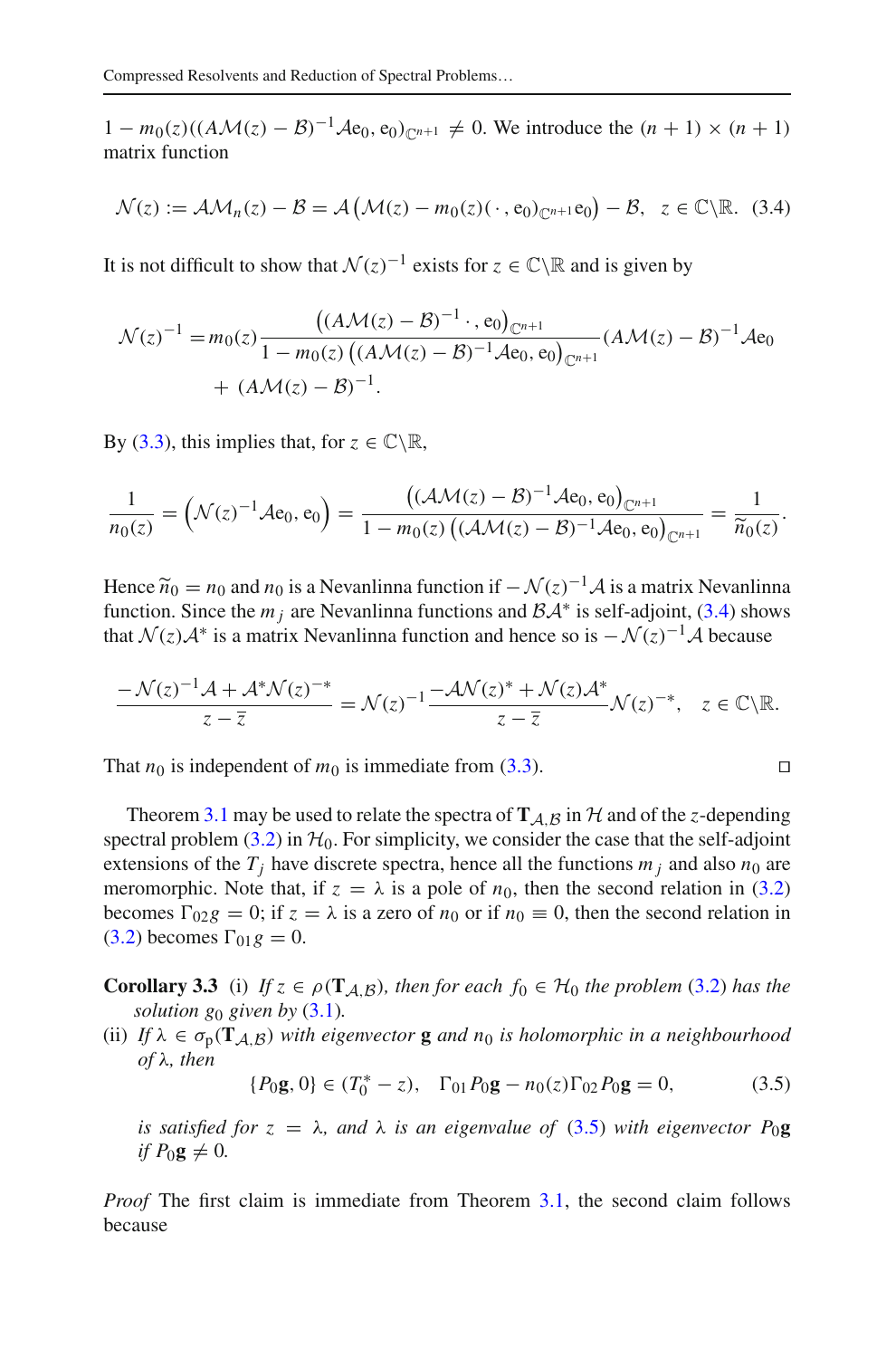$$
((T_0^* - \lambda)P_0\mathbf{g}, u) = (P_0\mathbf{g}, (T_0 - \lambda)u) = (\mathbf{g}, (T_0 - \lambda)u)
$$

$$
= (\mathbf{g}, (\mathbf{T}_{\mathcal{A}, \mathcal{B}} - \lambda)u) = ((\mathbf{T}_{\mathcal{A}, \mathcal{B}} - \lambda)\mathbf{g}, u) = 0
$$

<span id="page-13-4"></span>for  $u \in \text{dom}(T_0)$ .

*Example 3.4* As a special case of interface conditions [\(2.12\)](#page-7-0) we consider

<span id="page-13-2"></span>
$$
\Gamma_{01} f_0 = \Gamma_{11} f_1 = \dots = \Gamma_{n1} f_n,
$$
  
\n
$$
\Gamma_{01} f_0 = \frac{1}{\tau} (\Gamma_{02} f_0 + \Gamma_{12} f_1 + \dots + \Gamma_{n2} f_n),
$$
\n(3.6)

where  $\tau \in \mathbb{R} \cup \{\infty\}$ . Here  $\tau = 0$  corresponds to continuity and Kirchhoff type conditions, while  $\tau = \infty$  corresponds to Dirichlet type conditions where the relations  $T_{\text{c}}$  are decoupled If  $\tau \neq 0$ , the matrices  $\Lambda$  and  $\mathcal{B}$  in (2.12) can be chosen as *T<sub>j</sub>* are decoupled. If  $\tau \neq 0$ , the matrices *A* and *B* in [\(2.12\)](#page-7-0) can be chosen as  $\frac{1}{3}$  $\frac{12}{12}$ 

<span id="page-13-1"></span>
$$
\mathcal{A}_{\tau} = \begin{pmatrix} 1 & -1 & 0 & \cdots & 0 & 0 \\ 0 & 1 & -1 & \cdots & 0 & 0 \\ \vdots & \vdots & \vdots & & \vdots & \vdots \\ 0 & 0 & 0 & \cdots & 1 & -1 \\ 1 & 0 & 0 & \cdots & 0 & 0 \end{pmatrix}, \quad \mathcal{B}_{\tau} = -\frac{1}{\tau} \begin{pmatrix} 0 & 0 & 0 & \cdots & 0 & 0 \\ 0 & 0 & 0 & \cdots & 0 & 0 \\ \vdots & \vdots & \vdots & & \vdots & \vdots \\ 0 & 0 & 0 & \cdots & 0 & 0 \\ 1 & 1 & 1 & \cdots & 1 & 1 \end{pmatrix}.
$$
\n(3.7)

For  $z \in \mathbb{C} \setminus \mathbb{R}$ , the solution  $x(z) = (x_j(z))^n_0 \in \mathbb{C}^{n+1}$  of the inhomogeneous linear system  $(A_{\tau} \mathcal{M}(z) - \mathcal{B}_{\tau}) x(z) = \mathcal{A}_{\tau} e_0$  is given by

$$
x_j(z) = (m_0(z)x_0(z) - 1)\frac{1}{m_j(z)}, \quad j = 1, 2, ..., n,
$$
  

$$
m_0(z)x_0(z) + \frac{1}{\tau} \left( x_0(z) + (m_0(z)x_0(z) - 1) \sum_{j=1}^n \frac{1}{m_j(z)} \right) = 1,
$$

and hence we conclude that the function  $n_0$  in [\(3.3\)](#page-10-3) takes the form

<span id="page-13-0"></span>
$$
n_0(z) = \frac{1}{x_0(z)} - m_0(z) = \frac{1}{\tau + \frac{1}{m_1(z)} + \frac{1}{m_2(z)} + \dots + \frac{1}{m_n(z)}}.
$$
(3.8)

It is not difficult to see that [\(3.8\)](#page-13-0) continues to hold if  $\tau = 0$ ; note that here the matrices  $\mathcal{A}_0$ ,  $\mathcal{B}_0$  have to be chosen differently from [\(3.7\)](#page-13-1), see [\(3.10\)](#page-14-2) below for the case  $n = 1$ .

In the special case of Robin type interface conditions, the properties of  $n_0$  proved in Theorem  $3.1$  for general interface conditions  $(2.12)$  are immediate from the explicit formula [\(3.8\)](#page-13-0) for  $n_0$ :  $n_0$  does not depend on  $m_0$ , and since  $m_1, m_2, \ldots, m_n$  are Nevanlinna functions so is  $n_0$  for every  $\tau \in \mathbb{R} \cup \{\infty\}.$ 

<span id="page-13-3"></span>*Remark 3.5* The special case  $n = 1$  and  $\tau = 0$  corresponds to the linear relation **T** =  $T_0 \oplus T_1$  in  $H = H_0 \oplus H_1$  and its self-adjoint extension  $T_{A_0, B_0}$  given by continuity and Kirchhoff type conditions

 $\Box$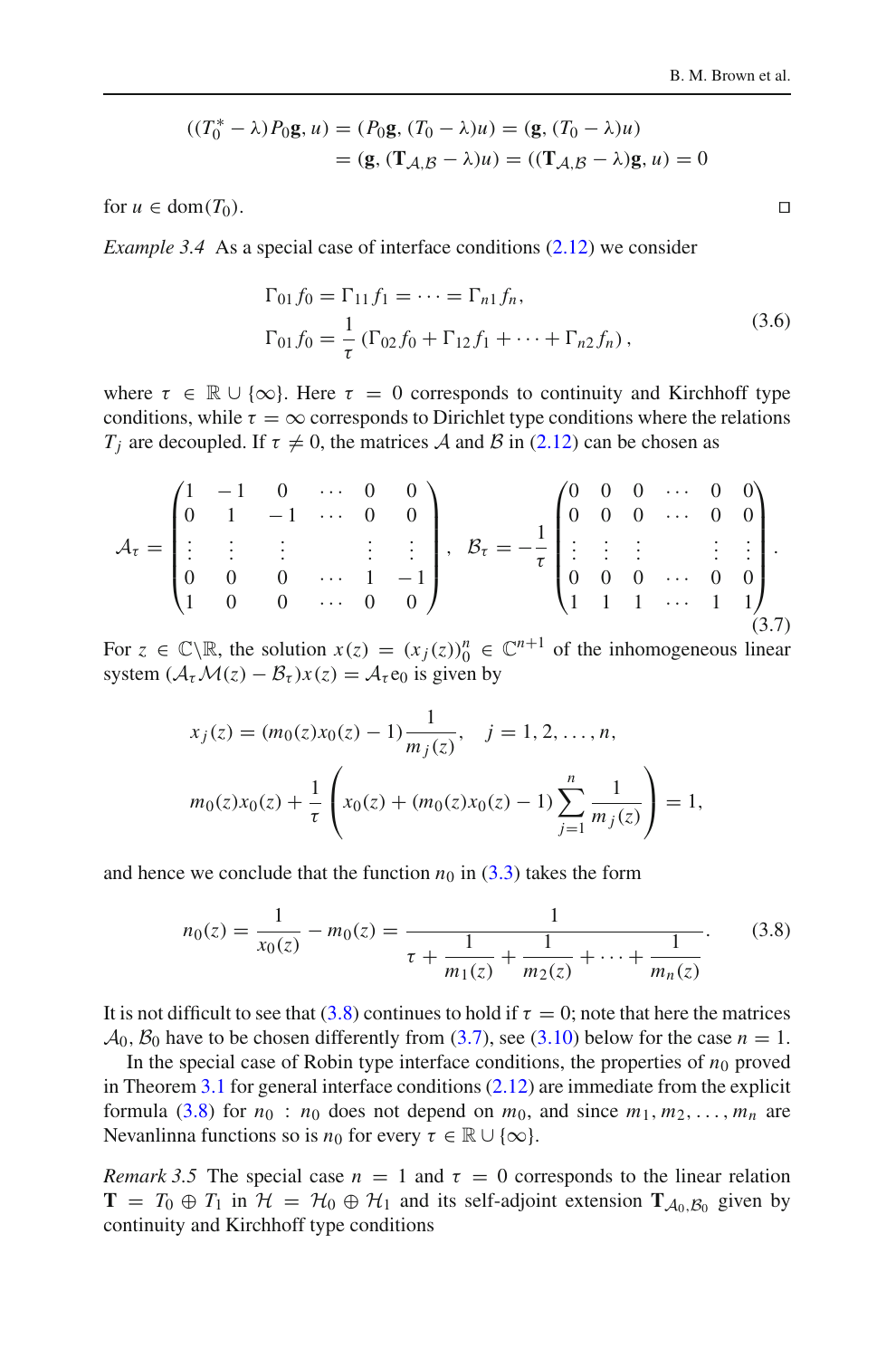<span id="page-14-3"></span>
$$
\Gamma_{01} f_0 = \Gamma_{11} f_1, \quad \Gamma_{02} f_0 = -\Gamma_{12} f_1,\tag{3.9}
$$

where  $A$ ,  $B$  in [\(2.12\)](#page-7-0) can be chosen as

<span id="page-14-2"></span>
$$
\Gamma_{01} f_0 = \Gamma_{11} f_1, \quad \Gamma_{02} f_0 = -\Gamma_{12} f_1,
$$
\n(3.9)

\nn be chosen as

\n
$$
\mathcal{A}_0 = \begin{pmatrix} 1 & -1 \\ 0 & 0 \end{pmatrix}, \quad \mathcal{B}_0 = \begin{pmatrix} 0 & 0 \\ 1 & 1 \end{pmatrix}.
$$

Here formula [\(3.8\)](#page-13-0) reduces to

$$
n_0(z) = m_1(z), \quad z \in \mathbb{C} \backslash \mathbb{R}, \tag{3.11}
$$

that is, the *z*-depending coefficient of the boundary condition in the first component  $\mathcal{H}_0$ is the Titchmarsh-Weyl function of  $T_1$  in the second component  $H_1$ . This is well-known when performing interval truncation e.g. in numerics of Sturm–Liouville equations.

*Remark 3.6* A natural generalization of the Robin type interface condition in [\(3.6\)](#page-13-2) is

$$
\Gamma_{01} f_0 = \Gamma_{11} f_1 = \cdots = \Gamma_{n1} f_n, \quad \Gamma_{01} f_0 = \frac{1}{\tau_0} \Gamma_{02} f_0 + \frac{1}{\tau_1} \Gamma_{12} f_1 + \cdots + \frac{1}{\tau_n} \Gamma_{n2} f_n,
$$

with coefficients  $\tau_j \in \mathbb{R} \cup \{\infty\}$ ,  $j = 0, 1, ..., n$ . If all  $\tau_j$  are positive or all  $\tau_j$  are negative, the function  $n_0$  which can be introduced in a similar way as above as

$$
n_0(z) = \frac{1}{\tau_0 \left(1 + \frac{1}{\tau_1 m_1(z)} + \frac{1}{\tau_2 m_2(z)} + \dots + \frac{1}{\tau_n m_n(z)}\right)}, \quad z \in \mathbb{C} \backslash \mathbb{R},
$$

is a Nevanlinna function and induces a self-adjoint operator in some Hilbert space.

# <span id="page-14-1"></span>**4 The Reduced System and its Realization via de Branges' Inverse Theorem**

#### **4.1 The Reduced System**

In the following theorem we show that there exists a single linear relation  $T_1$  with **4.1 The Reduced System**<br>In the following theorem we<br>Titchmarsh–Weyl function  $\tilde{m}$ Titchmarsh–Weyl function  $\tilde{m}_1 = n_0$  such that the compressed resolvents on  $\mathcal{H}_0$  of the corresponding self-adjoint extensions of **T** =  $T_0 \oplus T_1 \oplus \cdots \oplus T_n$  with interface In the following theorem we show that there exists a single linear relation  $\widetilde{T}_1$  with Titchmarsh–Weyl function  $\widetilde{m}_1 = n_0$  such that the compressed resolvents on  $\mathcal{H}_0$  of the corresponding self-adjoint extensi -[\(3.9\)](#page-14-3) coincide. The main tool here is an abstract inverse result [\[28](#page-28-10)].

<span id="page-14-0"></span>**Theorem 4.1** Let  $T_i$  be symmetric linear relations in Hilbert spaces  $H_i$  with equal *defect numbers* 1*, j* = 0, 1, ..., *n, let the self-adjoint extension*  $\mathbf{T}_{A,B}$  *of*  $\mathbf{T} = T_0 \oplus T_1$  $T_1 \oplus \cdots \oplus T_n$  *in*  $\mathcal{H} = \mathcal{H}_0 \oplus \mathcal{H}_1 \oplus \cdots \oplus \mathcal{H}_n$  *be induced by* [\(2.12\)](#page-7-0) *as in Theorem* [3.1](#page-10-0)*, and let n*<sup>0</sup> *be the Nevanlinna function in the boundary condition in* [\(3.2\)](#page-10-1)*. Then there exists a defect numbers* 1*, j* = 0, 1, ..., *n*, *let the self-adjoint extension*  $\mathbf{T}_{A,B}$  *of*  $\mathbf{T} = T_0 \oplus T_1 \oplus \cdots \oplus T_n$  *in*  $\mathcal{H} = \mathcal{H}_0 \oplus \mathcal{H}_1 \oplus \cdots \oplus \mathcal{H}_n$  *be induced by* (2.12) *as in Theorem 3.1, and let*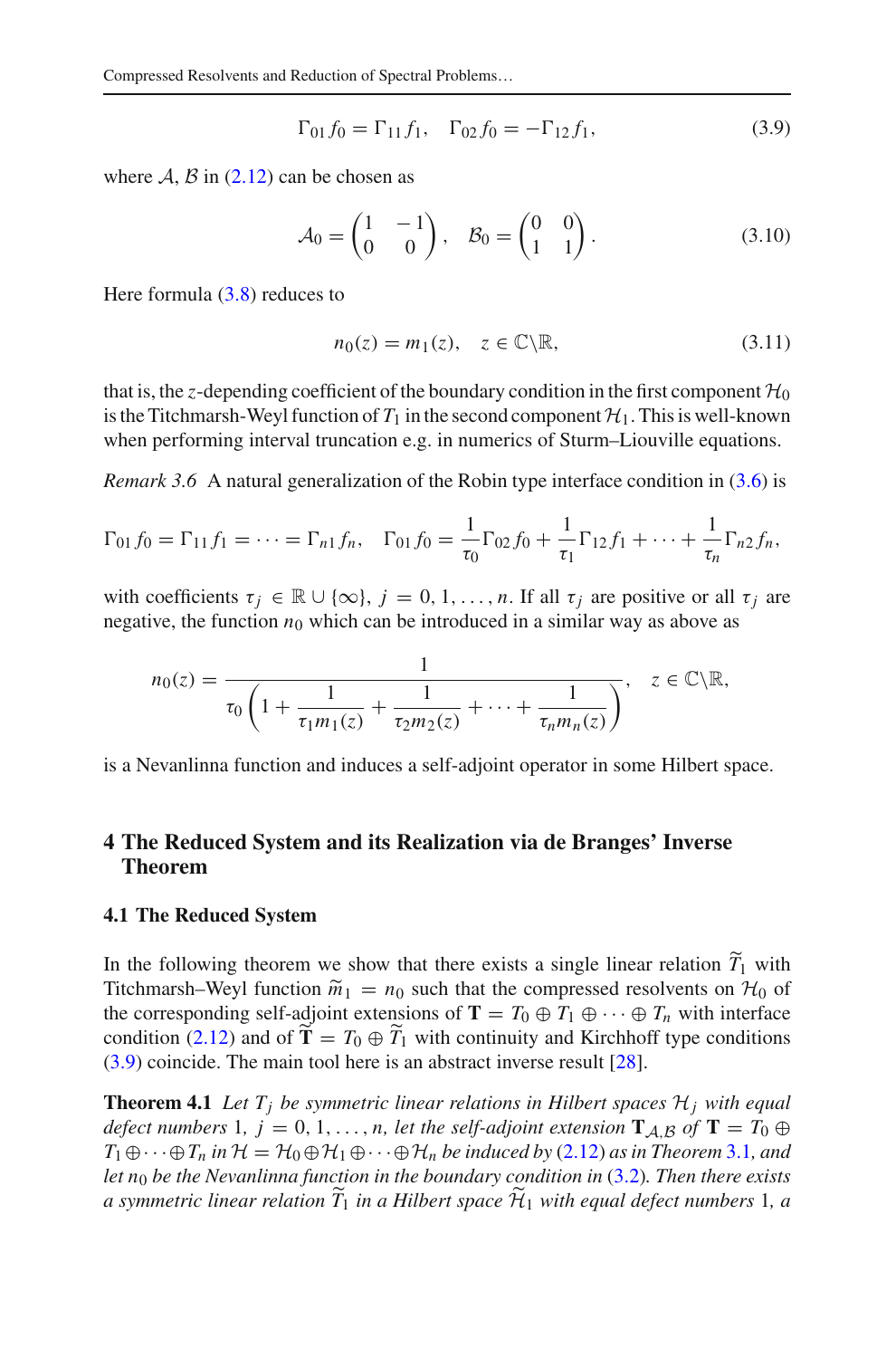**boundary triplet** ( $\mathbb{C}$ ,  $\widetilde{\Gamma}_{11}$ ,  $\widetilde{\Gamma}_{12}$ ) for  $\widetilde{T}_1^*$  and Titchmarsh–Weyl function  $\widetilde{m}_1 = n_0$  such **that for the self-adjoint extension**  $\widetilde{\mathbf{T}}_{A_0, B_0}^*$  of  $\widetilde{\mathbf{T}} = T_0 \oplus \widetilde{T}_1$  in  $\widetilde{\mathcal{H}} = \mathcal{H}_0 \oplus \widetilde{\mathcal{H}}$ <br>that for the self-adjoint extension  $\widetilde{\mathbf{T}}_{A_0, B_0}$  of  $\widetilde{\mathbf{T}} = T_0 \oplus \widetilde{T}_1$  in  $\widetilde$ *T*<sub>*A*<sub>0</sub>,*B*<sub>0</sub> *of*  $\widetilde{\mathbf{T}} = T_0 \oplus \widetilde{T}_1$  *in*  $\widetilde{\mathcal{H}} = \mathcal{H}_0 \oplus \widetilde{\mathcal{H}}_1$  *with A*<sub>0</sub>,<br>  $\vert_{\mathcal{H}_0} = \widetilde{P}_0(\widetilde{\mathbf{T}}_{\mathcal{A}_0,\mathcal{B}_0} - z)^{-1} \vert_{\mathcal{H}_0}, \quad z \in \mathbb{C} \backslash \mathbb{R};$  (4.1)</sub> *B*<sup>0</sup> *as in* [\(3.10\)](#page-14-2)*,*

<span id="page-15-0"></span>
$$
P_0(\mathbf{T}_{\mathcal{A}, \mathcal{B}} - z)^{-1}|_{\mathcal{H}_0} = \widetilde{P}_0(\widetilde{\mathbf{T}}_{\mathcal{A}_0, \mathcal{B}_0} - z)^{-1}|_{\mathcal{H}_0}, \quad z \in \mathbb{C} \backslash \mathbb{R};\tag{4.1}
$$
  
where  $P_0: \mathcal{H} \to \mathcal{H}_0, \widetilde{P}_0: \widetilde{\mathcal{H}} \to \mathcal{H}_0$  are the projections onto the first common

 $P_0(\mathbf{T}_{\mathcal{A}, \mathcal{B}} - \theta)$ <br>*here*  $P_0 : \mathcal{H} \to \mathcal{H}_{0,\mathcal{L}}$ <br>*component of*  $\mathcal{H}$  and  $\widetilde{\mathcal{H}}$ *component of H and H, respectively.* 

*Proof* According to a general inverse result for *Q*-functions (or Titchmarsh-Weyl -functions), see [\[28\]](#page-28-10), [\[11](#page-28-11), Thm. 5.1], for the given Nevanlinna function  $n_0$  in [\(3.3\)](#page-10-3) there exists a symmetric linear relation  $T_1$  with equal defect numbers 1 and a boundary *Proof* According to a general inverse result for *Q*-functions (or Titchmarsh-Weyl functions), see [28], [11, Thm. 5.1], for the given Nevanlinna function *n*<sub>0</sub> in (3.3) there exists a symmetric linear relation  $\widetilde{T}_1$ functions), see [28], [11, Thm. 5.1], for the given Nevanlinna function  $n_0$  in (3.3)<br>there exists a symmetric linear relation  $\widetilde{T}_1$  with equal defect numbers 1 and a boundary<br>triplet (C,  $\widetilde{T}_{11}$ ,  $\widetilde{T}_{12}$ ) fo coincides with  $n_0$ , i.e.  $\widetilde{m}_1 = n_0$ . On the other hand, by Remark 3.5, the function  $\widetilde{n}_0$ there exists a symmetric linear relation  $\tilde{T}_1$  with equal defect numbers 1 and a boundary<br>triplet ( $\mathbb{C}$ ,  $\tilde{\Gamma}_{11}$ ,  $\tilde{\Gamma}_{12}$ ) for  $\tilde{T}_1^*$  such that the corresponding Titchmarsh-Weyl function  $\tilde{m}_1$ <br>coinc triplet (C,  $\tilde{\Gamma}_{11}$ ,  $\tilde{\Gamma}_{12}$ ) for  $\tilde{T}_1^*$  such that the corresponding Titchmarsh-Weyl function coincides with  $n_0$ , i.e.  $\tilde{m}_1 = n_0$ . On the other hand, by Remark 3.5, the function in [\(3.2\)](#page-10-1) for  $\tilde{\Gamma}_{A_0, B_$ same first component  $T_0$ , this implies that the problems (3.2) for  $T_A B_B$  and  $T_{A_0 B_0}$ coincide and hence Theorem [3.1](#page-10-0) yields the claim.  $\Box$ 

*Remark 4.2* For the special case that the interface conditions [\(2.12\)](#page-7-0) in Theorem [4.1](#page-14-0) coincide and hence Theorem 3.1 yields the claim.<br> *Remark* 4.2 For the special case that the interface conditions (2.12) in Theorem are of Robin type [\(3.6\)](#page-13-2), see Example [3.4,](#page-13-4) the relation  $\tilde{m}_1 = n_0$  takes the form

1 type (3.6), see Example 3.4, the relation 
$$
\tilde{m}_1 = n_0
$$
 takes the  

$$
\frac{1}{\tilde{m}_1(z)} = \tau + \frac{1}{m_1(z)} + \frac{1}{m_2(z)} + \dots + \frac{1}{m_n(z)}, \quad z \in \mathbb{C} \backslash \mathbb{R}.
$$

**Corollary 4.3** *With the notation and assumptions of Theorem* [4.1](#page-14-0)*, we have:*

**Corollary 4.3** With the notation and assumptions of Theorem 4.1, we have:<br>(i) For  $z \in \mathbb{C} \setminus \mathbb{R}$  and  $f_0 \in \mathcal{H}_0$ , the first components of the solutions **g** and **g** of the *inhomogeneous equations*

$$
(\mathbf{T}_{\mathcal{A}, \mathcal{B}} - z)\mathbf{g} = \begin{pmatrix} f_0 \\ 0 \\ \vdots \\ 0 \end{pmatrix}, \quad (\widetilde{\mathbf{T}}_{\mathcal{A}_0, \mathcal{B}_0} - z)\widetilde{\mathbf{g}} = \begin{pmatrix} f_0 \\ 0 \\ 0 \end{pmatrix}
$$
  
coincide, that is,  $P_0 \mathbf{g} = \widetilde{P}_0 \widetilde{\mathbf{g}}$ .

(i)  $If \lambda \in \sigma_p(\mathbf{T}_{\mathcal{A},\mathcal{B}})$  *with eigenvector* **g** *and*  $P_0 \mathbf{g} \neq 0$ , *then*  $\lambda \in \sigma_p(\mathbf{T}_{\mathcal{A}_0,\mathcal{B}_0})$  *with*<br>(ii)  $If \lambda \in \sigma_p(\mathbf{T}_{\mathcal{A},\mathcal{B}})$  *with eigenvector* **g** *and*  $P_0 \mathbf{g} \neq 0$ , *then*  $\lambda \in \sigma$ *coincide, that is,*  $P_0 \mathbf{g} = \widetilde{P}_0 \widetilde{\mathbf{g}}$ <br>*If*  $\lambda \in \sigma_p(\mathbf{T}_{\mathcal{A}, \mathcal{B}})$  *with eiger*<br>*eigenvector*  $\widetilde{\mathbf{g}}$  *such that*  $\widetilde{P}_0 \widetilde{\mathbf{g}}$  $\widetilde{\mathbf{g}}$  *such that*  $P_0 \widetilde{\mathbf{g}} = P_0 \mathbf{g}$ *, and vice versa if*  $P_0 \widetilde{\mathbf{g}} \neq 0$ *.* her<br><sup>1</sup>0**g** 

*Proof* The claim in (i) is immediate from Theorem [4.1.](#page-14-0) The claims in (ii) follow from the fact that for a self-adjoint operator *A* in a Hilbert space with eigenvalue  $\lambda_0 \in \mathbb{R}$ the orthogonal projection  $P_{\lambda_0}$  onto the corresponding eigenspace may be obtained as the strong limit  $P_{\lambda_0} = s - \lim_{z \to \lambda_0} (z_0 - z)(A - z)^{-1}$  if *z* tends to  $\lambda_0$  perpendicularly to  $\mathbb{R}$ . to R.  $\Box$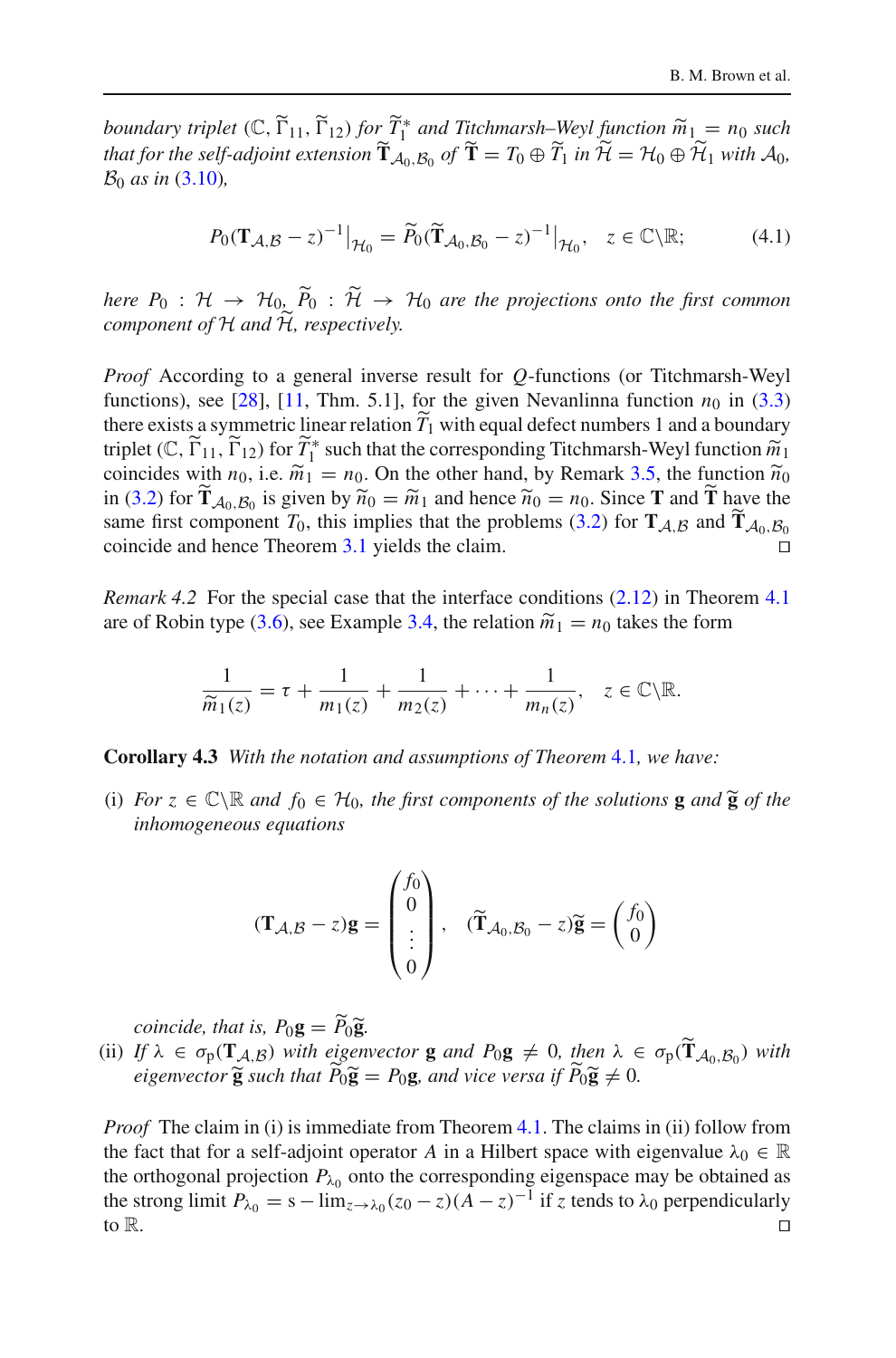#### **4.2 Implications for Cauchy Problems**

<span id="page-16-2"></span>**4.2 Implications for Cauchy Problems**<br>If  $T_{A,B}$  and  $\widetilde{T}_{A_0,B_0}$  are self-adjoint operators, they generate unitary groups **4.2 Implications for**<br>If  $\mathbf{T}_{\mathcal{A}, \mathcal{B}}$  and  $\widetilde{\mathbf{T}}_{\mathcal{A}_0, \mathcal{B}}$ <br>( $\mathbf{U}_{\mathcal{A}, \mathcal{B}}(t)$ )<sub> $t \in \mathbb{R}$ </sub> and ( $\mathbf{U}$ )  $\mathbf{U}_{A_0, B_0}(t)$ <sub>*t*∈R</sub>, respectively. The elements of these groups can be expressed as contour integrals with respectively. The elements of these groups can<br>be expressed as contour integrals with respect to the resolvents of the generators (see<br>e.g. [21, IX.1]). Therefore the relation (4.1) e.g.  $[21, IX, 1]$  $[21, IX, 1]$ ). Therefore the relation  $(4.1)$  in Theorem [4.1](#page-14-0) readily implies

<span id="page-16-6"></span>
$$
P_0 \mathbf{U}_{\mathcal{A}, \mathcal{B}}(t) \big|_{\mathcal{H}_0} = \widetilde{P}_0 \widetilde{\mathbf{U}}_{\mathcal{A}_0, \mathcal{B}_0}(t) \big|_{\mathcal{H}_0}, \quad t \in \mathbb{R}, \tag{4.2}
$$

that is, the compressions to  $\mathcal{H}_0$  of the two groups coincide. A consequence of this is  $P_0 \mathbf{U}_{\mathcal{A}, \mathcal{B}}(t)|_{\mathcal{H}_0} = \widetilde{P}_0 \widetilde{\mathbf{U}}_{\mathcal{A}_0, \mathcal{B}_0}(t)|_{\mathcal{H}_0}, \quad t \in \mathbb{R},$ <br>that is, the compressions to  $\mathcal{H}_0$  of the two groups coincide. A consequentie following result on Cauchy problems for the o the following result on Cauchy problems for the operators  $T_{A,B}$  and  $T_{A_0,B_0}$ .

<span id="page-16-0"></span>**Theorem 4.4** *Let*  $f_0 : \mathbb{R} \to H_0$  *be continuously differentiable and let*  $x_0 \in H_0$  *be such that* **is**, the compressions to  $\mathcal{H}_0$  of the two groups coincide. A consective following result on Cauchy problems for the operators  $\mathbf{T}_{A,B}$  and **Theorem 4.4** Let  $f_0 : \mathbb{R} \to \mathcal{H}_0$  be continuously differe such that  $\mathbf{x}_0 := (x_0 \ 0 \ \cdots \ 0)^t \in \text{dom } \mathbf{T}_{\mathcal{A}, \mathcal{B}}$ ,  $\widetilde{\mathbf{x}}_0 := (\widetilde{x}_0 \ 0)^t \in \text{dom } \widetilde{\mathbf{T}}_{\mathcal{A}_0, \mathcal{B}_0}$ . Then the *solutions of the Cauchy problem for*  $\mathbf{T}_{\mathcal{A}, \mathcal{B}}$  *in*  $\mathcal{H} = \mathcal{H}_0 \oplus \mathcal{H}_1 \oplus \cdots \oplus \mathcal{H}_n$  given by  $\mu \rightarrow \mathcal{H}_0$  be continuously differentiable and let x  $f$ •<br>∂<br>⊖  $\frac{1}{2}$ 

$$
\dot{\mathbf{x}}(t) - i\mathbf{T}_{\mathcal{A},\mathcal{B}}\mathbf{x}(t) = \begin{pmatrix} f_0(t) \\ 0 \\ \vdots \\ 0 \end{pmatrix} =: \mathbf{f}_0(t), \quad t \in \mathbb{R}, \quad \mathbf{x}(0) = \mathbf{x}_0 = \begin{pmatrix} x_0 \\ 0 \\ \vdots \\ 0 \end{pmatrix}, \quad (4.3)
$$
  
and of the Cauchy problem for  $\mathbf{\tilde{T}}_{\mathcal{A}_0,\mathcal{B}_0}$  in  $\widetilde{\mathcal{H}} = \mathcal{H}_0 \oplus \widetilde{\mathcal{H}}_1$  with  $\mathcal{A}_0, \mathcal{B}_0$  as in (3.10)  
given by  

$$
\mathbf{\tilde{x}}(t) - i\mathbf{\tilde{T}}_{\mathcal{A}_0,\mathcal{B}_0}\mathbf{\tilde{x}}(t) = \begin{pmatrix} f_0(t) \\ 0 \end{pmatrix} =: \widetilde{\mathbf{f}}_0(t), \quad t \in \mathbb{R}, \quad \widetilde{\mathbf{x}}(0) = \widetilde{\mathbf{x}}_0 = \begin{pmatrix} x_0 \\ 0 \end{pmatrix}, \quad (4.4)
$$

*given by*

$$
\widetilde{\mathbf{x}}(t) - \mathrm{i}\widetilde{\mathbf{T}}_{\mathcal{A}_0, \mathcal{B}_0} \widetilde{\mathbf{x}}(t) = \begin{pmatrix} f_0(t) \\ 0 \end{pmatrix} =: \widetilde{\mathbf{f}}_0(t), \quad t \in \mathbb{R}, \quad \widetilde{\mathbf{x}}(0) = \widetilde{\mathbf{x}}_0 = \begin{pmatrix} x_0 \\ 0 \end{pmatrix}, \tag{4.4}
$$

*have the same first components, i.e.*

<span id="page-16-5"></span><span id="page-16-4"></span><span id="page-16-3"></span>
$$
u, i.e.
$$
  
\n
$$
P_0 \mathbf{x}(t) = \widetilde{P}_0 \widetilde{\mathbf{x}}(t), \quad t \in \mathbb{R}.
$$
\n(4.5)

*Proof* The solution  $\mathbf{x} : \mathbb{R} \to \mathcal{H}$  of [\(4.3\)](#page-16-3) is given by (see e.g. [\[21](#page-28-21), Thm. IX.1.19], [\[24,](#page-28-22) Thm. I.6.1])

$$
\mathbf{x}(t) = \mathbf{U}_{\mathcal{A}, \mathcal{B}}(t)\mathbf{x}_0 + \int_0^t \mathbf{U}_{\mathcal{A}, \mathcal{B}}(t-s)\mathbf{f}_0(s) ds, \quad t \in \mathbb{R};
$$
 (4.6)  
a corresponding formula holds for the solution  $\tilde{\mathbf{x}} : \mathbb{R} \to \tilde{\mathcal{H}}$  of (4.4). If we note that

<span id="page-16-7"></span> $P_0 f_0(t) = \widetilde{P}_0 f_0(t) = f_0(t), t \in \mathbb{R}$ , and  $P_0 x_0 = \widetilde{P}_0 x_0 = x_0$ , claim [\(4.5\)](#page-16-5) follows  $\tilde{p}_0(s)$ from  $(4.2)$ .  $\Box$ 

<span id="page-16-1"></span>*Remark 4.5* (i) Clearly, the equality [\(4.5\)](#page-16-5) continues to hold under more general assumptions on  $x_0$  and  $f_0$  if only the solutions can be expressed by a relation of the form  $(4.6)$ , see e.g.  $[24, Thm. I.6.5]$  $[24, Thm. I.6.5]$ . Example 1.5 (i) Creamy, the equality (i.5) columnes to first ander incre-general assumptions on  $x_0$  and  $f_0$  if only the solutions can be expressed by a relation of the form (4.6), see e.g. [24, Thm. I.6.5].<br>ii) A corr

ii) A corresponding result can be proved for the solutions of second order [\[36](#page-29-5), Props. 13.2.2 and 2.3.1].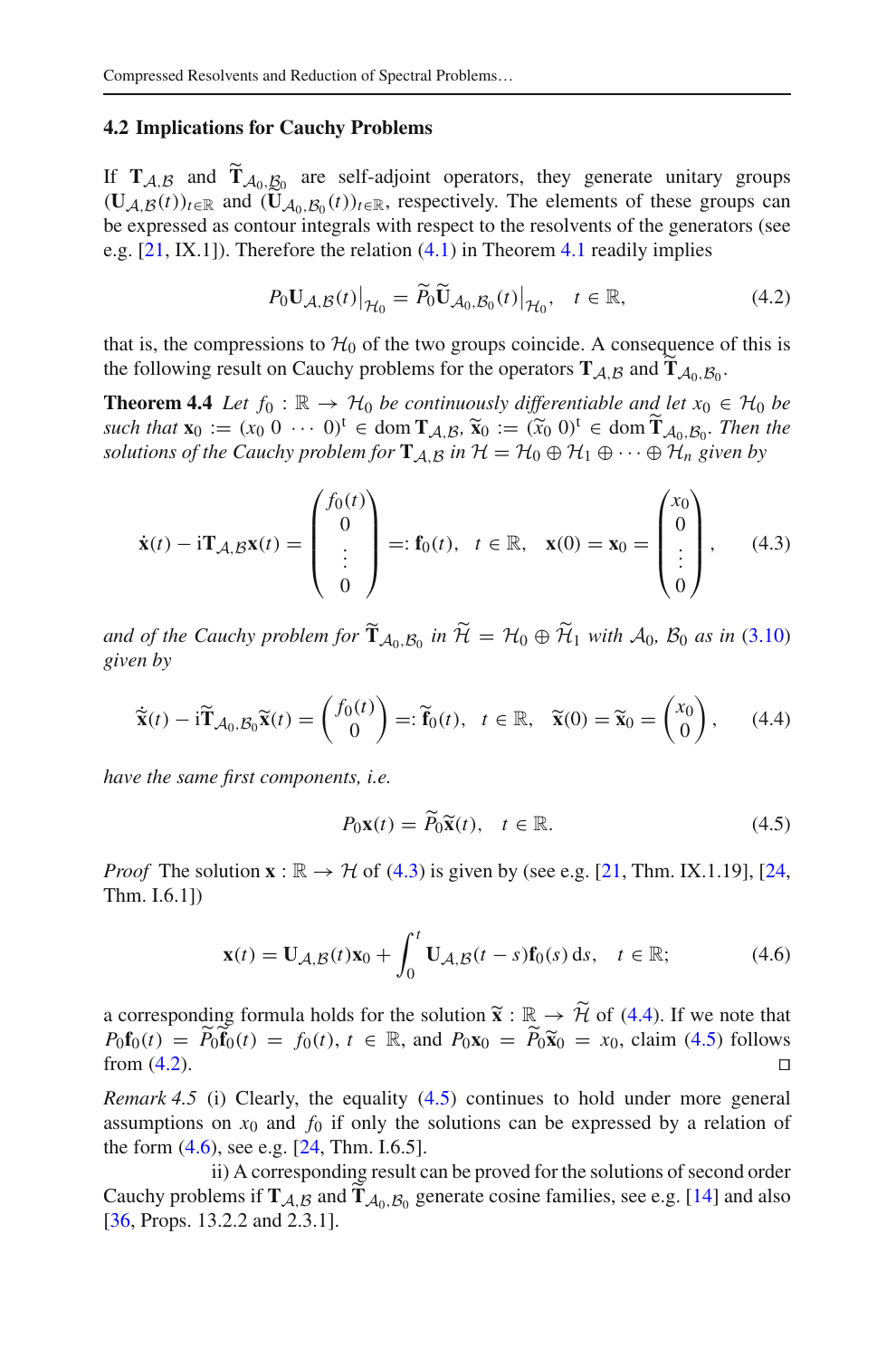#### **4.3 Realization by a Canonical System**

In this subsection we employ a fundamental inverse theorem by de Branges [\[7](#page-28-14), Thm. 7], [ $38$ , Thm. 1] to show that the linear relation  $T_1$  in the reduced system in Theorem [4.1](#page-14-0) can always be realized as a canonical system. To this end, we first need to recall some basic results for canonical systems on a single edge, where we omit the subscript *j* for simplicity.

A Hermitian  $H: e \to M_2(\mathbb{R})$  is a measurable real symmetric and non-negative  $2 \times 2$ —matrix function, defined on some interval (edge)  $e = [0, \ell)$  satisfying

$$
\text{tr } H(x) = 1, \quad x \in e \text{ (a.e.)}.
$$

Let *H* be the Hilbert space  $\mathring{L}_H^2(e, \mathbb{C}^2)$  of measurable 2-vector functions on *e* with inner product Hilbert space<br> $(f, g) := \int_{0}^{\ell}$ 

$$
(f, g) := \int_0^{\ell} (H(x) f(x), g(x)) \, dx, \quad f, g \in \mathring{L}^2_H(e, \mathbb{C}^2)
$$

arising from  $L^2_H(e, \mathbb{C}^2)$  by forming the factor space with respect to *H*-indivisable intervals (see [\[17](#page-28-24),[38\]](#page-29-3)). In  $\mathring{L}_H^2(e, \mathbb{C}^2)$  we consider the symmetric linear relation *T*<br>defined as follows:<br> $\{f, \hat{f}\} \in T, \quad f = (f_1 \ f_2)^t, \quad \hat{f} = (\hat{f}_1 \ \hat{f}_2)^t \in \mathring{L}_H^2(e, \mathbb{C}^2),$ defined as follows:

$$
\{f, \hat{f}\} \in T, \quad f = (f_1 \ f_2)^t, \quad \hat{f} = (\hat{f}_1 \ \hat{f}_2)^t \in \mathring{L}^2_H(e, \mathbb{C}^2),
$$

if and only if *f* is absolutely continuous, *f* satisfies the canonical differential equation with Hermitian *H* given by

<span id="page-17-2"></span>f is absolutely continuous, f satisfies the canonical differential equation  
\n
$$
\ln H \text{ given by}
$$
\n
$$
- Jf'(x) = H(x)\hat{f}(x), \quad x \in [0, \ell), \quad J := \begin{pmatrix} 0 & -1 \\ 1 & 0 \end{pmatrix}, \quad (4.7)
$$

together with the boundary condition

<span id="page-17-0"></span>
$$
f(0) = \begin{pmatrix} 0 \\ 0 \end{pmatrix} \tag{4.8}
$$

and, if the edge is of finite length, i.e.  $\ell < \infty$ , a boundary condition

<span id="page-17-1"></span>
$$
f(0) = \begin{pmatrix} 0 \end{pmatrix}
$$
  
ngth, i.e.  $\ell < \infty$ , a boundary condition  

$$
(\cos \alpha \sin \alpha) \begin{pmatrix} f_1(\ell) \\ f_2(\ell) \end{pmatrix} = 0
$$
 (4.9)

with some  $\alpha \in [0, \pi)$ ; if  $\ell = \infty$ , no boundary condition at  $\ell$  is needed. Note that also in the regular case  $\ell < \infty$  the right endpoint  $\ell$  can be replaced by  $\infty$ , see [\[38\]](#page-29-3), if *H* is extended to  $[\ell, \infty)$  by

$$
H(x) = \begin{pmatrix} \cos \alpha \\ \sin \alpha \end{pmatrix} (\cos \alpha \sin \alpha), \quad x \in [\ell, \infty).
$$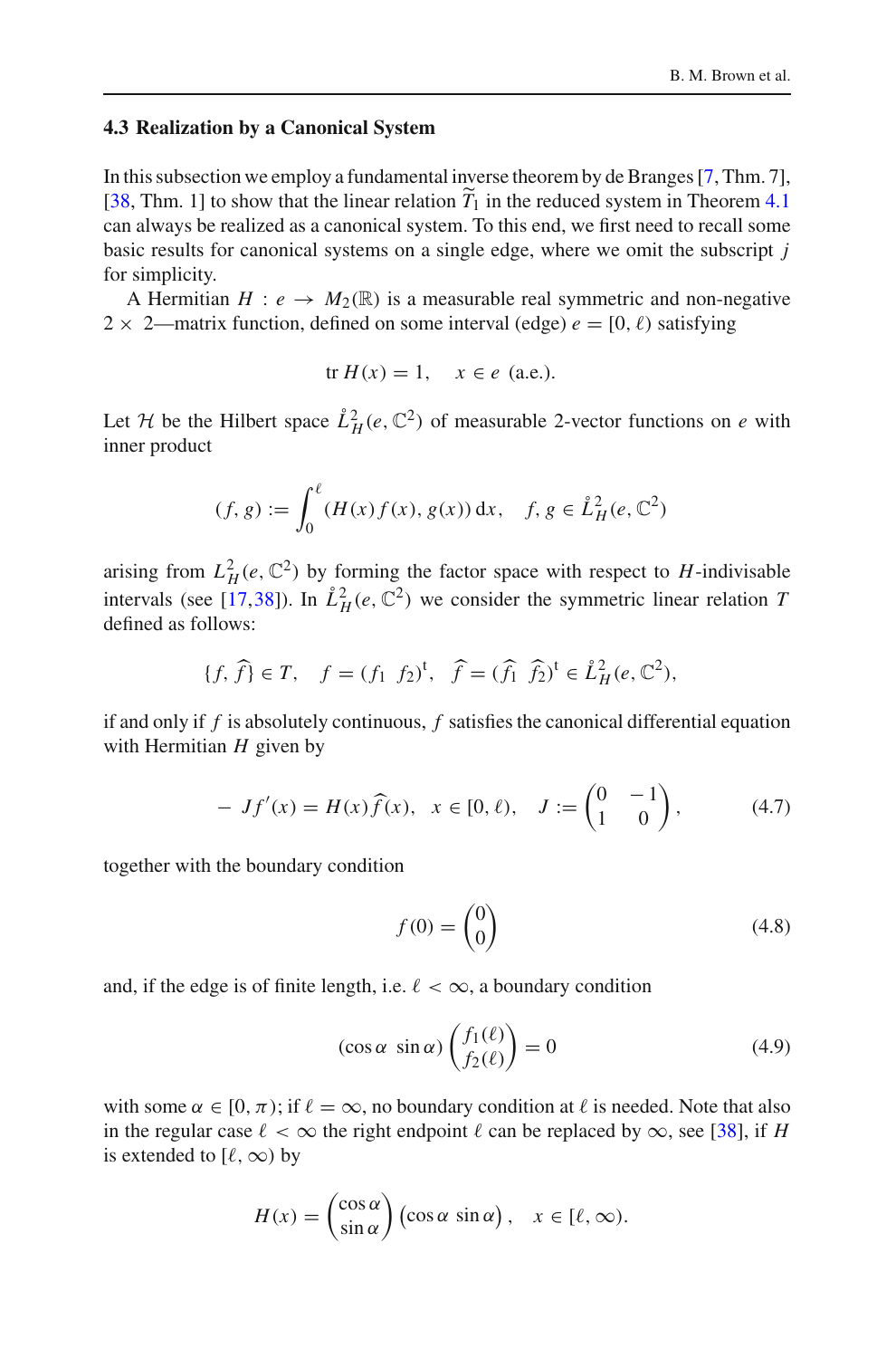Under these conditions *T* is a symmetric relation in  $\mathring{L}_H^2(e, \mathbb{C}^2)$  with equal defect numbers 1 and  $T^*$  is the extension of  $T$  obtained by omitting the boundary condition [\(4.8\)](#page-17-0) at 0.

We introduce the boundary functionals

$$
\Gamma_1 f := f_1(0), \quad \Gamma_2 f := f_2(0), \quad f = (f_1 \ f_2)^t \in \text{dom } T^*, \tag{4.10}
$$

and, for  $z \in \mathbb{C}$ , the fundamental matrix  $Y(\cdot; z) = (y_{ij}(\cdot; z))_{i,j=1}^2$ , given as the  $2 \times 2$ matrix function satisfying

$$
-JY'(x; z) = zH(x)Y(x; z), \ \ x \in [0, \ell), \ \ Y(0; z) = \mathcal{I}_2.
$$

Then, if  $\ell < \infty$ , the Titchmarsh-Weyl function *m* is defined by the condition that the function

<span id="page-18-1"></span>
$$
h(\cdot; z) = (u_1(\cdot; z) u_2(\cdot; z))^t := Y(\cdot; z) \begin{pmatrix} -m(z) \\ 1 \end{pmatrix}, \quad z \in \mathbb{C} \backslash \mathbb{R}, \tag{4.11}
$$

satisfies the boundary condition  $(4.9)$  at  $\ell$ , which implies that

$$
m(z) = -\frac{y_{12}(\ell; z) \cos \alpha + y_{22}(\ell; z) \sin \alpha}{y_{11}(\ell; z) \cos \alpha + y_{21}(\ell; z) \sin \alpha};
$$
(4.12)

if  $\ell = \infty$ , then

$$
m(z) = -\lim_{x \to \infty} \frac{y_{12}(x; z) \cos \alpha + y_{22}(x; z) \sin \alpha}{y_{11}(x; z) \cos \alpha + y_{21}(x; z) \sin \alpha},
$$
(4.13)

where the limit exists and is independent of  $\alpha \in [0, \pi)$ . Note that for the canonical system [\(4.7\)](#page-17-2) the relation [\(2.8\)](#page-6-2) for  $\zeta = z$  takes the form  $\mathbf{r}$ 

$$
\frac{m(z) - \overline{m(z)}}{z - \overline{z}} = \int_0^\ell (H(x)h(x; z), h(x; z)) dx, \quad z \in \mathbb{C} \backslash \mathbb{R},
$$

with  $h(\cdot, z)$  given by [\(4.11\)](#page-18-1).

In the following theorem we make use of a fundamental inverse result of de Branges, see [\[7,](#page-28-14) Thm. 7], [\[38,](#page-29-3) Thm. 1]. Given any Nevanlinna function *m*, there exists a Hermitian *H* on [0,  $\infty$ ) with the properties mentioned at the beginning of this subsection such that *m* is the Titchmarsh-Weyl function of the canonical system corresponding to *H*. This means that the symmetric linear relation in Theorem [4.1](#page-14-0) can always be chosen to be a canonical system. -Fracture 1.6 *The linear relation* of the canonical system corresponding<br>to *H*. This means that the symmetric linear relation in Theorem [4.1](#page-14-0) can always be<br>chosen to be a canonical system.<br>**Theorem 4.6** *The linear relati* 

<span id="page-18-0"></span>*There exists a Hermitian*  $H_1$  *on*  $\widetilde{e}_1 = [0, \infty)$  *such that the corresponding canonical s*<br>stem.<br>dation<br>1 on  $\tilde{e}_1$ **Theorem 4.6** *The linear relation*  $\widetilde{T}_{A_0, B_0}$  *in Theorem 4.1 can be chosen as follows.*<br>*There exists a Hermitian*  $\widetilde{H}_1$  *on*  $\widetilde{e}_1 = [0, \infty)$  *such that the corresponding canonical system which defines* ř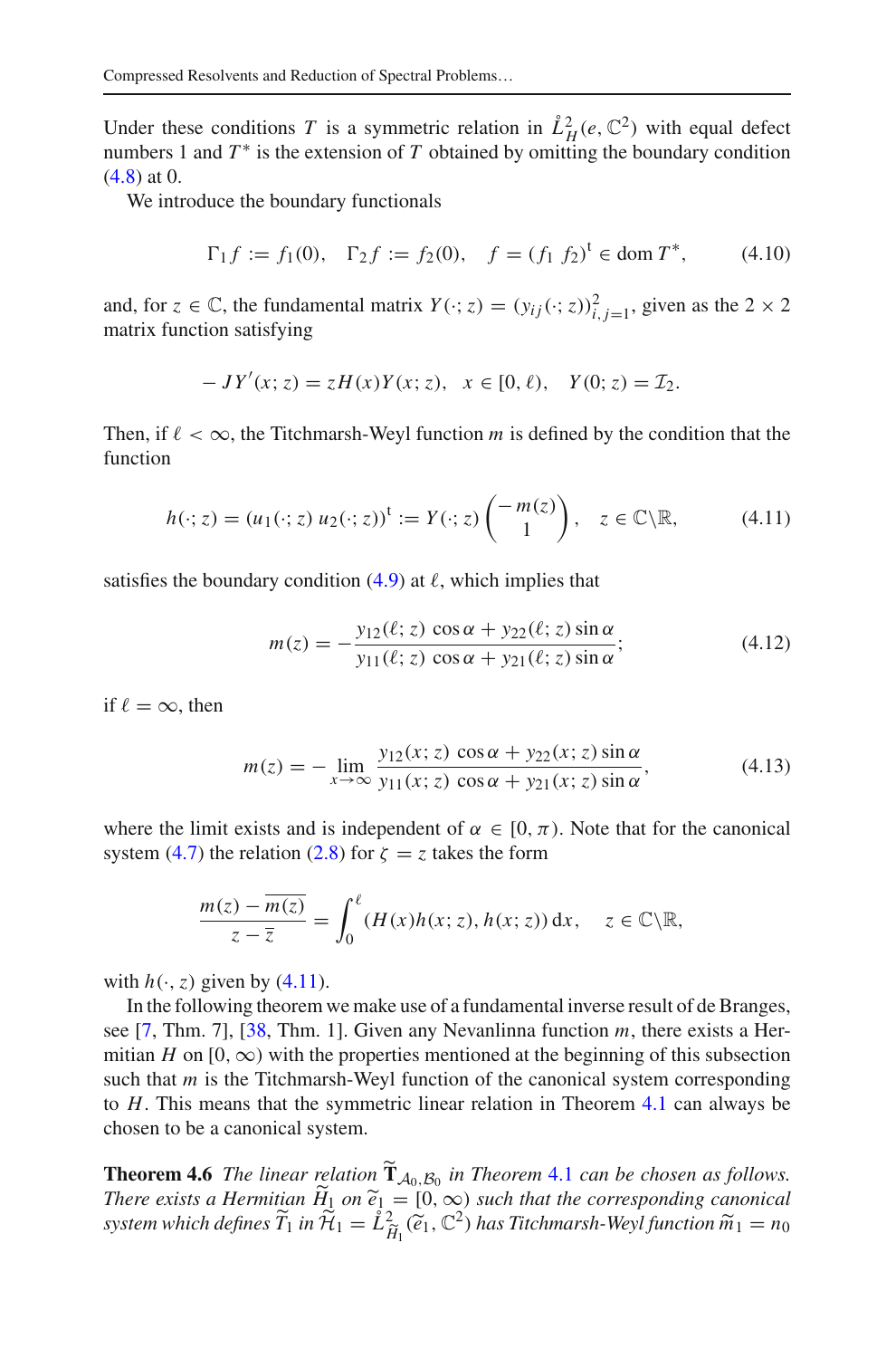**B. M. Brown et al.**<br> *and*  $\widetilde{\mathbf{T}}_{\mathcal{A}_0, \mathcal{B}_0}$  *is the restriction of*  $\widetilde{\mathbf{T}}^* = T_0^* \oplus \widetilde{T}_1^*$  *in*  $\widetilde{\mathcal{H}} = \mathcal{H}_0 \oplus L^2_{\widetilde{H}_1}(\widetilde{e}_1, \mathbb{C}^2)$  *by the*<br> *interface condition*<br>  $\begin{pmatrix} 1 & -1 \\ 0$ *interface condition*

<span id="page-19-2"></span>
$$
\begin{pmatrix} 1 & -1 \ 0 & 0 \end{pmatrix} \begin{pmatrix} \Gamma_{01} f_0 \\ \tilde{f}_{11}(0) \end{pmatrix} + \begin{pmatrix} 0 & 0 \\ 1 & 1 \end{pmatrix} \begin{pmatrix} \Gamma_{02} f_0 \\ \tilde{f}_{12}(0) \end{pmatrix} = 0 \tag{4.14}
$$

 $\left(0 \quad 0 \quad \right) \left(\tilde{f}_{11}(0)\right)$ <br>*for*  $(f_0 \ \tilde{f}_1)^t \in \text{dom } \tilde{\mathbf{T}}^*$ ,  $\tilde{f}_1 = (\tilde{f}_{11} \ \tilde{f}_{12})^t$ .

*Proof* The claims follow from Theorem [4.1](#page-14-0) and from de Branges' theorem (see [\[7,](#page-28-14) Thm. 7], [\[38](#page-29-3), Thm. 1]).  $\Box$ 

#### <span id="page-19-0"></span>**5 Differential Operators on Star Graphs**

In this section we investigate the structure of the reduced problem if the symmetric relations  $T_j$ ,  $j = 0, 1, \ldots, n$ , (or some of them) are differential or difference operators on the edges of a star graph *G*. In particular, we ask e.g. the following question: If all differential operators are of one type, when can the reduced system constructed in the previous section be chosen to consist of two differential operators of the same type?

We denote the central vertex of *G* by v and the outer vertices by  $v_0, v_1, \ldots, v_n$  (see Fig. [2](#page-19-1) below); the coordinate  $x_j$  on the edge  $e_j$  increases from 0 at v to  $\ell_j$  at the outer vertex  $v_j$ ,  $j = 0, 1, ..., n$ .

The symmetric relations  $T_j$ ,  $j = 0, 1, \ldots, n$ , in the Hilbert spaces  $\mathcal{H}_j$  may be induced by three different types of differential or difference expressions on the edges  $e_j$ , which are all supposed to be regular at v: canonical systems, Sturm–Liouville problems, and Krein strings; they include, as special cases, Dirac systems and Stieltjes strings. Here the 'interface' condition [\(2.12\)](#page-7-0) becomes a matching condition at the common vertex  $v$ .



<span id="page-19-1"></span>**Fig. 2** Star graph G with  $n + 1$  edges and distinguished edge  $e_0$  (color figure online)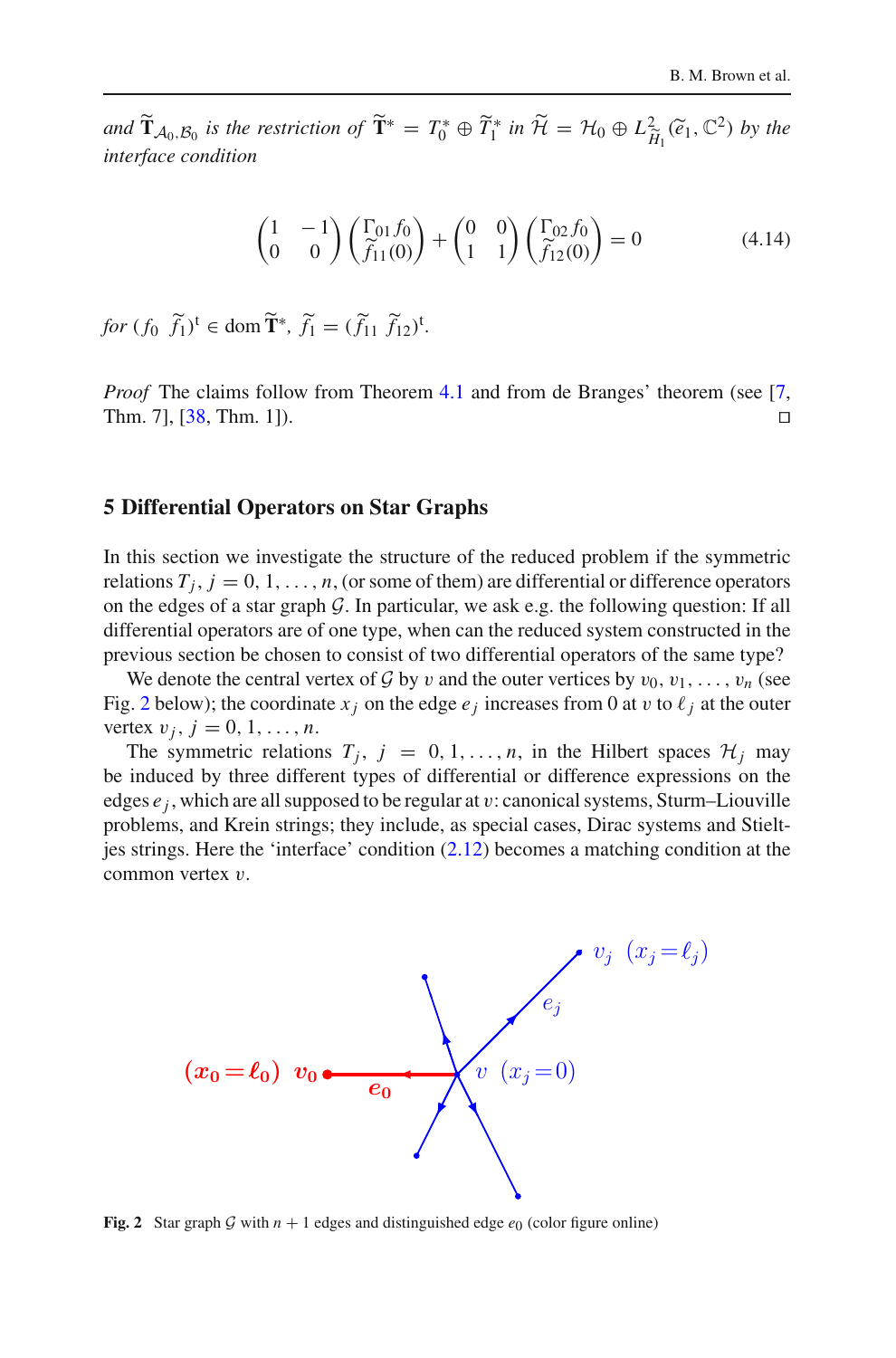# **5.1 Canonical Systems and Sturm–Liouville Operators** -

By Theorem [4.6,](#page-18-0) independently of the type of differential operators inducing the relations  $T_i$ ,  $j = 1, 2, \ldots, n$  on the subgraph of edges different from  $e_0$  (the blue/non-By Theorem 4.6, independently of the type of differential operators inducing the relations  $T_j$ ,  $j = 1, 2, ..., n$  on the subgraph of edges different from  $e_0$  (the blue/non-bold part in Fig. [2\)](#page-19-1), the new part  $\widetilde{T}_1$  of the By Theorem 4.6, independently of the type of differential relations  $T_j$ ,  $j = 1, 2, ..., n$  on the subgraph of edges differe bold part in Fig. 2), the new part  $\widetilde{T}_1$  of the reduced system  $\widetilde{T}_1$  can always be chosen to can always be chosen to be a canonical system on an edge  $\tilde{e}_1$ .

Thus the answer to the question when the whole reduced system consists of two canonical systems is immediate from Theorem [4.6:](#page-18-0) it suffices that only  $T_0$  is induced by a canonical system.

<span id="page-20-0"></span>**Corollary 5.1** *Suppose that in Theorem* [4.6](#page-18-0) *the symmetric relation T*<sup>0</sup> *is given by a canonical system on an edge e*<sup>0</sup> *with Hermitian H*<sup>0</sup> *and that the other symmetric corollary 5.1 Suppose that in Theorem 4.6 the symmetric relation*  $T_0$  *is giv a canonical system on an edge*  $e_0$  *with Hermitian*  $H_0$  *and that the other symmetrions*  $T_j$ *,*  $j = 1, 2, ..., n$ *, therein are arbitrary. Then the Therefores*  $T_i$ ,  $j = 1, 2, ..., n$ , therein are arbitrary. Then the reduced system  $\widetilde{T}_{A_0, B_0}$ *can be chosen to consist of two canonical systems on the path graph G with the two e definitions*<br>*relations T<sub>j</sub>*<br>*can be chos*<br>*edges e*<sub>0</sub>,  $\widetilde{e}_1$  $\widetilde{e}_1$  *with Hermitians H*<sub>0</sub>,  $\widetilde{H}_1$ , *respectively, and by the interface condition*<br>*ch takes the form*<br> $f_{01}(0) = \widetilde{f}_{11}(0)$ ,  $f_{02}(0) = -\widetilde{f}_{12}(0)$  $\sum_{i=1}^{n}$ [\(4.14\)](#page-19-2) *which takes the form*

$$
f_{01}(0) = \tilde{f}_{11}(0), \quad f_{02}(0) = -\tilde{f}_{12}(0)
$$

*f*<sub>01</sub>(0) =  $\tilde{f}_{11}(0)$ ,  $f_{02}(0) = -\tilde{f}_{12}(0)$ <br>*for*  $f = (f_0 \tilde{f}_1)^t \in \text{dom } \tilde{\mathbf{T}}^*$ ,  $f_0 = (f_{01} f_{02})^t$ ,  $\tilde{f}_1 = (\tilde{f}_{11} \tilde{f}_{12})^t$  (see Fig. [3](#page-20-1) below).

We mention that two canonical systems coupled at a common end-point, as obtained in Corollary [5.1,](#page-20-0) were studied in [\[17,](#page-28-24) Sect. 6].

For Sturm–Liouville operators the situation is very different. Since there are no suitable inverse results in this case, one cannot hope to be able to reduce a system of Sturm–Liouville operators on a star graph with  $n + 1$  edges to a system of two Sturm– Liouville operators on a path graph. Nevertheless the results of the two previous sections can still be applied.

To explain this, suppose that the symmetric relations  $T_i$ ,  $j = 0, 1, \ldots, n$ , are given by Sturm–Liouville operators in the Hilbert spaces  $\mathcal{H}_i = L^2(e_i, \mathbb{C}),$ 

$$
(T_j y_j)(x_j) := -\frac{d^2 y_j(x_j)}{dx^2} + q_j(x_j) y_j(x_j), \quad x_j \in e_j = [0, \ell_j],
$$

where  $q_i$  is real-valued and locally summable on [0,  $\ell_i$ ), with boundary conditions

<span id="page-20-3"></span><span id="page-20-2"></span>
$$
y_j(0) = y'_j(0) = 0 \tag{5.1}
$$

at v and, if  $T_i$  is regular at  $v_i$ ,

$$
\cos \alpha_j y_j(\ell_j) + \sin \alpha_j y'(\ell_j) = 0 \tag{5.2}
$$

$$
(x_0 = \ell_0) \ v_0 \longrightarrow e_0
$$
  $\overbrace{e_0}^{v} \overbrace{\widetilde{e}_1}^{(x_0 = \widetilde{x}_1 = 0)} \cdots \widetilde{v}_1 \ (\widetilde{x}_1 = \infty)$ 

<span id="page-20-1"></span>**Fig. 3** Reduced path graph of two canonical systems (color figure online)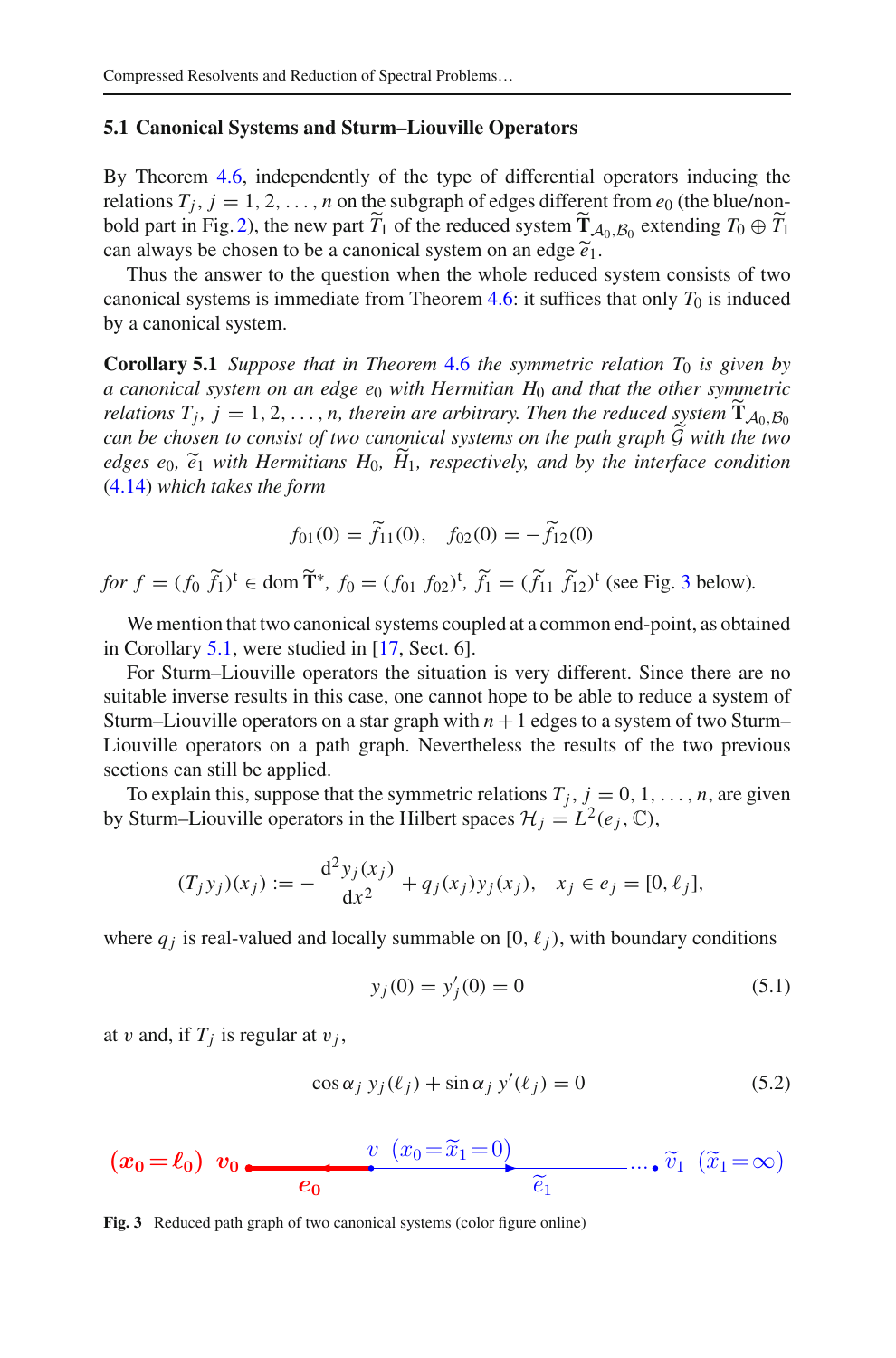with some  $\alpha_j \in [0, \pi)$ . If  $T_j$  is singular at  $v_j$ , the boundary condition at  $v_j$  is either omitted (in the limit point case), or has to be modified to a limit circle type boundary condition. In any case, under these conditions  $T_j$  is a symmetric operator in  $L^2(e_j, \mathbb{C})$ with equal defect numbers 1 and the operator  $T_j^*$  is the extension of  $T_j$  obtained by omitting the boundary condition  $(5.1)$  at v.

We introduce the boundary functionals

$$
\Gamma_{j1} y_j := y_j(0), \quad \Gamma_{j2} y_j := y'_j(0), \quad y \in \text{dom } T_j^*, \tag{5.3}
$$

and, for  $z \in \mathbb{C}$ , the fundamental system  $\varphi_i(\cdot; z)$ ,  $\psi_i(\cdot; z)$  of the homogeneous equation

$$
-\frac{d^2y_j(x)}{dx^2} + q_j(x)y_j(x) - zy_j(x) = 0, \quad x \in e_j,
$$
\n(5.4)

satisfying

$$
\varphi_j(0; z) = 1, \quad \varphi'_j(0; z) = 0; \quad \psi_j(0; z) = 0, \quad \psi'_j(0; z) = 1.
$$
\n(5.5)

Then the Titchmarsh-Weyl coefficient  $m<sub>j</sub>$  is determined by the condition that the solution  $\chi_i(\cdot; z) = -\psi_i(\cdot; z) + m_i(z)\varphi_i(\cdot; z)$  satisfies the boundary condition [\(5.2\)](#page-20-3) at  $v_i$ , that is,

<span id="page-21-0"></span>
$$
m_j(z) = \frac{\cos \alpha_j \psi_j(\ell_j; z) + \sin \alpha_j \psi'_j(\ell_j; z)}{\cos \alpha_j \varphi_j(\ell_j; z) + \sin \alpha_j \varphi'_j(\ell_j; z)}, \quad z \in \mathbb{C} \backslash \mathbb{R}.
$$
 (5.6)

We mention that here the relation  $(2.8)$  takes the form

$$
\frac{m_j(z)-\overline{m_j(z)}}{z-\overline{z}}=\int_0^{\ell_j}|\chi_j(x;z)|^2\mathrm{d}x,\quad z\in\mathbb{C}\backslash\mathbb{R},\quad j=0,1,\ldots,n.
$$

In this situation Theorem [3.1](#page-10-0) as well as Theorem [4.6](#page-18-0) apply and yield the following reductions:

Theorem [3.1](#page-10-0) reduces the system of Sturm–Liouville operators  $T_i$ ,  $j = 0, 1, \ldots, n$ , on the star graph  $G$  with arbitrary interface conditions  $(2.12)$  to the Sturm–Liouville operator *T*<sub>0</sub> on the single edge  $e_0$  with an energy depending boundary condition at *v* given by (3.3) with  $m_j$  as in (5.6),  $j = 1, 2, ..., n$ .<br>According to Theorem 4.6, the energy depending boundary condition at *v* can given by [\(3.3\)](#page-10-3) with  $m_j$  as in [\(5.6\)](#page-21-0),  $j = 1, 2, ..., n$ .

According to Theorem  $4.6$ , the energy depending boundary condition at  $v$  can be replaced by attaching a canonical system on a new edge  $\tilde{e}_1$ . In order to decide whether the latter can be replaced by a Sturm–Liouville operator would require suitable inverse results for Sturm–Liouville problems, which to the best of our knowledge do not exist.

#### **5.2 Krein Strings and Stieltjes Strings**

For a star graph of  $n + 1$  Krein strings, the reduced system need not consist of two Krein strings. For the case of Robin type interface conditions, we establish a sufficient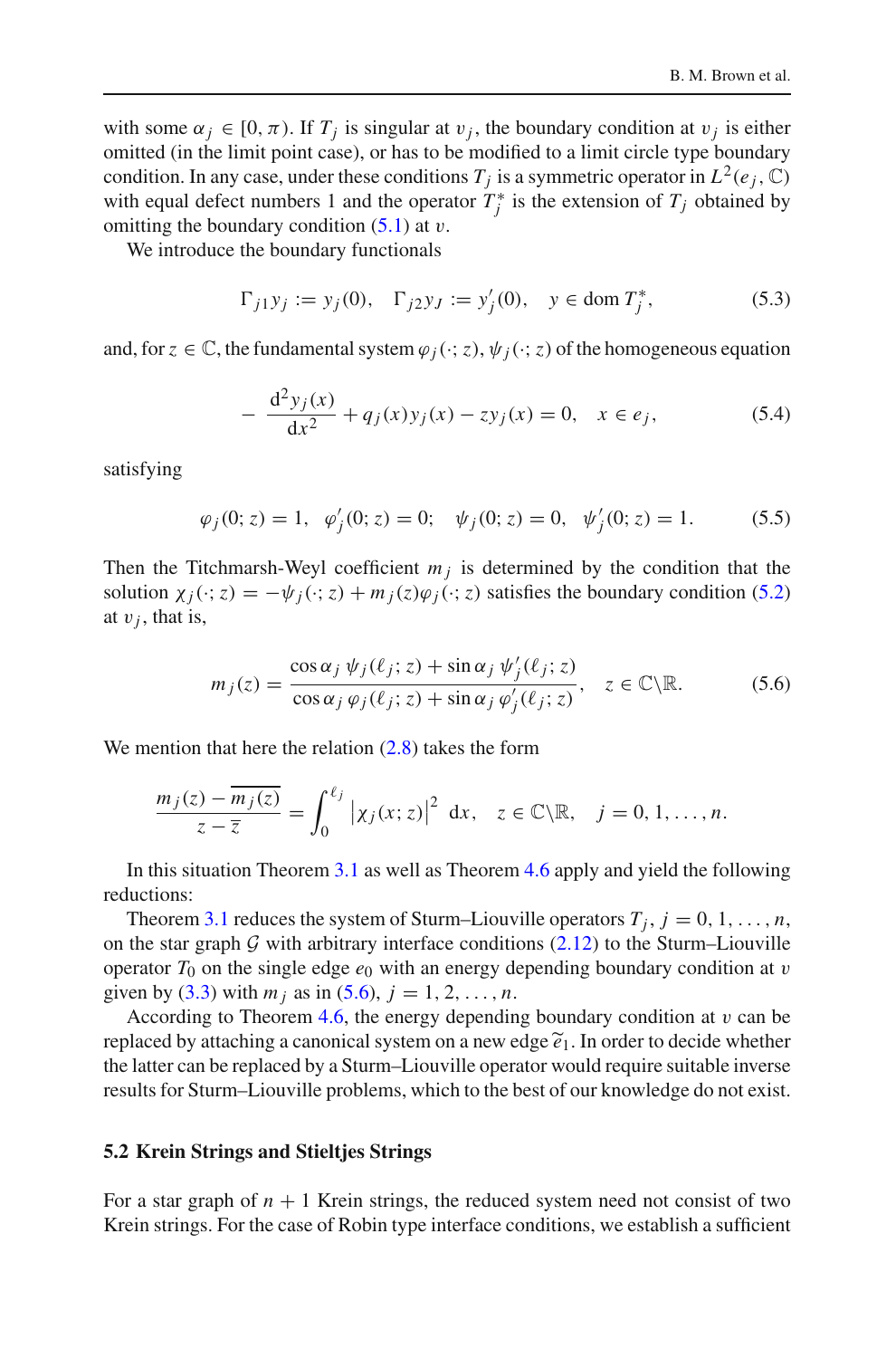condition involving the Titchmarsh–Weyl functions of the *n* Krein strings of the subsystem and the Robin parameter. In this subsection we strongly rely on [\[18\]](#page-28-15) (see also  $[20]$  $[20]$ ).

A Krein string is given by a bounded left-continuous and non-decreasing function *M* on an (edge) interval  $e = [0, \ell)$ ,  $0 < \ell \leq \infty$ ; here, for  $x \in (0, \ell)$ , the value  $M(x)$  is considered to be the mass of the string on the interval  $[0, x)$ . We assume that the string has no concentrated mass at 0 and at  $\ell$  so that, in particular,  $M(0) = M(0+) = 0$ , and we set  $M(\ell) := \lim_{x \to \ell} M(x) \leq \infty$ .

By  $\mathcal{H} = L_M^2(e, \mathbb{C})$  we denote the Hilbert space of measurable functions f on *e* with inner product

$$
\lim_{x \to \ell} M(x) \le \infty.
$$
  
\n $f(e, \mathbb{C})$  we denote the Hilbert space of measurable  
\nuct  
\n
$$
(f, g) := \int_0^\ell f(x) \overline{g(x)} dM(x), \quad f, g \in L^2_M(e, \mathbb{C}).
$$

In order to realize the symmetric relation *T* in  $L^2_M(e, \mathbb{C})$ , we have to distinguish the two cases that  $\ell$  is a regular boundary point, i.e.  $\ell + M(\ell) < \infty$ , or that  $\ell$  is a singular boundary point, i.e.  $\ell + M(\ell) = \infty$ .

<span id="page-22-0"></span>(i)  $\underline{\ell} + M(\ell) < \infty$ : For  $f, g \in L^2_M(e, \mathbb{C})$ , we define

We two cases that 
$$
\ell
$$
 is a regular boundary point, i.e.  $\ell + M(\ell) < \infty$ , or that  $\ell$  is a regular boundary point, i.e.  $\ell + M(\ell) = \infty$ . \n(i)  $\ell + M(\ell) < \infty$ : For  $f, g \in L^2_M(e, \mathbb{C})$ , we define\n
$$
f \in \text{dom } T, \quad Tf = g \iff \begin{cases} f(x) = -\int_0^x (x - t)g(t) \, \mathrm{d}M(t), & x \in e, \\ \cos \alpha \, f(\ell) + \sin \alpha \, f'(\ell) = 0, \end{cases} \tag{5.7}
$$

with some  $\alpha \in [0, \pi)$ . Due to [\(5.7\)](#page-22-0) every  $f \in \text{dom } T$  is absolutely continuous with left and right derivatives

$$
\tau
$$
). Due to (5.7) every  $f \in \text{dom } T$  is absolutely  
dives  

$$
f'_{\pm}(x) = -\int_0^{x \pm 0} g(t) \, dM(t), \quad x \in (0, \ell),
$$

and  $f(0) = f'(0) = 0$ . Note that, formally, the first equation on the right hand side of  $(5.7)$  reads

$$
-\frac{d}{dM(x)}\frac{df(x)}{dx} = g(x), \quad x \in e.
$$

It is not difficult to check that  $T$  is symmetric but not necessarily densely defined and that, with  $f, g \in L^2_M(e, \mathbb{C})$ , the adjoint operator or relation  $T^*$  is given by

<span id="page-22-1"></span>
$$
f \in \text{dom } T^*, \quad T^* f = g \iff \begin{cases} f(x) = c + dx - \int_0^x (x - t)g(t) \, dM(t), & x \in e, \\ \cos \alpha f(\ell) + \sin \alpha f'(\ell) = 0, \end{cases}
$$
\n
$$
(5.8)
$$

with *c*,  $d \in \mathbb{C}$ . Hence *T* has equal defect numbers 1. For  $f \in \text{dom } T^*$  as in [\(5.8\)](#page-22-1) we introduce the boundary functionals

<span id="page-22-2"></span>
$$
\Gamma_1 f := c = f(0), \quad \Gamma_2 f := d = f'(0). \tag{5.9}
$$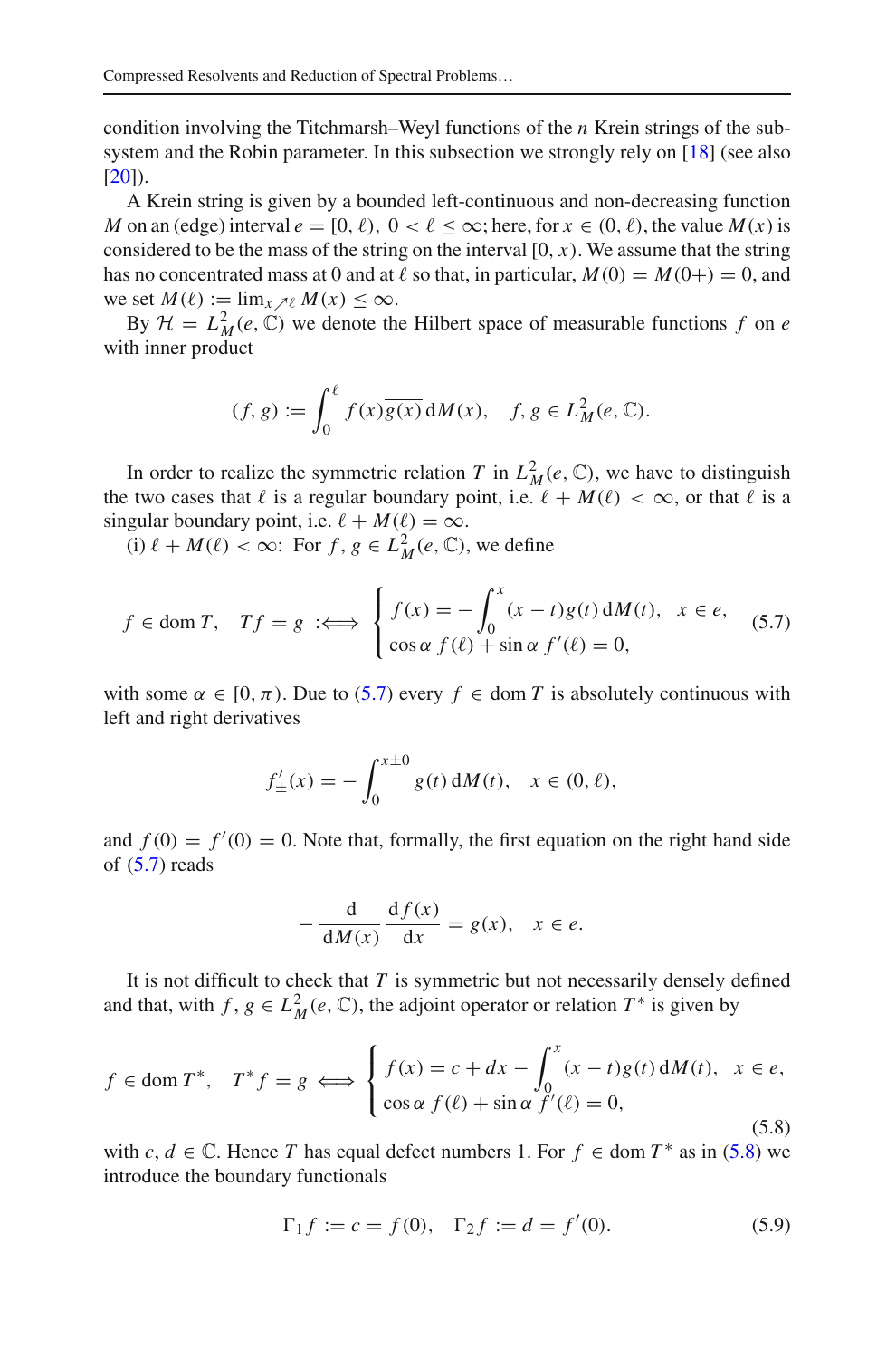A fundamental role is played by the solutions  $\varphi(\cdot; z)$ ,  $\psi(\cdot; z)$  of the integral equations

$$
\varphi(x; z) = 1 - z \int_0^x (x - t)\varphi(t; z) dM(t), \quad x \in e,
$$
  

$$
\psi(x; z) = x - z \int_0^x (x - t)\psi(t; z) dM(t), \quad x \in e.
$$

For every  $z \in \mathbb{C}$ , they form a fundamental system of the (formal) homogeneous equation

$$
-\frac{d}{dM(x)}\frac{df(x)}{dx} - zf(x) = 0, \quad x \in e.
$$

Then, in the regular case, the Titchmarsh-Weyl function *m* corresponding to the boundary triplet with  $\Gamma_1$ ,  $\Gamma_2$  given by [\(5.9\)](#page-22-2), i.e. for the boundary condition  $\Gamma_2 f = f'(0) = 0$ is defined by the property that the function  $-\psi(\cdot; z) + m(z)\varphi(\cdot; z)$  satisfies the boundary condition at  $\ell$ , and hence

<span id="page-23-1"></span>
$$
m(z) = \frac{\cos \alpha \psi(\ell; z) + \sin \alpha \psi'(\ell; z)}{\cos \alpha \varphi(\ell; z) + \sin \alpha \varphi'(\ell; z)}, \quad z \in \mathbb{C} \backslash \mathbb{R}.
$$
 (5.10)

Recall that a function *F* belongs to the *Stieltjes class S* or is a *Stieltjes function* if *F* is a Nevanlinna function that is holomorphic also on  $(-\infty, 0)$  with  $F(x) \ge 0$  for *x* ∈ (−∞, 0), see [\[19\]](#page-28-26). According to [\[19,](#page-28-26) Thm. 5.2],  $F \in S$  if and only if *F* has an integral representation

$$
F(z) = \gamma + \int_{0-}^{\infty} \frac{d\sigma(\lambda)}{\lambda - z}, \quad z \in \mathbb{C} \setminus [0, \infty),
$$
 (5.11)  
with some  $\gamma \ge 0$  and a measure  $\sigma$  on  $[0, \infty)$  with  $\int_{0-}^{\infty} \frac{d\sigma(x)}{1+x} < \infty$ . Since  $F \in \mathcal{S}$  is

non-decreasing on  $(-\infty, 0)$ , the limits at the boundary points exist,

<span id="page-23-2"></span><span id="page-23-0"></span>
$$
\lim_{x \to -\infty} F(x) = \gamma, \quad F(0-) = \lim_{x \to 0} F(x) \in [0, \infty].
$$
 (5.12)

It is not difficult to see that, with the representation [\(5.11\)](#page-23-0),

<span id="page-23-3"></span>
$$
\lim_{x \to -\infty} (-x) \int_{0-}^{\infty} \frac{d\sigma(\lambda)}{\lambda - x} = \int_{0-}^{\infty} d\sigma(\lambda) \quad (\leq \infty). \tag{5.13}
$$

For the function *m* in [\(5.10\)](#page-23-1), from [\[18](#page-28-15), Thm. 9.1 and its proof] it follows that

$$
m\in\mathcal{S}\iff\alpha\in[0,\pi/2],
$$

which, in turn, is equivalent to the property that the self-adjoint relation  $T_{0,1}$  with the boundary conditions in [\(5.7\)](#page-22-0) at  $\ell$  and  $f'(0) = 0$  at v is non-negative. Note that in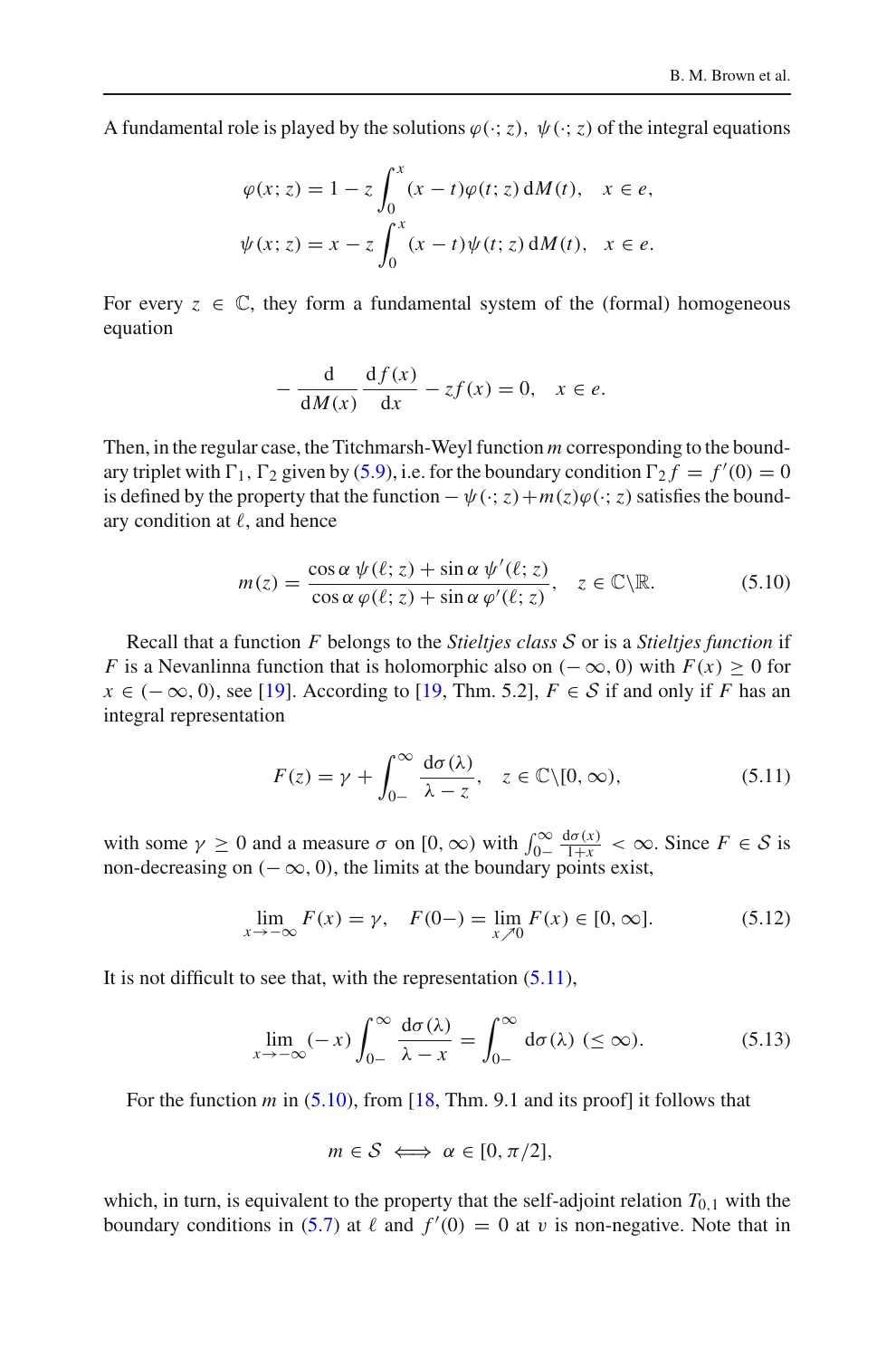our case the function *N* in the representation [\[18](#page-28-15), (9.1)] is constant,  $N(z) \equiv \tan \alpha \in$  $[0, +\infty]$ , and hence belongs to the extended Stieltjes class  $S = S \cup \{\infty\}$ .

(ii)  $\ell + M(\ell) = \infty$ : In the singular case we have to distinguish two subcases. If  $\int_0^{\ell} x^2 dM(x) = \infty$ , then the limit point case prevails at  $\ell$  and no boundary condition at  $\ell$  is needed. The Krein string with the boundary condition  $f'(0) = 0$  induces a unique self-adjoint operator *S* in  $L^2_M(e, \mathbb{C})$  which is non-negative. The corresponding Titchmarsh-Weyl function belongs to the Stieltjes class *S*, see [\[18](#page-28-15), Thm. 10.1]. If  $\int_0^{\ell} x^2 dM(x) < \infty$ , then the limit circle case prevails at  $\ell$ . In this case, the Krein string with the boundary condition  $f'(0) = 0$  induces infinitely many self-adjoint operators in  $L^2_M(e, \mathbb{C})$ , but only one non-negative self-adjoint operator *S* in  $L^2_M(e, \mathbb{C})$ .

In both cases, we define the symmetric operator *T* in  $L^2_M(e, \mathbb{C})$  as

<span id="page-24-1"></span>
$$
T := S|_{\text{dom}(T)}, \quad \text{dom}(T) := \{ f \in \text{dom}(S) : f(0) = 0 \}; \tag{5.14}
$$

then *T* has equal defect numbers 1 and *T* is non-negative because so is *S*. With the boundary functionals  $\Gamma_1$ ,  $\Gamma_2$  as in [\(5.9\)](#page-22-2), the self-adjoint extension  $T_{0,1} = S$  of *T* is given by the boundary condition  $\Gamma_2 f = f'(0) = 0$  and the corresponding Titchmarsh-Weyl function *m* is a Stieltjes function.

By an inverse result of Krein, see [\[18](#page-28-15), Thm. 11.2] and [\[12](#page-28-16), Sect. 5.8], every Stieltjes function is the Titchmarsh-Weyl function of a Krein string on an interval [0,  $\ell$ ) with the boundary condition

$$
f'_{-}(0) = 0 \tag{5.15}
$$

at the left endpoint 0, and either with singular right endpoint  $\ell$ , i.e.  $\ell + M(\ell) = \infty$ , or with regular endpoint  $\ell$  and with a boundary condition

<span id="page-24-2"></span>
$$
\cos \alpha f(\ell) + \sin \alpha f'(\ell) = 0 \tag{5.16}
$$

with some  $\alpha \in [0, \pi/2]$ . In this correspondence,  $\gamma > 0$  in the representation [\(5.11\)](#page-23-0) for *m* in [\(5.10\)](#page-23-1) means that the interval [0,  $\gamma$ ) is free of mass, i.e.  $M(0) = M(\gamma) = 0$ .

As a consequence of this inverse result, if the function  $n_0$  from  $(3.3)$  in Theorem [3.1](#page-10-0) belongs to the class *S*, then the operator  $T_1$  can be chosen to be a Krein string on some for *m* in (5.10) means a consequence  $\lambda$  is a consequence belongs to the class interval  $\tilde{e}_1 = [0, \tilde{\ell}_1]$ interval  $\tilde{e}_1 = [0, \tilde{\ell}_1]$ . In the following theorem we establish a sufficient condition for  $n_0 \in S$  for the case of Robin type interface conditions.

<span id="page-24-0"></span>**Theorem 5.2** *Suppose that in Theorem [4.1](#page-14-0) the linear relations*  $T_i$ ,  $j = 1, 2, \ldots, n$ , *are given by Krein strings with mass distributions*  $M_i$  *on the edges e<sub>j</sub> of the star graph G so that*  $M_j(0+) = 0$ *. If the vertex*  $v_j$  *is regular,*  $T_j$  *is defined as in* [\(5.7\)](#page-22-0) *with*  $\alpha_j \in [0, \pi/2]$  *in the boundary condition at*  $v_j$ *; if the vertex*  $v_j$  *is singular,*  $T_j$  *is defined as in* [\(5.14\)](#page-24-1)*. In both cases, we denote by m<sub>j</sub>,*  $j = 1, 2, ..., n$ *, the Titchmarsh-*Weyl functions corresponding to the boundary condition  $f'_{j}(0) = 0$ . Further, let the *self-adjoint extension*  $\mathbf{T}_{\mathcal{A}_{\tau},\mathcal{B}_{\tau}}$  *of*  $\mathbf{T} = T_0 \oplus T_1 \oplus \cdots \oplus T_n$  *be given by a Robin type interface condition* [\(3.6\)](#page-13-2) *at v with*  $\tau \in \mathbb{R}$ *. If* 

<span id="page-24-3"></span>
$$
-\frac{1}{m_1(0-)} - \frac{1}{m_2(0-)} - \dots - \frac{1}{m_n(0-)} \le \tau,
$$
\n(5.17)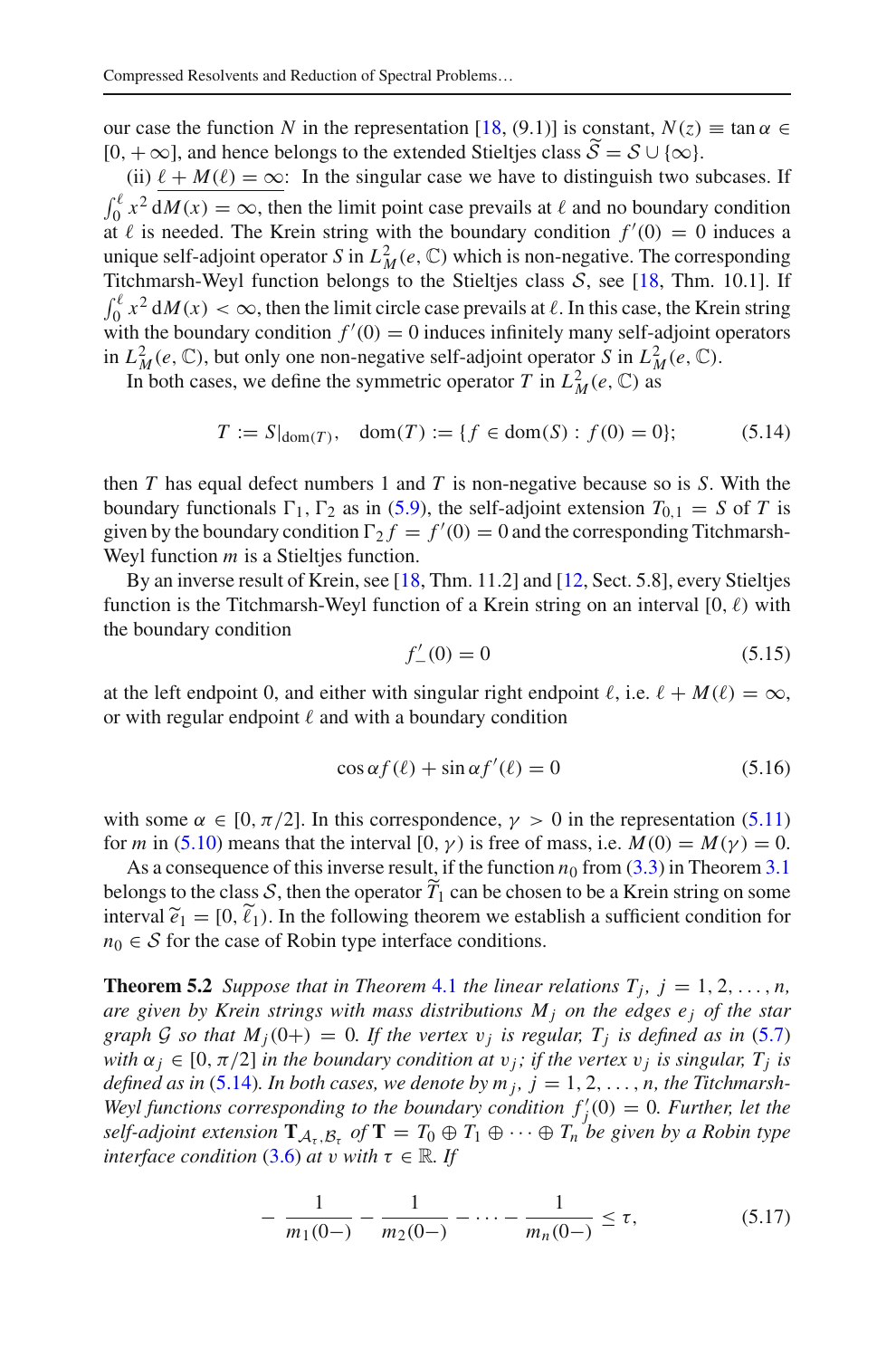*then the linear relation T* <sup>1</sup> *in Theorem* [4.1](#page-14-0) *can be chosen to be a Krein string on some the linear relation*  $\widetilde{T}_1$  *in Theorem* 4.1 *can be cho*.<br> *some edge*  $\widetilde{e}_1 = [0, \widetilde{\ell}_1)$  *with boundary triplet*  $(\mathbb{C}, \widetilde{\Gamma}_{11}, \widetilde{\Gamma})$  $\Gamma_{11}$ ,  $\Gamma_{12}$ ) *as in* [\(5.9\)](#page-22-2)*, and the right* endpoint being either singular or subject to a boundary condition [\(5.16\)](#page-24-2) for some endpoint being either singular or subject to a boundary condition (5.16) for some then the linear relation  $\widetilde{T}_1$  in Th  $\widetilde{\alpha} \in [0, \pi/2]$ . The Krein string  $T_1$  has no concentrated mass at 0, and it has a mass*free interval at* 0 *if and only if all the Krein strings*  $T_j$ ,  $j = 1, 2, ..., n$ , *have mass-free i*<sub>*i*</sub> *i*<sub>*i*</sub> *i*<sub>*i*</sub> *i*<sub>*i*</sub> *i*<sup>*i*</sup> *i*<sup>*i*</sup> *f*<sup>*i*</sup> *i*<sup>*i*</sup> *f*<sup>*i*</sup> *i*<sup>*i*</sup> *f*<sup>*i*</sup> *f*<sup>*i*</sup> *i*<sup>*i*</sup> *f*<sup>*i*</sup> *i*<sup>*i*</sup> *f*<sup>*i*</sup> *f*<sup>*i*</sup> *f*<sup>*i*</sup> *f*<sup>*i*</sup> *f*<sup>*i*</sup> *f*<sup>*i*</sup> *f*<sup>*i*</sup> *f*<sup>*i*</sup> *f*<sup>*i*</sup> *f*<sup>*</sup> the interface condition*

$$
\Gamma_{01} f_0 = \tilde{f}_1(0), \quad \Gamma_{02} f_0 = -\tilde{f}_1'(0).
$$

 $\Gamma_{01} f_0 = \widetilde{f_1}(0), \quad \Gamma_{02} f_0 = -\widetilde{f_1'}(0).$ <br>*If the relation*  $T_0$  *is also given by a Krein string, then*  $\widetilde{\bf T}$  *consists of two Krein strings on the graph G* with the interface conditions  $f_0(0) = f_1(0)$ ,  $(f_0)'(0) = -(f_1)'(0)$ .  $\Gamma_{01} f_0 = \tilde{f}_1(0)$ ,  $\Gamma_{02} f_0 = -\tilde{f}_1'(0)$ .<br> *with the interface conditions f*<sub>0</sub>(0) =  $\tilde{f}_1(0)$ , (*f*<sub>0</sub>)'(0) = -( $\tilde{f}_1$ 

*Proof* According to [\(3.8\)](#page-13-0), the Nevanlinna function  $n_0$  in [\(3.3\)](#page-10-3) for the case of Robin type interface conditions  $(3.6)$  has the form

<span id="page-25-1"></span>
$$
n_0(z) = \frac{1}{\tau + \frac{1}{m_1(z)} + \frac{1}{m_2(z)} + \dots + \frac{1}{m_n(z)}}, \quad z \in \mathbb{C} \backslash \mathbb{R}.
$$
 (5.18)

For  $j = 1, 2, \ldots, n$ , the functions  $m_j$  belong to  $S$ ; in the regular case this is guaranteed by the condition  $\alpha_j \in [0, \pi/2]$  in the boundary condition in [\(5.7\)](#page-22-0), in the singular case this is ensured by the choice of  $T_{i:0,1}$ . Thus  $n_0$  is holomorphic on ( $-\infty$ , 0) since so are  $m_1, m_2, \ldots, m_n$ , and  $n_0(x) > 0$  for  $x \in (-\infty, 0)$  if and only if

<span id="page-25-0"></span>
$$
\tau + \frac{1}{m_1(x)} + \frac{1}{m_2(x)} + \dots + \frac{1}{m_n(x)} > 0, \quad x \in (-\infty, 0). \tag{5.19}
$$

Because  $m_1, m_2, \ldots, m_n$  are increasing on  $(-\infty, 0)$ , [\(5.19\)](#page-25-0) is equivalent to [\(5.17\)](#page-24-3). Therefore  $(5.17)$  implies  $n_0 \in S$ , and according to the inverse result of Krein mentioned above,  $T_1$  with Titchmarsh-Weyl function  $\widetilde{m}_1 = n_0$  can be chosen a (regular or 2, ...,  $m_n$  are increasing on  $(-\infty,$ <br>
(1) implies  $n_0 \in S$ , and according to  $\tilde{n}$  with Titchmarsh-Weyl function  $\tilde{m}$ singular) Krein string. erefore (5.17) implies  $n_0 \,\in S$ , and according to the inverse result of Krein men-<br>ned above,  $\widetilde{T}_1$  with Titchmarsh-Weyl function  $\widetilde{m}_1 = n_0$  can be chosen a (regular or<br>gular) Krein string.<br>Next we prove the clai  $\frac{1}{2}$ 

 $m_j$ ,  $j = 1, 2, ..., n$ , belong to *S*, by [\(5.11\)](#page-23-0) they have representations

Next we prove the claim about the mass-free interval of 
$$
T_1
$$
. Since  $m_1 = n_0$  and  $m_j$ ,  $j = 1, 2, ..., n$ , belong to  $S$ , by (5.11) they have representations  
\n
$$
\widetilde{m}_1(z) = \widetilde{\gamma}_1 + \int_{0-}^{\infty} \frac{d\widetilde{\sigma}_1(\lambda)}{\lambda - z}, \quad m_j(z) = \gamma_j + \int_{0-}^{\infty} \frac{d\sigma_j(\lambda)}{\lambda - z}, \quad z \in \mathbb{C} \setminus [0, \infty), \quad (5.20)
$$
\nwith  $\widetilde{\gamma}_1, \gamma_j \ge 0, j = 1, 2, ..., n$ . Then the first relation in (5.12) and (5.18) show that

<span id="page-25-2"></span>

$$
\widetilde{\gamma}_1 = \frac{1}{\tau + \frac{1}{\gamma_1} + \frac{1}{\gamma_2} + \cdots + \frac{1}{\gamma_n}}.
$$

 $\gamma_1 = \frac{1}{\tau + \frac{1}{\gamma_1} + \frac{1}{\gamma_2} + \cdots + \frac{1}{\gamma_n}}.$ <br>Because  $\tau \neq \infty$ , this implies that  $\tilde{\gamma}_1 > 0$  if and only if all  $\gamma_j > 0$ ,  $j = 1, 2, \ldots, n$ , which proves the claim about the mass-free interval of *T* 1.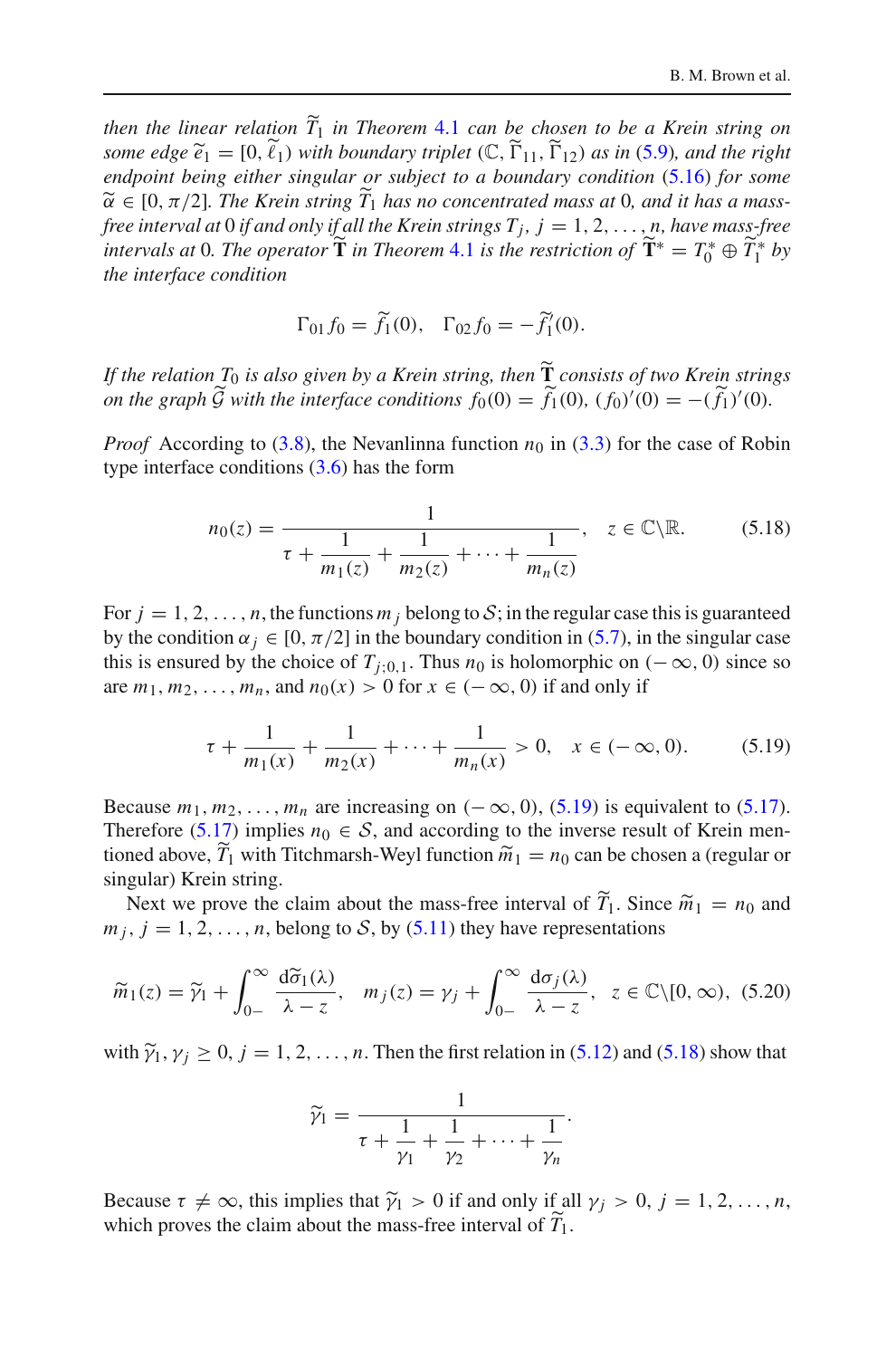mpressed Resolvents and Reduction of Spectral Problems...<br>
To prove that the concentrated mass  $\widetilde{M}_1(0+)$  of  $\widetilde{T}_1$  at 0 equals 0, we first note that (see [\[18,](#page-28-15) 11.2˚])  $\frac{1}{d\widetilde{\sigma}}$ 

To prove that the concentrated mass 
$$
\widetilde{M}_1(0+)
$$
 of  $\widetilde{T}_1$  at 0 equals 0, we first note that  
(see [18, 11.2<sup>°</sup>])  

$$
\frac{1}{\widetilde{M}_1(0+)} = \int_{0-}^{\infty} d\widetilde{\sigma}_1(\lambda).
$$
(5.21)  
Set  $J_0 := \{j \in \{1, 2, ..., n\} : \gamma_j = 0\}$ . If  $J_0 = \emptyset$ , then  $\widetilde{\gamma}_1 > 0$  and hence there is no

<span id="page-26-0"></span> $\overline{\widetilde{M}_1(0+)} = \int_{0-}^{1} d\sigma_1(\lambda).$  [\(5.21\)](#page-26-0)<br>Set  $J_0 := \{j \in \{1, 2, ..., n\} : \gamma_j = 0\}$ . If  $J_0 = \emptyset$ , then  $\widetilde{\gamma}_1 > 0$  and hence there is no<br>concentrated mass 0. If  $J_0 \neq \emptyset$ , then  $\widetilde{\gamma}_1 = 0$ . Then the relations (5.21), (5

first relation in (5.20) imply that  
\n
$$
\frac{1}{\widetilde{M}_1(0+)} = \lim_{x \to -\infty} (-x)\widetilde{m}_1(x)
$$
\n
$$
= \lim_{x \to -\infty} \frac{-x}{\tau + \frac{1}{m_1(x)} + \frac{1}{m_2(x)} + \dots + \frac{1}{m_n(x)}}
$$
\n
$$
= \lim_{x \to -\infty} \frac{1}{\frac{\tau}{\tau + \sum_{j \in J_0} \frac{1}{(-x)m_j(x)} + \sum_{j \notin J_0} \frac{1}{(-x)m_j(x)}}.
$$

Clearly, the first term in the denominator tends to 0; for the other terms we have

$$
(-x)m_j(x) \to \int_{0-}^{\infty} d\sigma_j(\lambda) = \frac{1}{M_j(0+)} = \infty, \quad x \to -\infty, \quad \text{for } j \in J_0,
$$
  

$$
(-x)m_j(x) = -x\gamma_j - x\int_{0-}^{\infty} \frac{d\sigma(\lambda)}{\lambda - x} \to \infty, \quad x \to -\infty, \quad \text{for } j \notin J_0.
$$
  
Altogether, this proves  $\widetilde{M}_1(0+) = 0$ .

Finally, if  $T_0$  is also supposed to be given by a Krein string, then the last claim Altogether, this proves  $\widetilde{M}_1(0+) = 0$ .<br>Finally, if  $T_0$  is also supposed to be given by a Krein string, then the last claim<br>follows from the fact that Kirchhoff conditions on the vertex v joining  $e_0$  and  $\widetilde{e}_1$ amount to the required continuity conditions at  $v$ .  $\Box$ 

*Remark 5.3* A Krein string with mass distribution function *M* describes a gap diffu-sion with state space supp  $\overline{M}$  and speed measure  $\overline{M}$  (comp. [\[27\]](#page-28-27)). Hence, for a given amount to the required continuity conditions at  $v$ .<br> *Remark 5.3* A Krein string with mass distribution function *M* describes a gap diffusion with state space supp *M* and speed measure *M* (comp. [27]). Hence, for a gi rem [5.2](#page-24-0) provides a system of two gap diffusions on the path graph  $G$  with state space  $\mathcal{X} := \text{supp } M_0 \cup \text{supp } M_1$ . According to relation [\(4.2\)](#page-16-6), the corresponding transition ion with state space supp<br>ystem of gap diffusions of<br>em 5.2 provides a system<br> $\tilde{\mathcal{X}}$  := supp  $M_0$  ∪ supp  $\tilde{M}$ probabilities  $P(t; x, \Delta), t > 0, x \in \mathcal{X}, \Delta \subset \mathcal{X}, \Delta$  measurable, and  $P(t; \tilde{x}, \Delta), t > 0,$  $\text{supp } M_j$ <br>with stat<br>*nding tra*<br> $(t; \tilde{x}, \tilde{\Delta})$ rem 5.2 provides a<br>  $\widetilde{\mathcal{X}} := \text{supp } M_0 \cup s$ <br>
probabilities  $P(t)$ ;<br>  $\widetilde{x} \in \widetilde{\mathcal{X}}, \widetilde{\Delta} \subset \widetilde{\mathcal{X}}, \widetilde{\Delta}$  $\widetilde{x} \in \mathcal{X}, \Delta \subset \mathcal{X}, \Delta$  measurable, satisfy

 $P(t; x, \Delta) = P(t; x, \Delta), \quad t > 0, \quad x \in \text{supp } M_0, \quad \Delta \subset \text{supp } M_0, \quad \Delta \text{ measurable.}$ 

A Krein string is called a *Stieltjes string* (see [\[18,](#page-28-15) Sect. 13]) if the mass distribution function *M* is a step function with jumps  $\mu_k > 0$  at points  $l_0 + l_1 + \cdots + l_{k-1}$ ,  $k = 1, 2, \ldots$ , where  $l_0 \ge 0$  is the length of the possibly mass-free interval at 0 and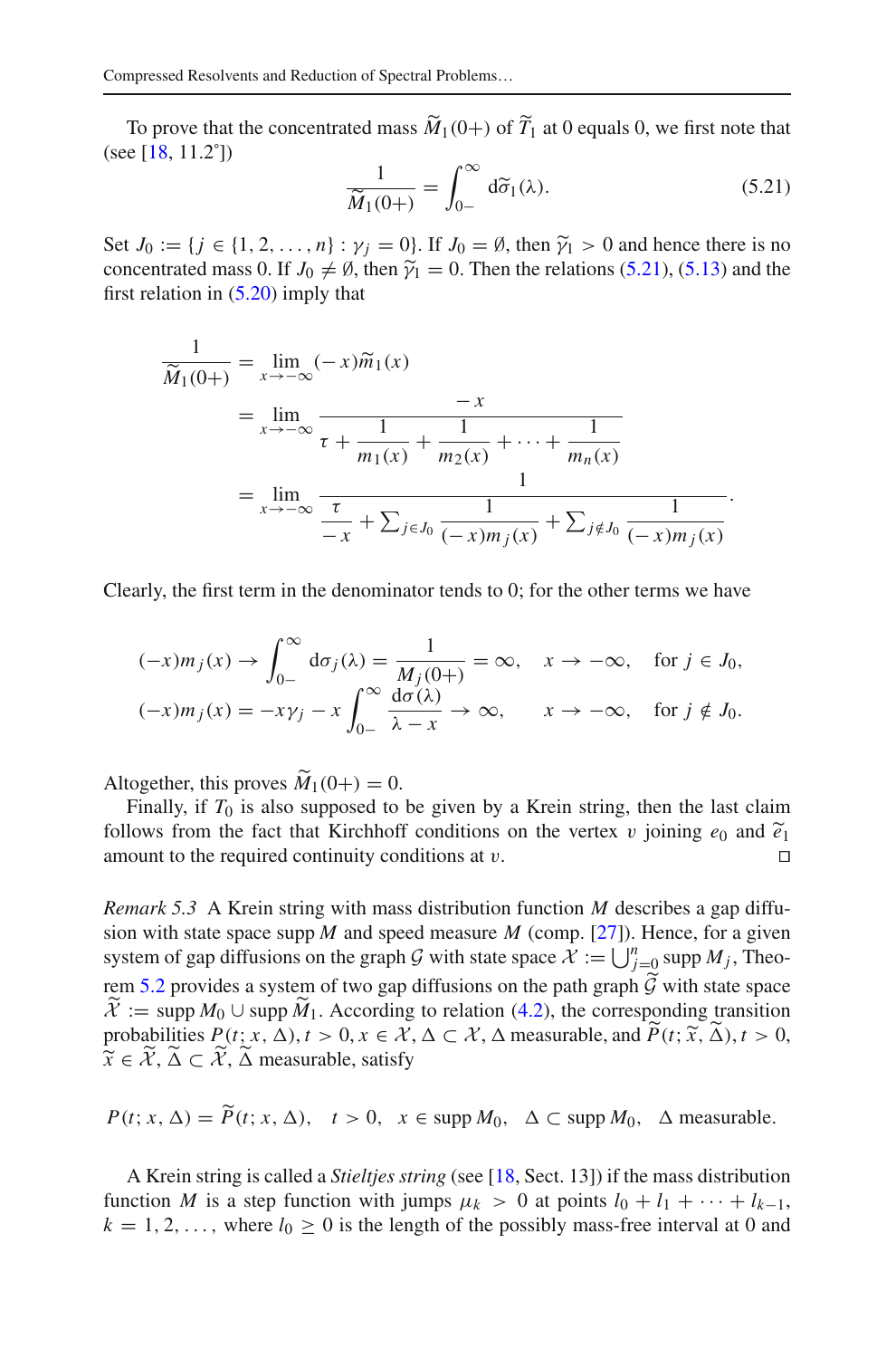$l_k > 0$  is the length of the interval between the masses  $\mu_k$  and  $\mu_{k+1}, k = 1, 2, \ldots$ . Then the Titchmarsh-Weyl function admits a continued fraction expansion

$$
m(z) = l_0 - \frac{1}{\mu_1 z + \frac{1}{l_1 - \frac{1}{\mu_2 z + \ddots}}}, \quad z \in \mathbb{C} \backslash \mathbb{R}.
$$

On the other hand, such a continued fraction representation holds if and only if, for every  $k \in \mathbb{N}$ , the Titchmarsh-Weyl function *m* admits an expansion

<span id="page-27-4"></span>
$$
m(z) = l_0 - \frac{s_0}{z} - \frac{s_1}{z^2} - \dots - \frac{s_k}{z^{k+1}} + o\left(\frac{1}{z^{k+1}}\right), \quad z \to -\infty,
$$
 (5.22)  
with coefficients  $s_k \ge 0$  which are the moments of  $\sigma$ ,  $s_k = \int_{0}^{\infty} \lambda^k d\sigma(\lambda), k = 0, 1, \dots$ 

(see [\[18](#page-28-15), Sect. 13], [\[15\]](#page-28-28)). It is not difficult to see that if the Titchmarsh-Weyl functions  $m_j$ ,  $j = 1, 2, \ldots, n$ , in Theorem [5.2](#page-24-0) admit expansions [\(5.22\)](#page-27-4), then so does the function  $n_0$  in [\(5.18\)](#page-25-1) and hence the following result is immediate from Theorem [5.2.](#page-24-0)

<span id="page-27-3"></span>**Corollary 5.4** *If in Theorem* [5.2](#page-24-0) *the Krein strings on e<sub>j</sub> inducing T<sub>j</sub>,*  $j = 1, 2, ..., n$ *,*  $m_j$ ,  $j = 1, 2, ..., n$ , in Theorem 3.2 admit expansion<br>  $n_0$  in (5.18) and hence the following result is imm<br> **Corollary 5.4** If in Theorem 5.2 the Krein strings<br>
are Stieltjes strings, then also the Krein string on  $\tilde{e}$ *e*<sup>1</sup> *inducing T* <sup>1</sup> *with Titchmarsh-Weyl functionallary* **5.4** *<i>ff in Theorem 5.2 the Krein strings on e<sub>j</sub> inducing T<sub>j</sub>, j = 1, 2, ..., <i>n are Stieltjes strings, then also the Krein string on*  $\tilde{e}_1$  *inducing*  $\tilde{T}_1$  *with Titchmarsh-Wey function*  $\$ *l*<sub>0</sub> is a Stieltjes string. Its masses  $\tilde{\mu}_k$ ,  $k = 1, 2, ...,$  and its lengths  $\tilde{l}_k$ ,<br> *n* be obtained from the continued fraction expansion<br>  $n_0(z) = \tilde{l}_0 - \frac{1}{1}$ ,  $z \in \mathbb{C} \setminus \mathbb{R}$ ,  $k = 1, 2, \ldots$ , *can be obtained from the continued fraction expansion* 

$$
n_0(z) = \widetilde{l}_0 - \frac{1}{\widetilde{\mu}_1 z + \frac{1}{\widetilde{l}_1 - \frac{1}{\widetilde{\mu}_2 z + \ddots}}}, \quad z \in \mathbb{C} \backslash \mathbb{R},
$$

*of the Titchmarsh-Weyl function n*<sup>0</sup> *given by* [\(5.18\)](#page-25-1)*.*

**Acknowledgements** Open access funding provided by TU Wien (TUW). All authors thank for the support of EPSRC, Grant No. EP/1038217/1, which enabled this work to commence in January 2013. The last author gratefully acknowledges the support of the *Swiss National Science Foundation*, SNF, Grant No. 169104.

**Open Access** This article is distributed under the terms of the Creative Commons Attribution 4.0 International License [\(http://creativecommons.org/licenses/by/4.0/\)](http://creativecommons.org/licenses/by/4.0/), which permits unrestricted use, distribution, and reproduction in any medium, provided you give appropriate credit to the original author(s) and the source, provide a link to the Creative Commons license, and indicate if changes were made.

# **References**

- <span id="page-27-2"></span>1. Adamyan, V., Langer, H., Tretter, C., Winklmeier, M.: Dirac–Krein systems on star graphs. Integral Equ. Oper. Theory **86**(1), 121–150 (2016)
- <span id="page-27-0"></span>2. Avdonin, S., Kurasov, P.: Inverse problems for quantum trees. Inverse Probl. Imaging **2**(1), 1–21 (2008)
- <span id="page-27-1"></span>3. Avdonin, S., Kurasov, P., Nowaczyk, M.: Inverse problems for quantum trees II: recovering matching conditions for star graphs. Inverse Probl. Imaging **4**(4), 579–598 (2010)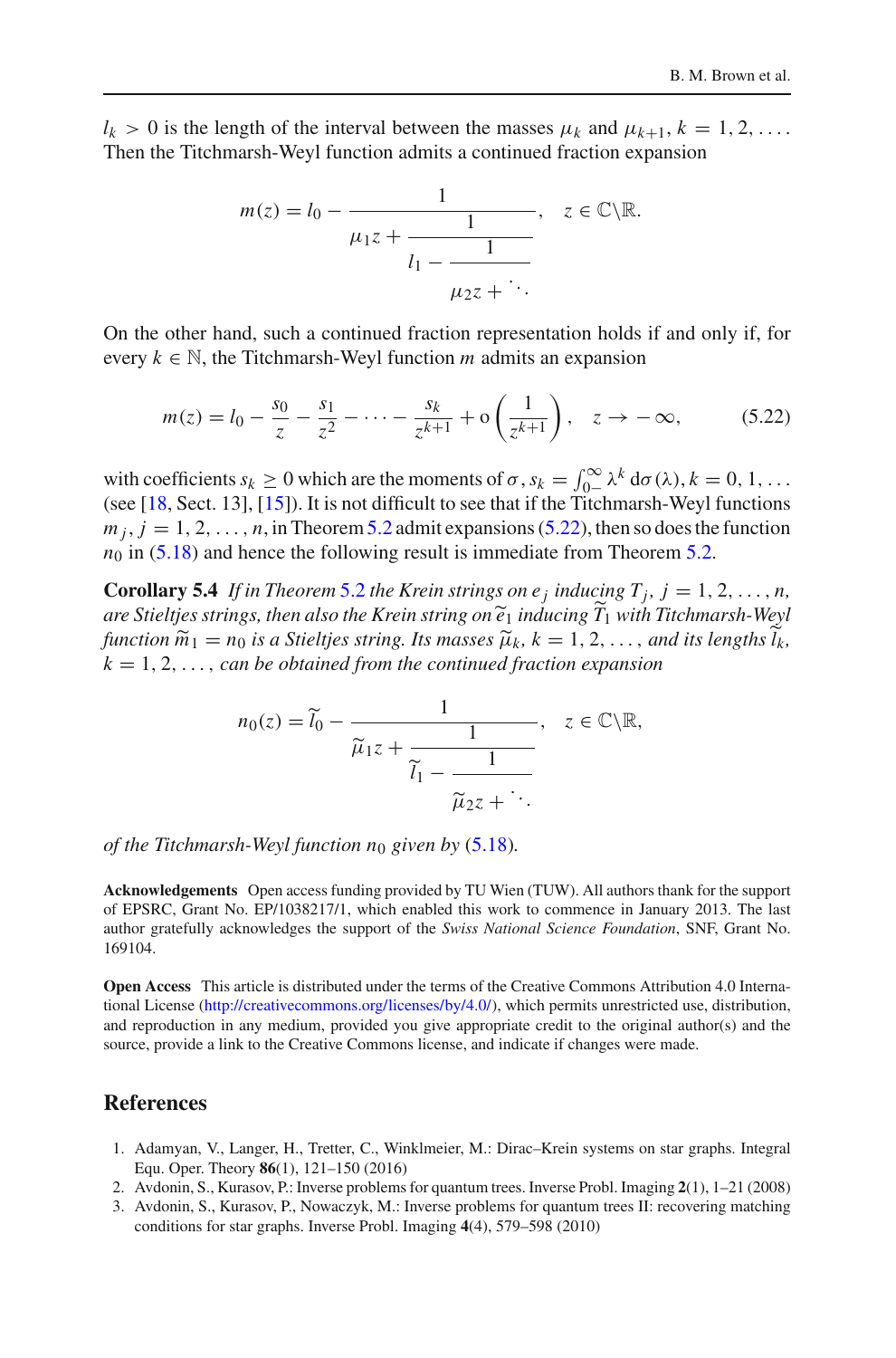- <span id="page-28-12"></span>4. Avdonin, S., Nicaise, S.: Source identification problems for the wave equation on graphs. Inverse Probl. **31**(9), 095007, 29 (2015)
- <span id="page-28-0"></span>5. Berkolaiko, G., Kuchment, P.: Introduction to Quantum Graphs, Mathematical Surveys and Monographs, vol. 186. American Mathematical Society, Providence (2013)
- <span id="page-28-19"></span>6. Calkin, J.W.: Abstract symmetric boundary conditions. Trans. Am. Math. Soc. **45**(3), 369–442 (1939)
- <span id="page-28-14"></span>7. de Branges, L.: Some Hilbert spaces of entire functions IV. Trans. Am. Math. Soc. **105**, 43–83 (1962)
- <span id="page-28-8"></span>8. de Snoo, H., Winkler, H.: Canonical systems of differential equations with self-adjoint interface conditions on graphs. Proc. R. Soc. Edinb. Sect. A **135**(2), 297–315 (2005)
- <span id="page-28-17"></span>9. Derkach, V.: Boundary triplets, Weyl functions, and the Kreĭn formula. In: Alpay, D. (ed.) Operator Theory, pp. 183–218. Springer, Basel (2015)
- <span id="page-28-18"></span>10. Derkach, V.A., Malamud, M.M.: Generalized resolvents and the boundary value problems for Hermitian operators with gaps. J. Funct. Anal. **95**(1), 1–95 (1991)
- <span id="page-28-11"></span>11. Derkach, V.A., Malamud, M.M.: The extension theory of Hermitian operators and the moment problem. J. Math. Sci. **73**(2), 141–242 (1995)
- <span id="page-28-16"></span>12. Dym, H., McKean, H.P.: Gaussian processes, function theory, and the inverse spectral problem. Probability and Mathematical Statistics, vol. 31. Academic Press, New York-London (1976)
- <span id="page-28-5"></span>13. Eckhardt, J.: An inverse spectral problem for a star graph of Krein strings. J. Reine Angew. Math. **715**, 189–206 (2016)
- <span id="page-28-23"></span>14. Fattorini, H.O.: Second Order Linear Differential Equations in Banach Spaces, North-Holland Mathematics Studies, vol. 108. North-Holland Publishing Co., Amsterdam (1985)
- <span id="page-28-28"></span>15. Fleige, A., Winkler, H.: An indefinite inverse spectral problem of Stieltjes type. Integral Equ. Oper. Theory **87**(4), 491–514 (2017)
- <span id="page-28-2"></span>16. Güneysu, B., Keller, M., Schmidt, M.: A Feynman–Kac–Itô formula for magnetic Schrödinger operators on graphs. Probab. Theory Relat. Fields **165**(1–2), 365–399 (2016)
- <span id="page-28-24"></span>17. Hassi, S., De Snoo, H., Winkler, H.: Boundary-value problems for two-dimensional canonical systems. Integral Equ. Oper. Theory **36**(4), 445–479 (2000)
- <span id="page-28-15"></span>18. Kac, I.S., Kre˘ın, M.G.: On the spectral functions of the string. Am. Math. Soc. Transl. (2) **103**, 19–102 (1974)
- <span id="page-28-26"></span>19. Kac, I.S., Kre˘ın, M.G.: R-functions – Analytic functions mapping the upper half-plane into itself. Am. Math. Soc. Transl. (2) **103**, 1–18 (1974)
- <span id="page-28-25"></span>20. Kac, I.S., Pivovarchik, V.N.: On the density of the mass distribution of a string at the origin. Integral Equ. Oper. Theory **81**(4), 581–599 (2015)
- <span id="page-28-21"></span>21. Kato, T.: Perturbation Theory for Linear Operators, Classics in Mathematics. Springer, Berlin (1995). Reprint of the 1980 edition
- <span id="page-28-20"></span>22. Kočubeĭ, A.N.: Extensions of symmetric operators and of symmetric binary relations. Math. Zametki **17**, 41–48, (1975). Engl. transl. Math. Notes **17**(1), 2528 (1975)
- <span id="page-28-13"></span>23. Kramar Fijavž, M., Mugnolo, D., Sikolya, E.: Variational and semigroup methods for waves and diffusion in networks. Appl. Math. Optim. **55**(2), 219–240 (2007)
- <span id="page-28-22"></span>24. Kreĭn, S.G.: Linear Differential Equations in Banach Space, Translations of Mathematical Monographs, vol. 29. American Mathematical Society, Providence (1971)
- <span id="page-28-3"></span>25. Kurasov, P.: Schrödinger operators on graphs and geometry. I. Essentially bounded potentials. J. Funct. Anal. **254**(4), 934–953 (2008)
- <span id="page-28-1"></span>26. Kurasov, P.: Quantum Graphs: Spectral Theory and Inverse Problems. Oper. Theory Adv. Appl. (2018) (to appear, Birkhäuser Basel)
- <span id="page-28-27"></span>27. Langer, H., Schenk, W.: Generalized second-order differential operators, corresponding gap diffusions and superharmonic transformations. Math. Nachr. **148**, 7–45 (1990)
- <span id="page-28-10"></span>28. Langer, H., Textorius, B.: On generalized resolvents and *Q*-functions of symmetric linear relations (subspaces) in Hilbert space. Pac. J. Math. **72**(1), 135–165 (1977)
- <span id="page-28-4"></span>29. Lenz, D., Pankrashkin, K.: New relations between discrete and continuous transition operators on (metric) graphs. Integral Equ. Oper. Theory **84**(2), 151–181 (2016)
- <span id="page-28-6"></span>30. Pivovarchik, V., Rozhenko, N., Tretter, C.: Dirichlet-Neumann inverse spectral problem for a star graph of Stieltjes strings. Linear Algebra Appl. **439**(8), 2263–2292 (2013)
- <span id="page-28-7"></span>31. Pivovarchik, V., Tretter, C.: Location and multiplicities of eigenvalues for a star graph of Stieltjes strings. J. Differ. Equ. Appl. **21**(5), 383–402 (2015)
- <span id="page-28-9"></span>32. Pivovarchik, V., Woracek, H.: Sums of Nevanlinna functions and differential equations on star-shaped graphs. Oper. Matrices **3**(4), 451–501 (2009)